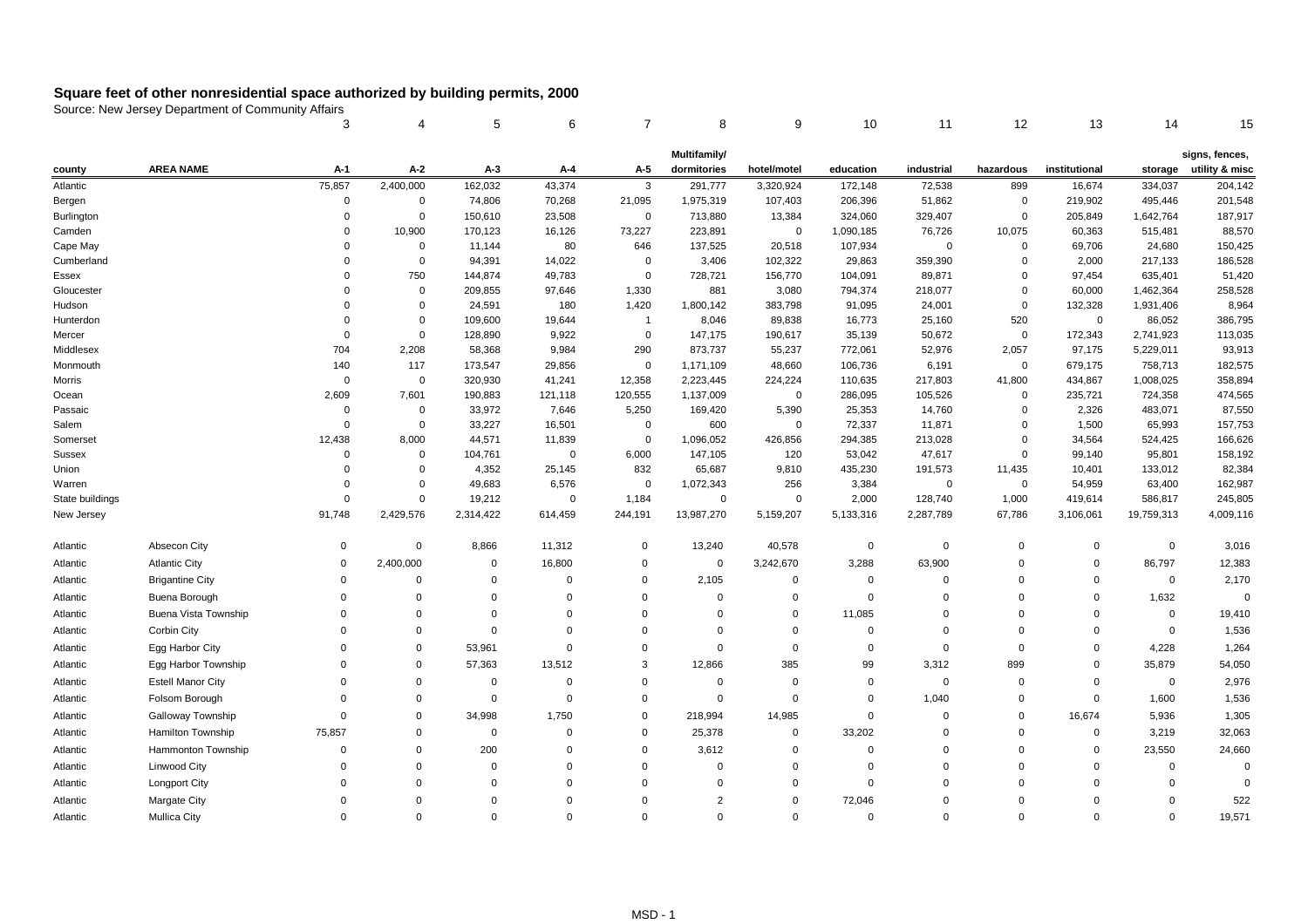|          |                            | 3              | 4           | 5           | 6           | 7           | 8              | 9           | 10          | 11          | 12          | 13            | 14          | 15             |
|----------|----------------------------|----------------|-------------|-------------|-------------|-------------|----------------|-------------|-------------|-------------|-------------|---------------|-------------|----------------|
|          |                            |                |             |             |             |             | Multifamily/   |             |             |             |             |               |             | signs, fences, |
| county   | <b>AREA NAME</b>           | A-1            | A-2         | $A-3$       | A-4         | A-5         | dormitories    | hotel/motel | education   | industrial  | hazardous   | institutional | storage     | utility & misc |
| Atlantic | Northfield City            | $\mathbf 0$    | $\mathbf 0$ | $\mathbf 0$ | $\mathbf 0$ | $\mathsf 0$ | 11,940         | $\pmb{0}$   | $\mathbf 0$ | $\mathbf 0$ | $\mathbf 0$ | $\mathbf 0$   | $\mathbf 0$ | 528            |
| Atlantic | Pleasantville City         | $\overline{0}$ | $\mathbf 0$ | 5,800       | $\mathbf 0$ | $\mathbf 0$ | $\mathbf 0$    | 22,306      | 1,806       | 4,286       | $\Omega$    | $\mathbf 0$   | 58,280      | 6,396          |
| Atlantic | Port Republic City         | $\overline{0}$ | $\Omega$    | 0           | $\mathbf 0$ | $\mathbf 0$ | $\mathbf{0}$   | $\mathbf 0$ | 0           | $\mathbf 0$ | $\Omega$    | $\mathbf 0$   | $\mathbf 0$ | 3,840          |
| Atlantic | Somers Point City          | $\mathbf 0$    | $\Omega$    | 844         | $\mathbf 0$ | $\mathbf 0$ | $\Omega$       | $\mathbf 0$ | $\mathbf 0$ | $\Omega$    | $\Omega$    | $\mathbf 0$   | 112,916     | 7,140          |
| Atlantic | Ventnor City               | $\Omega$       | $\Omega$    | $\mathbf 0$ | $\Omega$    | $\mathbf 0$ | 3,640          | $\mathbf 0$ | 50,622      | $\Omega$    | $\Omega$    | $\Omega$      | $\mathbf 0$ | $\mathbf 0$    |
| Atlantic | Weymouth Township          | $\mathbf 0$    | $\Omega$    | $\mathbf 0$ | $\mathbf 0$ | $\mathbf 0$ | 0              | $\mathbf 0$ | 0           | $\mathbf 0$ | $\Omega$    | $\mathbf 0$   | $\mathbf 0$ | 9,776          |
| Bergen   | Allendale Borough          | $\mathbf 0$    | $\Omega$    | $\mathbf 0$ | $\mathbf 0$ | $\mathbf 0$ | $\Omega$       | $\mathbf 0$ | 1,056       | $\mathbf 0$ | $\Omega$    | $\Omega$      | $\mathbf 0$ | 775            |
| Bergen   | Alpine Borough             | $\Omega$       | $\Omega$    | $\Omega$    | $\mathbf 0$ | $\mathbf 0$ | $\overline{0}$ | $\mathbf 0$ | $\mathbf 0$ | $\Omega$    | $\Omega$    | $\Omega$      | $\Omega$    | $\mathbf 0$    |
| Bergen   | <b>Bergenfield Borough</b> | $\mathbf 0$    | $\Omega$    | 0           | 11,397      | $\mathbf 0$ | $\Omega$       | $\mathbf 0$ | $\Omega$    | $\mathbf 0$ | $\Omega$    | $\Omega$      | $\mathbf 0$ | 4,766          |
| Bergen   | Bogota Borough             | $\mathbf 0$    | $\Omega$    | $\Omega$    | $\mathbf 0$ | $\Omega$    | $\Omega$       | $\mathbf 0$ | $\Omega$    | $\Omega$    | $\Omega$    | $\Omega$      | $\mathbf 0$ | $\mathsf 0$    |
| Bergen   | Carlstadt Borough          | $\Omega$       | $\Omega$    | $\mathbf 0$ | $\mathbf 0$ | $\Omega$    | $\Omega$       | 102,788     | $\Omega$    | $\Omega$    | $\Omega$    | $\Omega$      | 3,236       | $\mathbf 0$    |
| Bergen   | Cliffside Park Borough     | $\mathbf 0$    | $\Omega$    | $\mathbf 0$ | $\mathbf 0$ | $\mathbf 0$ | 6,216          | $\mathbf 0$ | $\Omega$    | $\Omega$    | $\Omega$    | $\Omega$      | $\mathbf 0$ | $\mathbf 0$    |
| Bergen   | Closter Borough            | $\mathbf 0$    | $\Omega$    | 52          | $\mathbf 0$ | 0           | 0              | $\mathbf 0$ | $\Omega$    | 0           | 0           | $\mathbf 0$   | $\mathbf 0$ | 5,208          |
| Bergen   | Cresskill Borough          | $\Omega$       | $\Omega$    | $\Omega$    | $\Omega$    | $\mathbf 0$ | $\Omega$       | $\mathbf 0$ | $\Omega$    | $\Omega$    | $\Omega$    | 5,229         | $\Omega$    | $\mathbf 0$    |
| Bergen   | Demarest Borough           | $\Omega$       | $\Omega$    | 0           | $\Omega$    | $\Omega$    | $\Omega$       | $\mathbf 0$ | $\Omega$    | $\Omega$    | $\Omega$    | $\mathbf 0$   | $\Omega$    | $\mathbf 0$    |
| Bergen   | Dumont Borough             | $\Omega$       | $\Omega$    | $\Omega$    | $\Omega$    | $\mathbf 0$ | $\Omega$       | $\mathbf 0$ | $\Omega$    | $\Omega$    | $\Omega$    | $\Omega$      | $\Omega$    | $\mathbf 0$    |
| Bergen   | Elmwood Park Borough       | $\Omega$       | $\Omega$    | $\Omega$    | $\Omega$    | $\mathbf 0$ | 3,897          | $\mathbf 0$ | $\Omega$    | $\Omega$    | $\Omega$    | $\Omega$      | $\Omega$    | 383            |
| Bergen   | East Rutherford Borough    | $\Omega$       | $\Omega$    | $\Omega$    | $\Omega$    | $\mathbf 0$ | $\Omega$       | $\mathbf 0$ | $\Omega$    | $\Omega$    | $\Omega$    | $\Omega$      | $\Omega$    | 224            |
| Bergen   | Edgewater Borough          | $\Omega$       | $\Omega$    | $\Omega$    | $\Omega$    | $\mathbf 0$ | 755,405        | $\mathbf 0$ | $\Omega$    | $\Omega$    | $\Omega$    | 54,468        | $\Omega$    | 1,074          |
| Bergen   | Emerson Borough            | $\Omega$       | $\Omega$    | $\Omega$    | $\mathbf 0$ | $\mathbf 0$ | $\Omega$       | $\mathbf 0$ | $\Omega$    | $\Omega$    | $\Omega$    | $\mathbf 0$   | $\Omega$    | 1,570          |
| Bergen   | <b>Englewood City</b>      | $\mathbf 0$    | $\Omega$    | $\mathbf 0$ | $\mathbf 0$ | 17,940      | $\mathbf 0$    | $\mathbf 0$ | 6,900       | $\mathbf 0$ | $\mathbf 0$ | $\mathbf 0$   | 0           | 520            |
| Bergen   | Englewood Cliffs Borough   | $\Omega$       | $\Omega$    | $\mathbf 0$ | $\mathbf 0$ | $\mathbf 0$ | $\mathbf 0$    | $\mathbf 0$ | $\mathbf 0$ | $\Omega$    | $\Omega$    | $\mathbf 0$   | $\mathbf 0$ | $\mathsf 0$    |
| Bergen   | Fair Lawn Borough          | $\mathbf 0$    | $\Omega$    | 0           | 609         | $\mathbf 0$ | 6,463          | $\mathbf 0$ | 0           | $\mathbf 0$ | $\Omega$    | $\mathbf 0$   | 856         | 342            |
| Bergen   | Fairview Borough           | $\Omega$       | $\Omega$    | 462         | $\mathbf 0$ | $\mathbf 0$ | 12,807         | $\mathbf 0$ | $\Omega$    | $\Omega$    | $\Omega$    | $\Omega$      | $\mathbf 0$ | 150            |
| Bergen   | Fort Lee Borough           | $\mathbf 0$    | $\mathbf 0$ | 2,062       | 12,274      | $\mathbf 0$ | 539,222        | $\mathbf 0$ | 4,680       | $\mathbf 0$ | $\Omega$    | $\mathbf 0$   | $\mathbf 0$ | $\mathbf 0$    |
| Bergen   | Franklin Lakes Borough     | $\mathbf 0$    | $\Omega$    | 3,145       | $\mathbf 0$ | 0           | $\mathbf 0$    | $\mathbf 0$ | 0           | $\Omega$    | $\Omega$    | 22,712        | $\Omega$    | 12,567         |
| Bergen   | <b>Garfield City</b>       | $\mathbf 0$    | $\Omega$    | 0           | $\mathbf 0$ | 0           | 3,512          | $\mathbf 0$ | $\Omega$    | $\Omega$    | $\Omega$    | 0             | $\mathbf 0$ | 3,077          |
| Bergen   | Glen Rock Borough          | $\Omega$       | $\Omega$    | $\mathbf 0$ | 1,664       | 0           | $\Omega$       | $\mathbf 0$ | $\Omega$    | $\Omega$    | $\Omega$    | 0             | 32,430      | 4,798          |
| Bergen   | Hackensack City            | $\Omega$       | $\mathbf 0$ | 5,340       | $\mathbf 0$ | 0           | 359,418        | $\mathbf 0$ | 31,796      | $\Omega$    | $\mathbf 0$ | $\mathbf 0$   | 1,200       | 35,223         |
| Bergen   | Harrington Park Borough    | $\Omega$       | $\Omega$    | 0           | $\mathbf 0$ | $\mathbf 0$ | $\mathbf 0$    | $\mathbf 0$ | $\Omega$    | $\Omega$    | $\Omega$    | 4,933         | $\mathbf 0$ | $\mathbf 0$    |
| Bergen   | Hasbrouck Heights Boroug   | $\Omega$       | $\mathbf 0$ | 2,280       | $\Omega$    | $\mathbf 0$ | 3,300          | $\mathbf 0$ | $\Omega$    | $\Omega$    | $\Omega$    | $\mathbf 0$   | $\Omega$    | 380            |
| Bergen   | Haworth Borough            | $\Omega$       | $\Omega$    | 0           | $\Omega$    | $\mathbf 0$ | $\Omega$       | $\mathbf 0$ | 42,484      | $\Omega$    | $\Omega$    | 0             | $\Omega$    | 2,166          |
| Bergen   | Hillsdale Borough          | $\mathbf 0$    | $\Omega$    | 0           | 11,187      | 0           | 4,683          | $\mathbf 0$ | 0           | 0           | $\mathbf 0$ | $\mathbf 0$   | 0           | 960            |
| Bergen   | Ho-Ho-Kus Borough          | $\mathbf 0$    | $\Omega$    | $\mathbf 0$ | $\mathbf 0$ | $\mathbf 0$ | 130            | $\mathbf 0$ | 10,290      | $\Omega$    | $\Omega$    | $\Omega$      | $\mathbf 0$ | 15,375         |
| Bergen   | Leonia Borough             | $\mathbf 0$    | $\Omega$    | 0           | $\mathbf 0$ | $\mathbf 0$ | $\mathbf 0$    | $\mathbf 0$ | 0           | $\mathbf 0$ | $\Omega$    | $\Omega$      | $\mathbf 0$ | $\mathbf 0$    |
| Bergen   | Little Ferry Borough       | $\Omega$       | $\Omega$    | $\mathbf 0$ | $\Omega$    | $\mathbf 0$ | $\Omega$       | $\mathbf 0$ | $\Omega$    | $\Omega$    | $\Omega$    | $\Omega$      | $\Omega$    | $\mathbf 0$    |
| Bergen   | Lodi Borough               | $\Omega$       | $\Omega$    | 0           | $\Omega$    | $\Omega$    | $\mathbf 0$    | $\mathbf 0$ | $\mathbf 0$ | $\mathbf 0$ | $\Omega$    | $\mathbf 0$   | $\mathbf 0$ | 800            |
| Bergen   | Lyndhurst Township         | $\Omega$       | $\Omega$    | 9,292       | $\Omega$    | $\Omega$    | $\Omega$       | $\mathbf 0$ | $\Omega$    | $\Omega$    | $\Omega$    | $\mathbf 0$   | 1,700       | 1,054          |
| Bergen   | Mahwah Township            | $\Omega$       | $\mathbf 0$ | 0           | $\mathbf 0$ | 3,155       | $\Omega$       | $\mathbf 0$ | $\mathbf 0$ | $\Omega$    | $\Omega$    | $\mathbf 0$   | $\mathbf 0$ | 3,719          |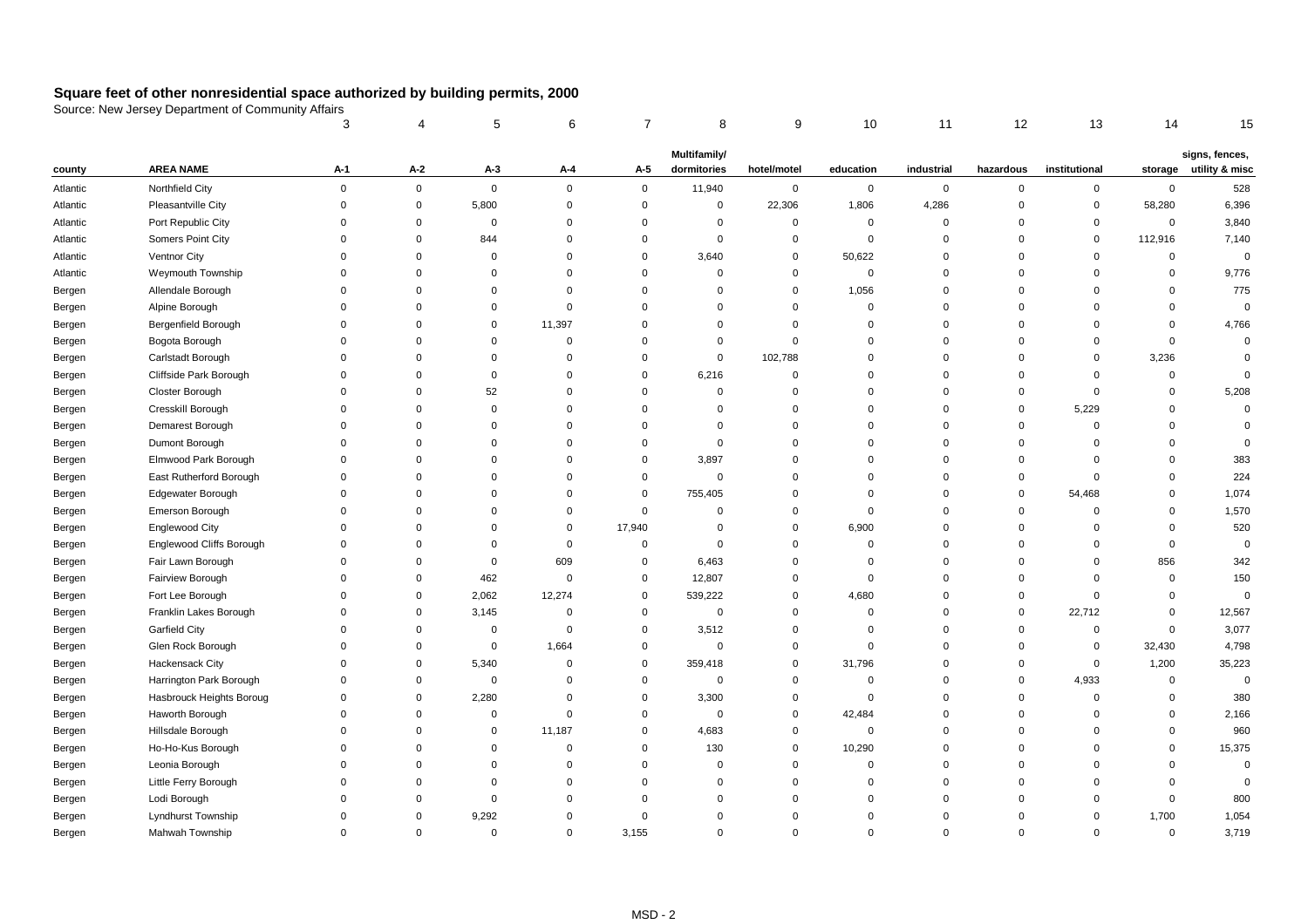|                   |                            |             |             | 5           | 6           | 7           | 8            | 9              | 10          | 11             | 12          | 13            | 14          | 15             |
|-------------------|----------------------------|-------------|-------------|-------------|-------------|-------------|--------------|----------------|-------------|----------------|-------------|---------------|-------------|----------------|
|                   |                            |             |             |             |             |             | Multifamily/ |                |             |                |             |               |             | signs, fences, |
| county            | <b>AREA NAME</b>           | A-1         | A-2         | $A-3$       | A-4         | A-5         | dormitories  | hotel/motel    | education   | industrial     | hazardous   | institutional | storage     | utility & misc |
| Bergen            | Maywood Borough            | $\mathbf 0$ | $\mathsf 0$ | 0           | $\mathbf 0$ | $\mathsf 0$ | $\mathbf 0$  | $\mathbf 0$    | $\mathbf 0$ | $\pmb{0}$      | $\mathsf 0$ | $\mathbf 0$   | $\mathbf 0$ | 528            |
| Bergen            | Midland Park Borough       | $\mathbf 0$ | $\mathsf 0$ | 0           | $\mathbf 0$ | $\mathsf 0$ | $\mathbf 0$  | $\mathsf 0$    | $\mathbf 0$ | $\mathbf 0$    | $\Omega$    | $\mathbf{0}$  | $\mathbf 0$ | 616            |
| Bergen            | Montvale Borough           | $\Omega$    | $\Omega$    | $\mathbf 0$ | $\mathbf 0$ | $\Omega$    | $\Omega$     | $\mathbf 0$    | 34,167      | $\Omega$       | $\Omega$    | $\mathbf 0$   | $\mathbf 0$ | $\mathbf 0$    |
| Bergen            | Moonachie Borough          | $\mathbf 0$ | $\Omega$    | $\mathbf 0$ | $\mathbf 0$ | $\Omega$    | $\Omega$     | $\mathbf 0$    | 0           | $\mathbf 0$    | $\mathbf 0$ | 0             | 28,670      | $\mathbf 0$    |
| Bergen            | New Milford Borough        | $\mathbf 0$ | $\Omega$    | $\mathbf 0$ | $\mathbf 0$ | $\Omega$    | $\Omega$     | $\mathbf 0$    | 13,760      | $\overline{0}$ | $\mathbf 0$ | 0             | $\mathbf 0$ | 960            |
| Bergen            | North Arlington Borough    | $\Omega$    | $\Omega$    | 346         | $\mathbf 0$ | $\Omega$    | $\Omega$     | $\mathbf 0$    | 0           | 7,814          | $\Omega$    | $\mathbf 0$   | 36,656      | 665            |
| Bergen            | Northvale Borough          | $\Omega$    | $\mathbf 0$ | $\Omega$    | $\mathbf 0$ | $\mathbf 0$ | $\Omega$     | $\mathbf 0$    | 0           | $\Omega$       | $\Omega$    | $\mathbf{0}$  | $\mathbf 0$ | $\mathbf 0$    |
| Bergen            | Norwood Borough            | $\Omega$    | $\mathbf 0$ | 12,556      | $\mathbf 0$ | $\mathbf 0$ | 92,000       | $\mathbf 0$    | $\Omega$    | $\Omega$       | $\Omega$    | $\mathbf 0$   | 2,500       | 1,104          |
| Bergen            | Oakland Borough            | $\Omega$    | $\Omega$    | $\Omega$    | $\mathbf 0$ | $\mathbf 0$ | $\mathbf 0$  | $\mathbf 0$    | 0           | 41,200         | $\Omega$    | $\Omega$      | 82,400      | 432            |
| Bergen            | Old Tappan Borough         | $\Omega$    | $\Omega$    | $\Omega$    | $\mathbf 0$ | $\mathbf 0$ | 14,856       | $\Omega$       | $\Omega$    | $\Omega$       | $\Omega$    | $\Omega$      | $\mathbf 0$ | $\mathbf 0$    |
| Bergen            | Oradell Borough            | $\Omega$    | $\Omega$    | $\Omega$    | $\mathbf 0$ | $\mathbf 0$ | $\mathbf 0$  | $\mathbf 0$    | $\Omega$    | $\Omega$       | $\Omega$    | $\Omega$      | $\mathbf 0$ | 230            |
| Bergen            | Palisades Park Borough     | $\Omega$    | $\Omega$    | $\Omega$    | $\mathbf 0$ | $\mathbf 0$ | 48,002       | $\Omega$       | $\Omega$    | $\Omega$       | $\Omega$    | $\Omega$      | $\Omega$    | $\mathbf 0$    |
| Bergen            | Paramus Borough            | $\Omega$    | $\Omega$    | $\Omega$    | $\mathbf 0$ | $\Omega$    | $\mathbf 0$  | 3,792          | $\Omega$    | 0              | $\mathbf 0$ | 128,436       | $\Omega$    | $\mathbf 0$    |
| Bergen            | Park Ridge Borough         | $\Omega$    | $\mathbf 0$ | 6,767       | $\mathbf 0$ | $\Omega$    | $\mathbf 0$  | $\Omega$       | $\Omega$    | $\Omega$       | $\Omega$    | $\mathbf 0$   | $\Omega$    | 452            |
| Bergen            | Ramsey Borough             | $\Omega$    | $\mathbf 0$ | 22,034      | $\mathbf 0$ | $\Omega$    | 1,614        | $\Omega$       | $\Omega$    | $\Omega$       | $\mathbf 0$ | $\mathbf 0$   | $\mathbf 0$ | 2,484          |
| Bergen            | Ridgefield Borough         | $\Omega$    | $\mathbf 0$ | $\Omega$    | $\mathbf 0$ | $\Omega$    | $\Omega$     | $\Omega$       | $\Omega$    | $\Omega$       | $\Omega$    | $\mathbf 0$   | 118,125     | 80,131         |
| Bergen            | Ridgefield Park Village    | $\Omega$    | $\Omega$    | $\Omega$    | $\mathbf 0$ | $\Omega$    | $\Omega$     | $\mathbf 0$    | $\Omega$    | $\Omega$       | $\mathbf 0$ | $\mathbf 0$   | $\mathbf 0$ | $\mathbf 0$    |
| Bergen            | Ridgewood Village          | $\Omega$    | $\Omega$    | $\Omega$    | 26,031      | $\Omega$    | $\Omega$     | $\mathbf 0$    | $\Omega$    | $\Omega$       | $\Omega$    | 3,700         | $\pmb{0}$   | 9,139          |
| Bergen            | River Edge Borough         | $\Omega$    | $\Omega$    | $\Omega$    | 6,045       | $\Omega$    | $\Omega$     | $\mathbf 0$    | 22,839      | $\Omega$       | $\Omega$    | $\mathbf 0$   | 131,493     | 831            |
| Bergen            | River Vale Township        | $\Omega$    | $\Omega$    | 0           | $\mathbf 0$ | $\Omega$    | $\Omega$     | $\mathbf 0$    | 0           | $\Omega$       | $\Omega$    | $\Omega$      | $\mathbf 0$ | $\mathbf 0$    |
| Bergen            | Rochelle Park Township     | $\mathbf 0$ | 0           | 8,622       | $\mathbf 0$ | 0           | 0            | $\mathbf 0$    | 35,136      | 0              | $\mathbf 0$ | $\mathbf 0$   | $\mathbf 0$ | 705            |
| Bergen            | Rockleigh Borough          | $\Omega$    | $\mathbf 0$ | $\mathbf 0$ | $\mathbf 0$ | $\Omega$    | $\mathbf 0$  | 415            | $\mathbf 0$ | $\Omega$       | $\Omega$    | $\mathbf 0$   | $\mathbf 0$ | $\mathbf 0$    |
| Bergen            | Rutherford Borough         | $\Omega$    | $\mathbf 0$ | 257         | $\mathbf 0$ | $\Omega$    | $\mathbf 0$  | $\mathbf 0$    | 0           | 0              | $\mathbf 0$ | $\Omega$      | $\mathbf 0$ | 419            |
| Bergen            | Saddle Brook Township      | $\Omega$    | $\mathbf 0$ | $\Omega$    | $\mathbf 0$ | $\Omega$    | $\Omega$     | $\mathbf 0$    | 0           | $\Omega$       | $\Omega$    | $\Omega$      | $\mathbf 0$ | 1,168          |
| Bergen            | Saddle River Borough       | $\mathbf 0$ | $\mathbf 0$ | $\Omega$    | $\mathbf 0$ | $\Omega$    | $\mathbf 0$  | 408            | 88          | $\mathbf 0$    | $\mathbf 0$ | $\Omega$      | 0           | $\mathbf 0$    |
| Bergen            | South Hackensack Townsh    | $\Omega$    | $\Omega$    | $\Omega$    | $\mathbf 0$ | $\Omega$    | $\mathbf 0$  | $\mathbf 0$    | 0           | 2,848          | $\Omega$    | $\Omega$      | $\mathbf 0$ | $\mathbf 0$    |
| Bergen            | <b>Teaneck Township</b>    | $\Omega$    | $\Omega$    | $\Omega$    | $\mathbf 0$ | $\Omega$    | $\mathbf 0$  | $\overline{0}$ | $\mathbf 0$ | $\mathbf 0$    | $\mathbf 0$ | $\Omega$      | $\mathbf 0$ | 675            |
| Bergen            | Tenafly Borough            | $\Omega$    | $\Omega$    | $\Omega$    | $\mathbf 0$ | $\Omega$    | $\Omega$     | $\mathbf 0$    | $\Omega$    | $\Omega$       | $\Omega$    | $\Omega$      | $\mathbf 0$ | $\mathbf 0$    |
| Bergen            | Teterboro Borough          | $\Omega$    | $\mathbf 0$ | $\mathbf 0$ | $\mathbf 0$ | $\mathbf 0$ | $\mathbf 0$  | $\mathbf 0$    | $\mathbf 0$ | $\mathbf 0$    | $\mathbf 0$ | $\mathbf 0$   | $\mathbf 0$ | $\Omega$       |
| Bergen            | Upper Saddle River Borous  | $\Omega$    | $\Omega$    | $\Omega$    | $\mathbf 0$ | $\mathbf 0$ | 73,714       | $\mathbf 0$    | $\mathbf 0$ | $\Omega$       | $\Omega$    | $\Omega$      | $\mathbf 0$ | $\Omega$       |
| Bergen            | Waldwick Borough           | $\Omega$    | $\mathbf 0$ | $\mathbf 0$ | $\mathbf 0$ | $\mathbf 0$ | $\mathbf 0$  | $\mathbf 0$    | $\mathbf 0$ | 0              | $\mathbf 0$ | $\mathbf 0$   | $\mathbf 0$ | $\Omega$       |
| Bergen            | Wallington Borough         | $\Omega$    | $\mathbf 0$ | 1,591       | $\mathbf 0$ | $\mathbf 0$ | 512          | $\mathbf 0$    | $\Omega$    | $\Omega$       | $\Omega$    | $\Omega$      | $\Omega$    | $\Omega$       |
| Bergen            | Washington Township        | $\Omega$    | $\mathbf 0$ | $\mathbf 0$ | $\mathbf 0$ | $\mathbf 0$ | 45,385       | $\mathbf 0$    | $\mathbf 0$ | $\mathbf 0$    | $\mathbf 0$ | $\Omega$      | $\mathbf 0$ | $\Omega$       |
| Bergen            | Westwood Borough           | $\Omega$    | $\Omega$    | $\Omega$    | $\mathbf 0$ | $\mathbf 0$ | 4,183        | $\mathbf 0$    | $\mathbf 0$ | $\Omega$       | $\Omega$    | $\mathbf 0$   | 56,180      | 1,062          |
| Bergen            | Woodcliff Lake Borough     | $\Omega$    | $\Omega$    | $\mathbf 0$ | 1,061       | $\Omega$    | $\mathbf 0$  | $\mathbf 0$    | 3,200       | 0              | $\mathbf 0$ | $\mathbf 0$   | $\mathbf 0$ | 768            |
| Bergen            | Wood-Ridge Borough         | $\Omega$    | $\Omega$    | $\Omega$    | $\mathbf 0$ | $\Omega$    | $\Omega$     | $\Omega$       | 0           | $\Omega$       | $\Omega$    | $\mathbf 0$   | $\Omega$    | 1,336          |
| Bergen            | Wyckoff Township           | $\Omega$    | $\Omega$    | $\mathbf 0$ | $\mathbf 0$ | $\Omega$    | $\mathbf 0$  | $\mathbf 0$    | $\Omega$    | $\mathbf 0$    | $\mathbf 0$ | 424           | $\mathbf 0$ | 2,712          |
| <b>Burlington</b> | <b>Bass River Township</b> | $\Omega$    | $\Omega$    | $\Omega$    | $\Omega$    | $\Omega$    | $\Omega$     | $\Omega$       | $\Omega$    | 0              | $\Omega$    | $\mathbf 0$   | 2,400       | 2,710          |
| <b>Burlington</b> | <b>Beverly City</b>        | $\mathbf 0$ | $\Omega$    | $\mathbf 0$ | 144         | $\Omega$    | $\Omega$     | $\Omega$       | $\mathbf 0$ | $\Omega$       | $\Omega$    | $\mathbf 0$   | $\mathbf 0$ | 1,192          |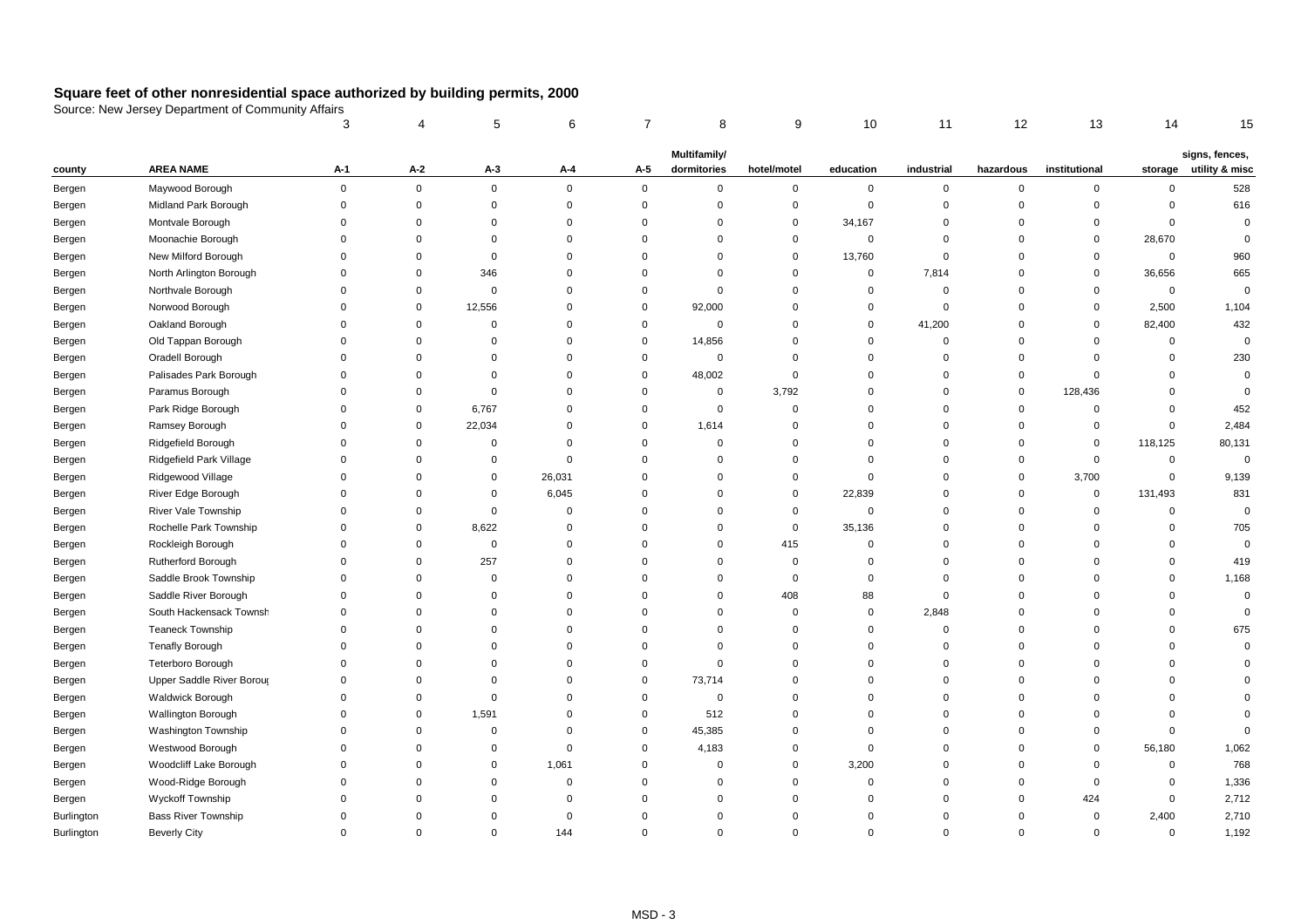|                   |                                | 3           |             | 5           | 6           |             | 8            | 9           | 10          | 11             | 12          | 13            | 14             | 15                     |
|-------------------|--------------------------------|-------------|-------------|-------------|-------------|-------------|--------------|-------------|-------------|----------------|-------------|---------------|----------------|------------------------|
|                   |                                |             |             |             |             |             | Multifamily/ |             |             |                |             |               |                | signs, fences,         |
| county            | <b>AREA NAME</b>               | A-1         | A-2         | $A-3$       | A-4         | $A-5$       | dormitories  | hotel/motel | education   | industrial     | hazardous   | institutional |                | storage utility & misc |
| Burlington        | <b>Bordentown City</b>         | $\mathbf 0$ | $\mathbf 0$ | $\mathbf 0$ | $\mathbf 0$ | $\mathbf 0$ | 167,850      | $\pmb{0}$   | $\mathbf 0$ | $\overline{0}$ | $\mathsf 0$ | $\mathbf 0$   | $\mathsf 0$    | 2,152                  |
| Burlington        | Bordentown Township            | $\mathbf 0$ | 0           | $\mathbf 0$ | $\mathbf 0$ | $\mathsf 0$ | 182,184      | $\mathbf 0$ | 6,875       | $\overline{0}$ | $\mathbf 0$ | 0             | $\mathsf 0$    | $\mathsf 0$            |
| Burlington        | <b>Burlington City</b>         | $\Omega$    | 0           | 32,999      | $\mathbf 0$ | $\mathbf 0$ | $\Omega$     | $\mathbf 0$ | $\mathbf 0$ | 2,154          | $\mathbf 0$ | $\mathbf 0$   | 27,525         | 14,813                 |
| Burlington        | <b>Burlington Township</b>     | $\mathbf 0$ | 0           | 13,629      | 6,575       | $\mathbf 0$ | $\mathbf 0$  | $\mathbf 0$ | 47,475      | $\overline{0}$ | $\mathsf 0$ | 60,830        | 1,153,147      | 11,205                 |
| Burlington        | Chesterfield Township          | $\mathbf 0$ | $\mathbf 0$ | $\mathbf 0$ | $\mathbf 0$ | $\mathbf 0$ | 26,142       | $\mathbf 0$ | $\mathbf 0$ | $\mathbf 0$    | $\Omega$    | $\mathbf 0$   | 4,684          | 12,400                 |
| Burlington        | Cinnaminson Township           | $\mathbf 0$ | $\Omega$    | 335         | $\mathbf 0$ | $\mathbf 0$ | $\mathbf 0$  | $\mathbf 0$ | $\mathbf 0$ | 140            | $\Omega$    | $\mathbf 0$   | 7,144          | 3,587                  |
| Burlington        | Delanco Township               | $\Omega$    | $\Omega$    | $\mathbf 0$ | $\mathbf 0$ | $\Omega$    | $\Omega$     | $\mathbf 0$ | $\mathbf 0$ | $\mathsf 0$    | $\mathbf 0$ | 0             | $\mathbf 0$    | $\mathsf 0$            |
| Burlington        | Delran Township                | $\Omega$    | $\Omega$    | 1,225       | $\mathbf 0$ | $\mathbf 0$ | $\Omega$     | $\mathbf 0$ | $\mathbf 0$ | 1,160          | $\Omega$    | $\mathbf 0$   | 31,409         | 7,306                  |
| Burlington        | Eastampton Township            | $\mathbf 0$ | $\Omega$    | $\mathbf 0$ | $\mathbf 0$ | $\mathsf 0$ | 124,007      | $\mathbf 0$ | $\Omega$    | $\overline{0}$ | $\Omega$    | $\mathbf 0$   | $\mathbf 0$    | 312                    |
| <b>Burlington</b> | <b>Edgewater Park Township</b> | $\mathbf 0$ | $\Omega$    | 2,808       | $\mathbf 0$ | $\mathsf 0$ | $\mathbf 0$  | $\mathbf 0$ | $\Omega$    | $\overline{0}$ | $\Omega$    | $\mathbf 0$   | $\mathbf 0$    | $\mathbf 0$            |
| Burlington        | Evesham Township               | $\mathbf 0$ | $\Omega$    | 13,533      | 384         | $\mathbf 0$ | 29,592       | $\mathbf 0$ | $\Omega$    | $\Omega$       | $\mathbf 0$ | 44,033        | 19,530         | 12,755                 |
| Burlington        | Fieldsboro Borough             | $\mathbf 0$ | $\Omega$    | 200         | $\mathbf 0$ | $\Omega$    | $\mathbf 0$  | $\mathbf 0$ | $\mathbf 0$ | $\mathbf 0$    | $\Omega$    | 0             | $\mathbf 0$    | $\Omega$               |
| Burlington        | Florence Township              | $\mathbf 0$ | $\Omega$    | $\mathbf 0$ | $\mathbf 0$ | $\mathbf 0$ | $\Omega$     | $\mathbf 0$ | $\mathbf 0$ | 19,360         | $\Omega$    | $\Omega$      | $\mathsf 0$    | 276                    |
| Burlington        | Hainesport Township            | $\Omega$    | $\Omega$    | $\Omega$    | $\mathbf 0$ | $\mathbf 0$ | 56,177       | $\mathbf 0$ | 8,540       | $\overline{0}$ | $\Omega$    | $\mathbf 0$   | 53,006         | 2,752                  |
| Burlington        | Lumberton Township             | $\Omega$    | $\Omega$    | 6,009       | $\mathbf 0$ | $\mathbf 0$ | $\Omega$     | $\mathbf 0$ | $\mathbf 0$ | $\Omega$       | $\Omega$    | 0             | 17,852         | 3,049                  |
| Burlington        | Mansfield Township             | $\Omega$    | $\Omega$    | $\Omega$    | $\mathbf 0$ | $\Omega$    | $\Omega$     | $\mathbf 0$ | 700         | $\Omega$       | $\Omega$    | $\mathbf 0$   | 9,746          | 10,980                 |
| Burlington        | Maple Shade Borough            | $\mathbf 0$ | $\Omega$    | 200         | $\mathbf 0$ | $\Omega$    | $\Omega$     | $\mathbf 0$ | 34,995      | 0              | $\Omega$    | 0             | 22,000         | 288                    |
| Burlington        | Medford Township               | $\Omega$    | $\Omega$    | $\Omega$    | $\mathbf 0$ | $\Omega$    | $\Omega$     | $\mathbf 0$ | 4,020       | $\Omega$       | $\Omega$    | $\Omega$      | 2,400          | 4,918                  |
| Burlington        | Medford Lakes Borough          | $\Omega$    | $\Omega$    | $\mathbf 0$ | $\mathbf 0$ | $\Omega$    | $\Omega$     | $\mathbf 0$ | $\mathbf 0$ | $\mathbf 0$    | $\Omega$    | $\Omega$      | $\mathbf 0$    | $\Omega$               |
| Burlington        | Moorestown Township            | $\Omega$    | $\Omega$    | 80          | 14,605      | $\Omega$    | $\Omega$     | $\mathbf 0$ | 14,254      | 32,168         | $\Omega$    | $\mathbf 0$   | 162,175        | 11,157                 |
| Burlington        | Mount Holly Township           | $\mathbf 0$ | $\Omega$    | 0           | $\mathbf 0$ | $\mathbf 0$ | $\Omega$     | $\mathbf 0$ | 47,004      | $\mathbf 0$    | $\mathbf 0$ | 56,407        | 4,610          | 416                    |
| Burlington        | Mount Laurel Township          | $\Omega$    | $\Omega$    | 71,650      | 1,800       | $\Omega$    | $\mathbf 0$  | 13,384      | 137,863     | 10,300         | $\Omega$    | $\mathbf 0$   | $\mathbf 0$    | $\Omega$               |
| Burlington        | New Hanover Township           | $\Omega$    | $\Omega$    | 0           | $\mathbf 0$ | $\Omega$    | $\Omega$     | $\mathbf 0$ | $\Omega$    | 0              | $\Omega$    | 0             | $\mathsf 0$    | 1,368                  |
| Burlington        | North Hanover Township         | $\Omega$    | $\Omega$    | $\Omega$    | $\mathbf 0$ | $\Omega$    | $\Omega$     | $\mathbf 0$ | $\mathbf 0$ | $\Omega$       | $\Omega$    | $\mathbf 0$   | 2,848          | 3,768                  |
| Burlington        | Palmyra Borough                | $\Omega$    | $\Omega$    | $\Omega$    | $\mathbf 0$ | $\Omega$    | $\Omega$     | $\mathbf 0$ | $\Omega$    | $\mathbf 0$    | $\Omega$    | $\Omega$      | $\mathbf 0$    | 2,015                  |
| Burlington        | Pemberton Borough              | $\Omega$    | $\Omega$    | $\Omega$    | $\Omega$    | $\Omega$    | $\Omega$     | $\mathbf 0$ | $\Omega$    | $\overline{0}$ | $\Omega$    | $\Omega$      | $\mathsf 0$    | 1,544                  |
| Burlington        | Pemberton Township             | $\Omega$    | $\Omega$    | $\Omega$    | $\Omega$    | $\Omega$    | $\Omega$     | $\mathbf 0$ | 18,510      | 4,125          | $\Omega$    | $\Omega$      | 288            | 900                    |
| Burlington        | Riverside Township             | $\Omega$    | $\Omega$    | $\Omega$    | $\Omega$    | $\Omega$    | $\Omega$     | $\mathbf 0$ | $\mathbf 0$ | $\Omega$       | $\Omega$    | $\Omega$      | $\overline{0}$ | 1,672                  |
| Burlington        | <b>Riverton Borough</b>        | $\Omega$    | $\Omega$    | 0           | $\mathbf 0$ | $\Omega$    | $\Omega$     | $\mathbf 0$ | $\Omega$    | 0              | $\Omega$    | $\mathbf 0$   | $\mathbf 0$    | 576                    |
| Burlington        | Shamong Township               | $\Omega$    | $\Omega$    | $\Omega$    | $\Omega$    | $\Omega$    | $\Omega$     | $\mathbf 0$ | $\Omega$    | $\Omega$       | $\Omega$    | 0             | 31,594         | 7,157                  |
| Burlington        | Southampton Township           | $\Omega$    | $\Omega$    | $\Omega$    | $\Omega$    | $\Omega$    | $\Omega$     | $\mathbf 0$ | $\Omega$    | $\Omega$       | $\Omega$    | 0             | 68,411         | 13,420                 |
| Burlington        | Springfield Township           | $\Omega$    | $\Omega$    | $\Omega$    | $\Omega$    | $\Omega$    | $\Omega$     | $\mathbf 0$ | $\Omega$    | $\Omega$       | $\Omega$    | 0             | 5,292          | 15,061                 |
| Burlington        | <b>Tabernacle Township</b>     | $\Omega$    | $\Omega$    | $\Omega$    | $\mathbf 0$ | $\Omega$    | $\Omega$     | $\mathbf 0$ | $\Omega$    | $\Omega$       | $\Omega$    | 0             | 5,000          | 20,287                 |
| Burlington        | Washington Township            | $\Omega$    | $\Omega$    | $\Omega$    | $\Omega$    | $\Omega$    | $\mathbf 0$  | $\mathbf 0$ | $\Omega$    | $\Omega$       | $\Omega$    | $\mathbf 0$   | $\mathbf 0$    | $\mathbf 0$            |
| Burlington        | Westampton Township            | $\Omega$    | $\Omega$    | 4,326       | $\Omega$    | $\mathbf 0$ | 39,216       | $\mathbf 0$ | $\Omega$    | $\mathbf 0$    | $\Omega$    | 0             | 6,721          | 1,920                  |
| Burlington        | Willingboro Township           | $\Omega$    | $\Omega$    | $\Omega$    | $\Omega$    | $\mathbf 0$ | 88,712       | $\mathbf 0$ | $\mathbf 0$ | 260,000        | $\Omega$    | 44,579        | 4,982          | $\Omega$               |
| Burlington        | Woodland Township              | $\Omega$    | $\Omega$    | $\mathbf 0$ | $\mathbf 0$ | $\Omega$    | $\Omega$     | $\mathbf 0$ | 3,824       | $\mathbf 0$    | $\Omega$    | $\mathbf 0$   | $\mathbf 0$    | 15,961                 |
| Burlington        | Wrightstown Borough            | $\Omega$    | $\Omega$    | 3,616       | $\Omega$    | $\Omega$    | $\Omega$     | $\mathbf 0$ | $\Omega$    | $\Omega$       | $\Omega$    | $\Omega$      | $\mathbf 0$    | $\mathbf 0$            |
| Camden            | Audubon Borough                | $\Omega$    | $\Omega$    | $\mathbf 0$ | $\mathbf 0$ | $\Omega$    | $\mathbf{0}$ | $\mathbf 0$ | $\Omega$    | $\Omega$       | $\Omega$    | $\mathbf 0$   | $\Omega$       | $\Omega$               |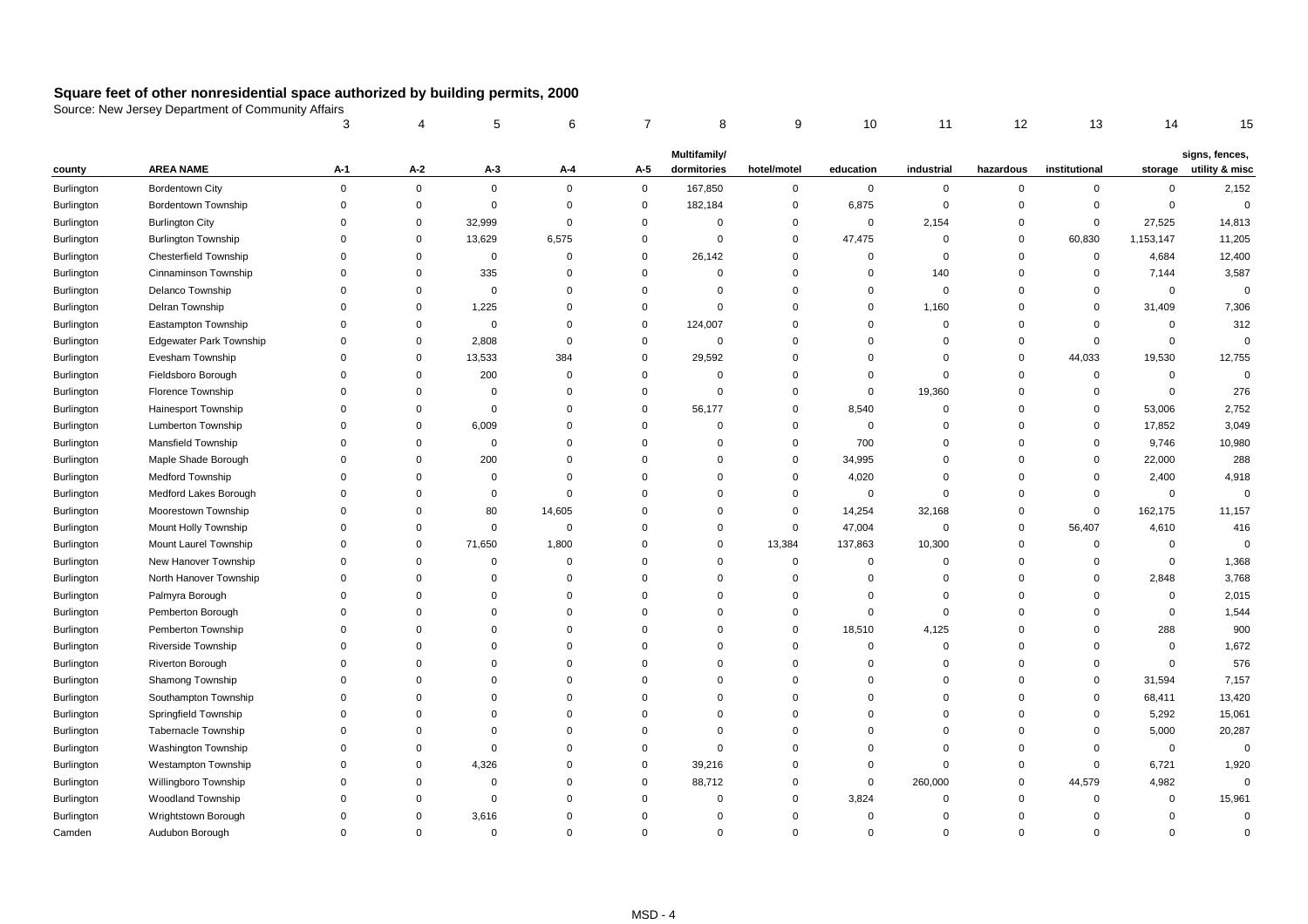|          |                            | 3              |             | 5           | 6           |             | 8              | 9           | 10             | 11          | 12          | 13            | 14          | 15                     |
|----------|----------------------------|----------------|-------------|-------------|-------------|-------------|----------------|-------------|----------------|-------------|-------------|---------------|-------------|------------------------|
|          |                            |                |             |             |             |             | Multifamily/   |             |                |             |             |               |             | signs, fences,         |
| county   | <b>AREA NAME</b>           | A-1            | $A-2$       | $A-3$       | A-4         | $A-5$       | dormitories    | hotel/motel | education      | industrial  | hazardous   | institutional |             | storage utility & misc |
| Camden   | Audubon Park Borough       | $\mathbf 0$    | $\mathsf 0$ | 0           | $\mathbf 0$ | $\mathsf 0$ | $\mathbf 0$    | $\mathbf 0$ | $\mathbf 0$    | $\mathbf 0$ | $\mathbf 0$ | $\mathbf 0$   | $\mathbf 0$ | $\mathbf 0$            |
| Camden   | <b>Barrington Borough</b>  | $\mathbf 0$    | $\mathbf 0$ | 0           | $\mathbf 0$ | $\mathbf 0$ | $\mathbf 0$    | $\mathbf 0$ | $\mathbf 0$    | $\mathbf 0$ | $\mathbf 0$ | $\mathbf 0$   | 61,488      | $\mathbf 0$            |
| Camden   | Bellmawr Borough           | $\mathbf 0$    | $\mathbf 0$ | $\mathbf 0$ | $\mathbf 0$ | $\mathbf 0$ | $\mathbf 0$    | $\mathbf 0$ | 0              | $\Omega$    | $\Omega$    | $\mathbf 0$   | $\mathbf 0$ | 720                    |
| Camden   | Berlin Borough             | $\mathbf 0$    | 10,900      | 0           | 1,040       | $\mathbf 0$ | 33,248         | $\mathbf 0$ | $\mathbf 0$    | 750         | $\mathbf 0$ | $\mathbf 0$   | $\mathbf 0$ | 5,392                  |
| Camden   | Berlin Township            | $\mathbf 0$    | $\mathbf 0$ | $\Omega$    | $\mathbf 0$ | $\mathbf 0$ | $\overline{0}$ | $\mathbf 0$ | 0              | 52,000      | $\Omega$    | $\mathbf 0$   | 95,220      | $\mathbf 0$            |
| Camden   | Brooklawn Borough          | $\mathbf 0$    | $\mathbf 0$ | $\Omega$    | $\mathbf 0$ | $\mathsf 0$ | $\mathbf 0$    | $\mathbf 0$ | $\mathbf 0$    | $\mathbf 0$ | $\Omega$    | $\mathbf 0$   | $\mathbf 0$ | $\mathbf 0$            |
| Camden   | Camden City                | $\Omega$       | $\Omega$    | $\Omega$    | $\mathbf 0$ | 71,227      | 68,937         | $\mathbf 0$ | 0              | $\mathbf 0$ | $\Omega$    | 1,484         | $\mathbf 0$ | $\mathbf 0$            |
| Camden   | Cherry Hill Township       | $\mathbf 0$    | $\mathbf 0$ | 12,114      | $\mathbf 0$ | $\mathbf 0$ | 91,990         | $\mathbf 0$ | 78,315         | 96          | $\mathbf 0$ | 37,464        | $\mathbf 0$ | 6,580                  |
| Camden   | <b>Chesilhurst Borough</b> | $\mathbf 0$    | $\Omega$    | $\mathbf 0$ | $\mathbf 0$ | $\mathbf 0$ | $\mathbf 0$    | $\Omega$    | $\mathbf 0$    | $\mathbf 0$ | $\mathbf 0$ | $\mathbf 0$   | $\mathbf 0$ | 1,688                  |
| Camden   | Clementon Borough          | $\overline{0}$ | $\mathbf 0$ | $\mathbf 0$ | $\mathbf 0$ | $\Omega$    | $\mathbf 0$    | $\mathbf 0$ | $\mathbf 0$    | $\mathbf 0$ | $\Omega$    | $\mathbf 0$   | $\mathbf 0$ | 1,832                  |
| Camden   | Collingswood Borough       | $\Omega$       | $\mathbf 0$ | 10,000      | $\mathbf 0$ | $\Omega$    | $\Omega$       | $\mathbf 0$ | 0              | 23,000      | $\Omega$    | $\Omega$      | $\mathbf 0$ | 400                    |
| Camden   | Gibbsboro Borough          | $\mathbf 0$    | $\mathbf 0$ | 10,000      | $\mathbf 0$ | $\mathbf 0$ | $\Omega$       | $\mathbf 0$ | 0              | $\mathbf 0$ | $\Omega$    | $\Omega$      | $\mathbf 0$ | $\mathbf 0$            |
| Camden   | <b>Gloucester City</b>     | $\Omega$       | $\mathbf 0$ | $\mathbf 0$ | $\mathbf 0$ | $\Omega$    | $\Omega$       | $\mathbf 0$ | $\Omega$       | $\Omega$    | $\Omega$    | $\Omega$      | $\mathbf 0$ | 760                    |
| Camden   | Gloucester Township        | $\Omega$       | $\Omega$    | $\Omega$    | $\mathbf 0$ | $\Omega$    | $\Omega$       | $\mathbf 0$ | 320,699        | $\Omega$    | $\Omega$    | 19,565        | 49,044      | 15,526                 |
| Camden   | Haddon Township            | $\Omega$       | $\Omega$    | $\Omega$    | $\mathbf 0$ | $\Omega$    | $\Omega$       | $\Omega$    | $\mathbf 0$    | $\Omega$    | $\Omega$    | $\mathbf 0$   | $\mathbf 0$ | $\mathbf 0$            |
| Camden   | Haddonfield Borough        | $\Omega$       | $\Omega$    | $\Omega$    | 10,820      | $\Omega$    | $\Omega$       | $\mathbf 0$ | $\Omega$       | $\Omega$    | $\Omega$    | $\Omega$      | $\Omega$    | 1,709                  |
| Camden   | Haddon Heights Borough     | $\Omega$       | $\Omega$    | $\Omega$    | $\mathbf 0$ | $\Omega$    | $\Omega$       | $\Omega$    | $\Omega$       | $\Omega$    | $\Omega$    | $\Omega$      | $\Omega$    | 1,595                  |
| Camden   | Hi-nella Borough           | $\Omega$       | $\Omega$    | $\Omega$    | $\mathbf 0$ | $\Omega$    | $\Omega$       | $\Omega$    | $\Omega$       | $\Omega$    | $\Omega$    | $\Omega$      | $\Omega$    | $\mathsf 0$            |
| Camden   | Laurel Springs Borough     | $\Omega$       | $\Omega$    | $\Omega$    | $\mathbf 0$ | $\Omega$    | $\Omega$       | $\mathbf 0$ | $\Omega$       | $\Omega$    | $\Omega$    | $\Omega$      | $\Omega$    | $\mathbf 0$            |
| Camden   | Lawnside Borough           | $\Omega$       | $\Omega$    | $\Omega$    | $\mathbf 0$ | $\mathbf 0$ | $\Omega$       | $\mathbf 0$ | $\Omega$       | $\Omega$    | $\Omega$    | $\Omega$      | $\Omega$    | $\mathbf 0$            |
| Camden   | Lindenwold Borough         | $\Omega$       | $\Omega$    | $\Omega$    | $\mathbf 0$ | 2,000       | 1,280          | 0           | 157,569        | $\Omega$    | $\Omega$    | $\Omega$      | $\mathbf 0$ | 3,619                  |
| Camden   | Magnolia Borough           | $\Omega$       | $\Omega$    | $\Omega$    | $\mathbf 0$ | 0           | 0              | $\Omega$    | $\mathbf 0$    | $\Omega$    | $\Omega$    | $\mathbf 0$   | 5,361       | $\mathbf 0$            |
| Camden   | Merchantville Borough      | $\Omega$       | $\Omega$    | $\Omega$    | $\mathbf 0$ | 0           | 0              | $\Omega$    | $\Omega$       | $\Omega$    | $\Omega$    | $\Omega$      | $\mathbf 0$ | 0                      |
| Camden   | Mount Ephraim Borough      | $\Omega$       | $\Omega$    | $\Omega$    | $\mathbf 0$ | $\Omega$    | $\Omega$       | $\mathbf 0$ | $\Omega$       | $\Omega$    | $\Omega$    | $\Omega$      | $\Omega$    | $\Omega$               |
| Camden   | Oaklyn Borough             | $\Omega$       | $\Omega$    | $\Omega$    | $\mathbf 0$ | $\Omega$    | $\Omega$       | 0           | $\Omega$       | $\Omega$    | $\Omega$    | $\Omega$      | $\mathbf 0$ | $\mathbf 0$            |
| Camden   | Pennsauken Township        | $\Omega$       | $\Omega$    | $\Omega$    | 3,650       | $\Omega$    | $\Omega$       | $\mathbf 0$ | 53,400         | $\Omega$    | 10,075      | $\Omega$      | 144,029     | 1,208                  |
| Camden   | Pine Hill Borough          | $\Omega$       | $\mathbf 0$ | 75,826      | $\mathbf 0$ | $\Omega$    | $\Omega$       | $\mathbf 0$ | 205,479        | 880         | $\mathbf 0$ | $\Omega$      | $\mathbf 0$ | 1,377                  |
| Camden   | Pine Valley Borough        | $\Omega$       | 0           | $\Omega$    | $\mathbf 0$ | $\Omega$    | $\Omega$       | $\mathbf 0$ | $\mathbf 0$    | $\Omega$    | $\Omega$    | $\Omega$      | $\Omega$    | 336                    |
| Camden   | Runnemede Borough          | $\Omega$       | $\mathbf 0$ | 699         | $\mathbf 0$ | $\Omega$    | 0              | $\mathbf 0$ | 2,344          | $\Omega$    | $\Omega$    | $\Omega$      | $\mathbf 0$ | 200                    |
| Camden   | Somerdale Borough          | $\Omega$       | $\Omega$    | $\Omega$    | $\mathbf 0$ | $\Omega$    | $\Omega$       | $\mathbf 0$ | 114,369        | $\Omega$    | $\Omega$    | $\Omega$      | $\Omega$    | $\mathbf 0$            |
| Camden   | Stratford Borough          | $\Omega$       | $\Omega$    | $\mathbf 0$ | $\mathbf 0$ | $\Omega$    | 0              | $\mathbf 0$ | $\mathbf 0$    | $\Omega$    | $\Omega$    | $\Omega$      | $\mathbf 0$ | $\mathbf 0$            |
| Camden   | <b>Tavistock Borough</b>   | $\Omega$       | $\Omega$    | $\Omega$    | $\mathbf 0$ | $\mathbf 0$ | $\Omega$       | $\mathbf 0$ | 0              | $\Omega$    | $\Omega$    | 0             | $\mathbf 0$ | $\mathbf 0$            |
| Camden   | Voorhees Township          | $\Omega$       | $\mathbf 0$ | 31,769      | $\mathbf 0$ | 0           | 28,436         | $\mathbf 0$ | $\mathbf 0$    | $\Omega$    | 0           | 1,850         | 109,363     | 3,930                  |
| Camden   | Waterford Township         | $\Omega$       | $\mathbf 0$ | 992         | 616         | $\Omega$    | $\Omega$       | $\mathbf 0$ | $\overline{1}$ | $\Omega$    | $\Omega$    | $\mathbf 0$   | $\mathbf 0$ | 11,432                 |
| Camden   | Winslow Township           | $\Omega$       | $\mathbf 0$ | 28,723      | $\mathbf 0$ | $\Omega$    | 0              | $\mathbf 0$ | 158,009        | $\Omega$    | $\mathbf 0$ | $\mathbf 0$   | 50,976      | 30,266                 |
| Camden   | Woodlynne Borough          | $\Omega$       | $\Omega$    | $\Omega$    | $\mathbf 0$ | $\Omega$    | $\Omega$       | $\mathbf 0$ | 0              | $\Omega$    | $\Omega$    | $\Omega$      | $\mathbf 0$ | $\mathbf 0$            |
| Cape May | Avalon Borough             | $\Omega$       | $\Omega$    | $\Omega$    | $\mathbf 0$ | $\Omega$    | $\mathbf 0$    | $\mathbf 0$ | $\Omega$       | 0           | $\Omega$    | $\Omega$      | $\mathbf 0$ | 2,332                  |
| Cape May | Cape May City              | $\Omega$       | $\Omega$    | $\Omega$    | $\mathbf 0$ | $\Omega$    | 32,856         | 7,239       | $\Omega$       | $\Omega$    | $\Omega$    | $\Omega$      | 0           | 504                    |
| Cape May | Cape May Point Borough     | $\Omega$       | $\Omega$    | $\mathbf 0$ | $\mathbf 0$ | $\Omega$    | 358            | 1,058       | $\mathbf 0$    | $\Omega$    | $\Omega$    | $\Omega$      | $\Omega$    | 617                    |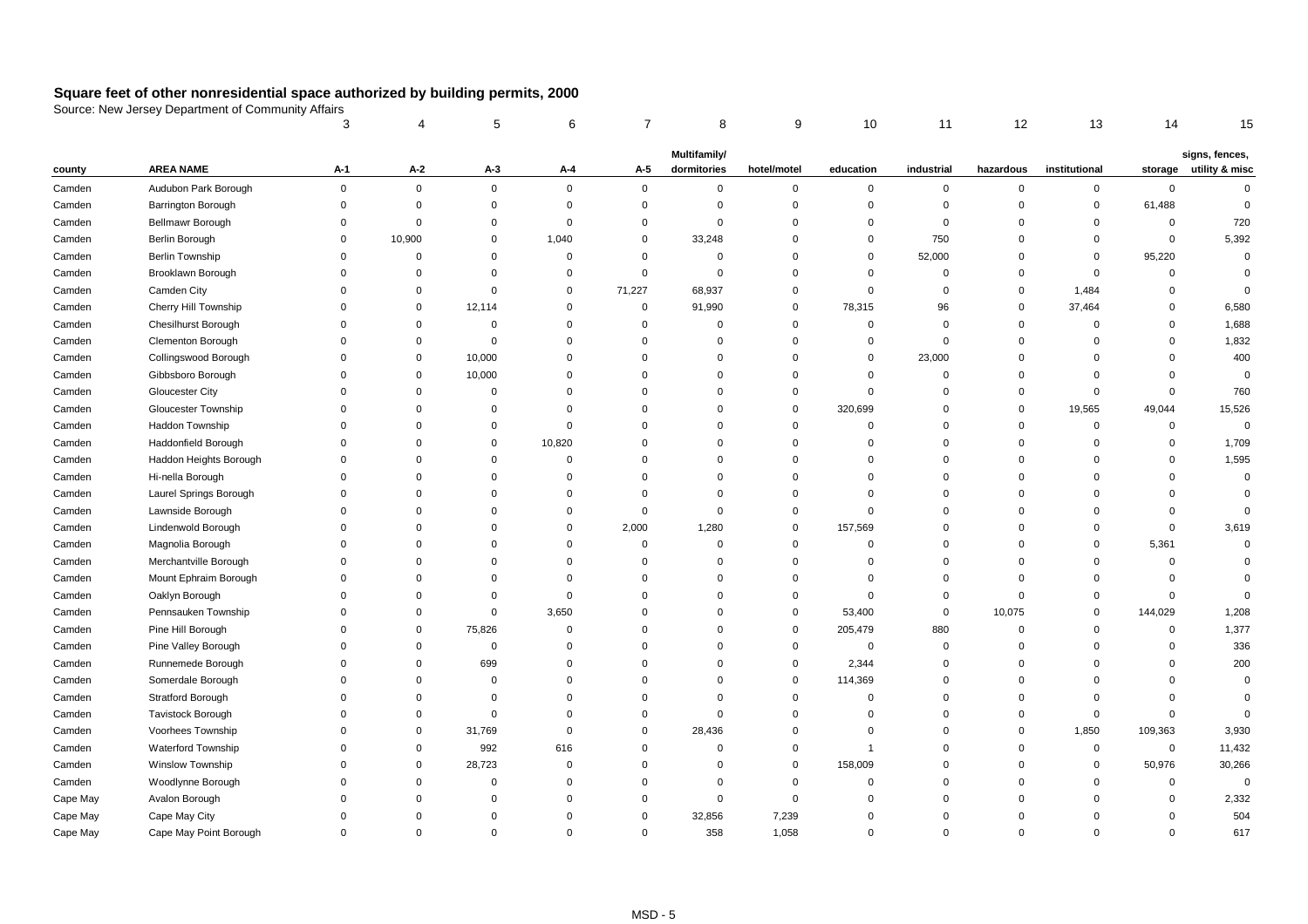|            |                                 | 3           | 4           | 5           | 6           | 7           | 8            | 9           | 10             | 11          | 12          | 13            | 14          | 15             |
|------------|---------------------------------|-------------|-------------|-------------|-------------|-------------|--------------|-------------|----------------|-------------|-------------|---------------|-------------|----------------|
|            |                                 |             |             |             |             |             | Multifamily/ |             |                |             |             |               |             | signs, fences, |
| county     | <b>AREA NAME</b>                | $A-1$       | A-2         | $A-3$       | A-4         | A-5         | dormitories  | hotel/motel | education      | industrial  | hazardous   | institutional | storage     | utility & misc |
| Cape May   | Dennis Township                 | $\mathbf 0$ | $\mathbf 0$ | $\mathsf 0$ | $\mathbf 0$ | $\mathbf 0$ | $\mathbf 0$  | $\mathbf 0$ | 43,167         | 0           | $\pmb{0}$   | $\mathbf 0$   | 4,000       | 45,692         |
| Cape May   | Lower Township                  | $\Omega$    | $\mathbf 0$ | $\mathbf 0$ | 80          | $\mathbf 0$ | 67,885       | $\mathbf 0$ | 9,725          | $\mathbf 0$ | $\mathbf 0$ | $\mathbf 0$   | 5,680       | 30,805         |
| Cape May   | Middle Township                 | $\Omega$    | $\mathbf 0$ | 651         | $\mathbf 0$ | $\mathbf 0$ | $\mathbf 0$  | $\mathbf 0$ | $\Omega$       | $\mathbf 0$ | $\mathbf 0$ | 69,706        | 9,000       | 31,869         |
| Cape May   | North Wildwood City             | $\Omega$    | $\mathbf 0$ | 1,360       | $\Omega$    | $\mathbf 0$ | 7,354        | 6,540       | $\Omega$       | $\mathbf 0$ | $\mathbf 0$ | $\Omega$      | $\mathbf 0$ | $\mathbf 0$    |
| Cape May   | Ocean City                      | $\Omega$    | $\mathbf 0$ | $\mathbf 0$ | $\Omega$    | 646         | 4,782        | 6           | $\Omega$       | $\mathbf 0$ | $\Omega$    | $\Omega$      | $\mathbf 0$ | 480            |
| Cape May   | Sea Isle City                   | $\Omega$    | $\Omega$    | $\mathbf 0$ | $\Omega$    | $\Omega$    | $\mathbf 0$  | $\Omega$    | $\Omega$       | $\Omega$    | $\Omega$    | $\Omega$      | $\Omega$    | 800            |
| Cape May   | Stone Harbor Borough            | $\Omega$    | $\mathbf 0$ | $\mathbf 0$ | $\Omega$    | $\mathbf 0$ | $\mathbf 0$  | $\mathbf 0$ | $\Omega$       | $\Omega$    | $\Omega$    | $\Omega$      | 0           | 637            |
| Cape May   | <b>Upper Township</b>           | $\Omega$    | $\mathbf 0$ | 6,964       | $\Omega$    | $\Omega$    | $\mathbf 0$  | $\mathbf 0$ | $\overline{2}$ | $\Omega$    | $\Omega$    | $\Omega$      | 4,800       | 21,313         |
| Cape May   | West Cape May Borough           | $\Omega$    | 0           | 0           | $\Omega$    | $\Omega$    | $\mathbf 0$  | 3,280       | $\Omega$       | $\Omega$    | $\Omega$    | $\Omega$      | 0           | 1,728          |
| Cape May   | West Wildwood Borough           | 0           | $\mathbf 0$ | $\mathsf 0$ | $\mathbf 0$ | $\mathbf 0$ | 1,014        | $\mathbf 0$ | $\Omega$       | $\Omega$    | $\mathbf 0$ | $\Omega$      | 0           | $\mathbf 0$    |
| Cape May   | Wildwood City                   | $\Omega$    | $\mathbf 0$ | 2,169       | $\mathbf 0$ | $\mathbf 0$ | 4,560        | 585         | $\Omega$       | $\Omega$    | $\mathbf 0$ | $\Omega$      | 1,200       | 2,100          |
| Cape May   | Wildwood Crest Borough          | $\Omega$    | $\Omega$    | $\mathbf 0$ | $\Omega$    | $\mathbf 0$ | 18,716       | 1,810       | 55,040         | $\Omega$    | $\Omega$    | $\Omega$      | 0           | 680            |
| Cape May   | Woodbine Borough                | $\mathbf 0$ | 0           | $\mathbf 0$ | $\mathbf 0$ | 0           | $\mathbf 0$  | $\mathbf 0$ | $\Omega$       | 0           | $\mathbf 0$ | $\Omega$      | $\mathbf 0$ | 10,868         |
| Cumberland | <b>Bridgeton City</b>           | $\Omega$    | $\Omega$    | 645         | $\mathbf 0$ | $\Omega$    | $\mathbf 0$  | $\mathbf 0$ | $\Omega$       | 10,438      | $\Omega$    | $\Omega$      | 2,520       | 3,442          |
| Cumberland | <b>Commercial Township</b>      | $\Omega$    | $\mathbf 0$ | $\mathbf 0$ | $\mathbf 0$ | $\mathbf 0$ | $\Omega$     | $\mathbf 0$ | $\Omega$       | 0           | $\mathbf 0$ | $\Omega$      | $\mathbf 0$ | 6,841          |
| Cumberland | Deerfield Township              | $\Omega$    | $\mathbf 0$ | $\Omega$    | $\Omega$    | $\Omega$    | $\Omega$     | $\mathbf 0$ | $\Omega$       | $\Omega$    | $\Omega$    | $\Omega$      | 12,780      | 4,224          |
| Cumberland | Downe Township                  | $\Omega$    | $\Omega$    | $\mathbf 0$ | $\mathbf 0$ | $\Omega$    | $\Omega$     | $\mathbf 0$ | $\Omega$       | 0           | $\mathbf 0$ | $\Omega$      | 0           | 6,096          |
| Cumberland | Fairfield Township              | $\Omega$    | $\Omega$    | $\Omega$    | $\mathbf 0$ | $\Omega$    | $\Omega$     | $\mathbf 0$ | $\Omega$       | 1,200       | $\Omega$    | $\Omega$      | $\Omega$    | 9,216          |
| Cumberland | <b>Greenwich Township</b>       | $\Omega$    | $\mathbf 0$ | $\Omega$    | $\mathbf 0$ | $\Omega$    | $\Omega$     | $\mathbf 0$ | $\Omega$       | 0           | $\Omega$    | $\Omega$      | 0           | 2,730          |
| Cumberland | <b>Hopewell Township</b>        | $\Omega$    | $\mathbf 0$ | $\Omega$    | $\Omega$    | $\Omega$    | $\Omega$     | $\mathbf 0$ | $\Omega$       | $\Omega$    | $\Omega$    | $\Omega$      | $\mathbf 0$ | 36,286         |
| Cumberland | Lawrence Township               | $\Omega$    | $\mathbf 0$ | 0           | $\mathbf 0$ | $\mathbf 0$ | 0            | $\mathbf 0$ | $\Omega$       | 0           | $\Omega$    | $\Omega$      | 0           | $\Omega$       |
| Cumberland | Maurice River Township          | $\Omega$    | $\mathbf 0$ | $\mathbf 0$ | $\Omega$    | $\Omega$    | $\mathbf 0$  | $\mathbf 0$ | 576            | $\Omega$    | $\Omega$    | $\Omega$      | 0           | 13,412         |
| Cumberland | Millville City                  | $\Omega$    | $\mathbf 0$ | 12,710      | 12,822      | $\mathbf 0$ | 3,406        | $\mathbf 0$ | 2,666          | 12,800      | $\Omega$    | 2,000         | 32,844      | 29,663         |
| Cumberland | Shiloh Borough                  | $\Omega$    | $\mathbf 0$ | $\mathbf 0$ | $\Omega$    | $\Omega$    | $\mathbf 0$  | $\mathbf 0$ | $\Omega$       | $\mathbf 0$ | $\Omega$    | $\mathbf 0$   | 0           | $\Omega$       |
| Cumberland | <b>Stow Creek Township</b>      | $\Omega$    | $\mathbf 0$ | $\mathbf 0$ | $\mathbf 0$ | $\mathbf 0$ | $\mathbf 0$  | $\mathbf 0$ | $\mathbf 0$    | 0           | $\Omega$    | $\Omega$      | $\mathbf 0$ | 26,748         |
| Cumberland | <b>Upper Deerfield Township</b> | $\Omega$    | $\mathbf 0$ | $\mathbf 0$ | $\mathbf 0$ | $\Omega$    | $\mathbf 0$  | $\mathbf 0$ | $\mathbf 0$    | 3,960       | $\Omega$    | $\mathbf 0$   | 23,452      | 11,830         |
| Cumberland | Vineland City                   | $\Omega$    | $\mathbf 0$ | 81,036      | 1,200       | $\Omega$    | $\mathbf 0$  | 102,322     | 26,621         | 330,992     | $\Omega$    | $\mathbf 0$   | 145,537     | 36,040         |
| Essex      | <b>Belleville Town</b>          | $\Omega$    | $\mathbf 0$ | $\mathbf 0$ | $\mathbf 0$ | $\Omega$    | 2,974        | $\mathbf 0$ | $\mathbf 0$    | 0           | $\Omega$    | 0             | 25,575      | $\Omega$       |
| Essex      | <b>Bloomfield Township</b>      | $\mathbf 0$ | $\mathbf 0$ | $\mathbf 0$ | 53          | 0           | $\mathbf 0$  | $\mathbf 0$ | 4,332          | 0           | $\mathbf 0$ | $\mathbf 0$   | 0           | 982            |
| Essex      | Caldwell Township               | $\mathbf 0$ | $\mathbf 0$ | 81,016      | $\mathbf 0$ | $\mathbf 0$ | 4,020        | $\mathbf 0$ | $\Omega$       | 0           | $\mathbf 0$ | 0             | 33,000      | 790            |
| Essex      | Cedar Grove Township            | $\mathbf 0$ | $\mathbf 0$ | $\mathbf 0$ | $\mathbf 0$ | $\mathbf 0$ | $\mathbf 0$  | $\mathbf 0$ | $\Omega$       | 0           | $\mathbf 0$ | $\mathbf 0$   | 0           | 11,732         |
| Essex      | East Orange City                | $\Omega$    | $\mathbf 0$ | $\Omega$    | $\mathbf 0$ | $\mathbf 0$ | $\mathbf 0$  | $\mathbf 0$ | 11,200         | 0           | $\mathbf 0$ | 11,200        | 0           | $\mathbf 0$    |
| Essex      | <b>Essex Fells Township</b>     | $\mathbf 0$ | $\mathbf 0$ | $\mathbf 0$ | $\mathbf 0$ | $\mathbf 0$ | $\mathbf 0$  | $\mathbf 0$ | $\Omega$       | 0           | $\mathbf 0$ | $\Omega$      | 0           | $\Omega$       |
| Essex      | Fairfield Township              | $\Omega$    | $\mathbf 0$ | $\mathbf 0$ | $\mathbf 0$ | $\Omega$    | $\Omega$     | $\mathbf 0$ | $\Omega$       | 0           | $\mathbf 0$ | $\Omega$      | 0           | 1,042          |
| Essex      | Glen Ridge Borough              | $\Omega$    | $\mathbf 0$ | $\mathsf 0$ | $\mathbf 0$ | $\Omega$    | $\mathbf 0$  | $\mathbf 0$ | $\Omega$       | $\mathbf 0$ | $\mathbf 0$ | $\Omega$      | $\mathbf 0$ | $\mathbf 0$    |
| Essex      | Irvington Township              | $\Omega$    | $\mathbf 0$ | 10,138      | $\mathbf 0$ | $\Omega$    | $\Omega$     | $\Omega$    | $\Omega$       | $\mathbf 0$ | $\mathbf 0$ | $\Omega$      | $\mathbf 0$ | 200            |
| Essex      | Livingston Township             | $\Omega$    | 0           | $\mathsf 0$ | 13,419      | $\Omega$    | $\mathsf 0$  | $\mathbf 0$ | $\Omega$       | 0           | $\mathbf 0$ | 86,254        | 0           | 2,020          |
| Essex      | Maplewood Township              | $\Omega$    | $\Omega$    | $\mathbf 0$ | $\mathbf 0$ | $\Omega$    | 542          | $\mathbf 0$ | 3,156          | 0           | $\mathbf 0$ | $\Omega$      | 0           | 2,214          |
| Essex      | Millburn Township               | $\Omega$    | $\Omega$    | $\mathbf 0$ | $\Omega$    | $\mathbf 0$ | $\mathbf 0$  | $\mathbf 0$ | $\mathbf 0$    | $\mathbf 0$ | $\Omega$    | $\Omega$      | 12,157      | 8,048          |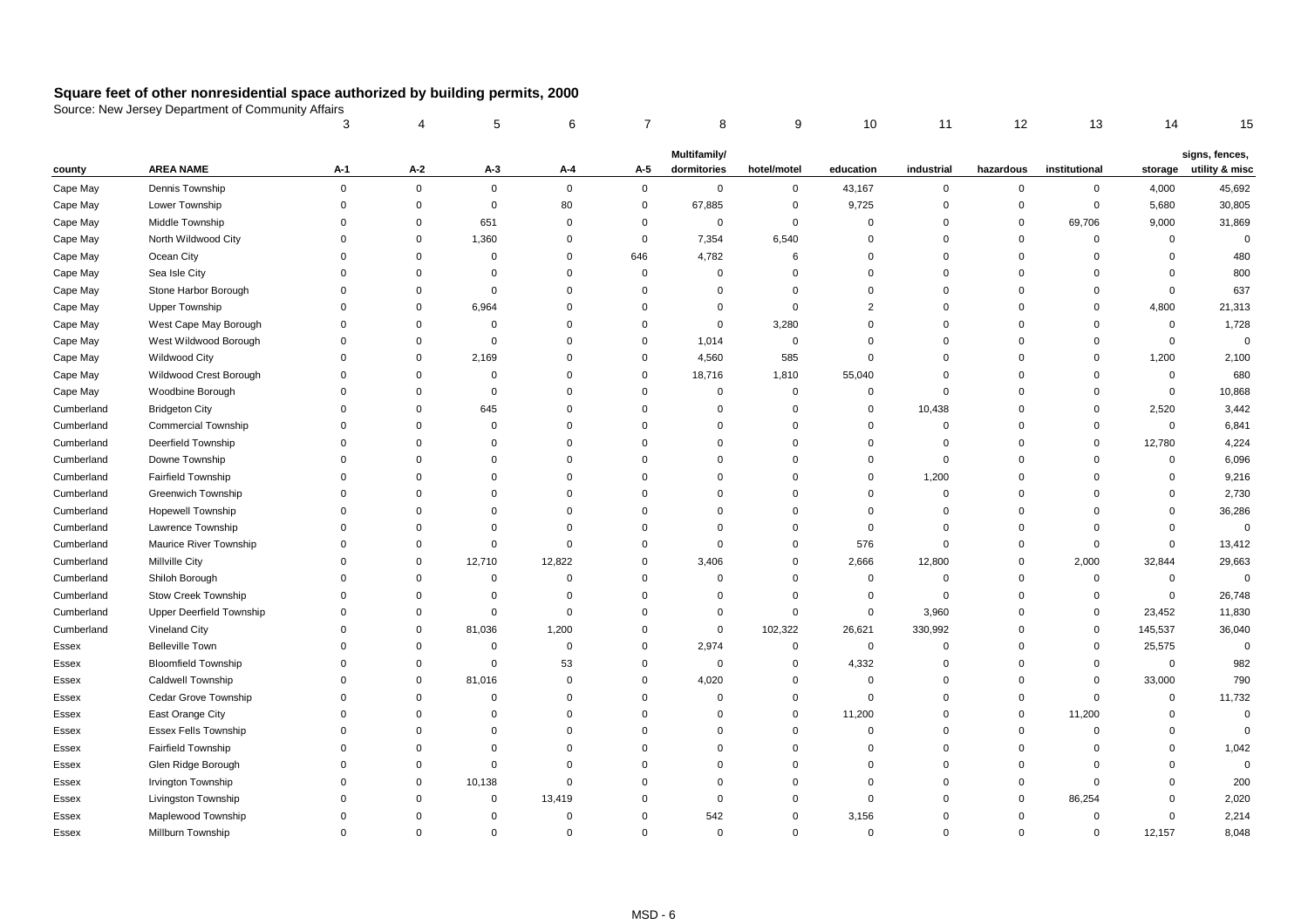|            |                           | 3           | 4           | 5           | 6              | 7           | 8            | 9           | 10             | 11          | 12          | 13            | 14             | 15             |
|------------|---------------------------|-------------|-------------|-------------|----------------|-------------|--------------|-------------|----------------|-------------|-------------|---------------|----------------|----------------|
|            |                           |             |             |             |                |             | Multifamily/ |             |                |             |             |               |                | signs, fences, |
| county     | <b>AREA NAME</b>          | A-1         | A-2         | $A-3$       | A-4            | A-5         | dormitories  | hotel/motel | education      | industrial  | hazardous   | institutional | storage        | utility & misc |
| Essex      | Montclair Township        | $\mathbf 0$ | 750         | 48,380      | 7,160          | $\mathbf 0$ | 31,680       | $\pmb{0}$   | 41,940         | $\mathbf 0$ | $\mathbf 0$ | $\mathbf 0$   | $\pmb{0}$      | 15,478         |
| Essex      | Newark City               | $\mathbf 0$ | $\mathbf 0$ | 4,940       | 29,151         | 0           | 373,966      | 154,275     | 34,962         | 76,287      | $\Omega$    | $\mathbf 0$   | 362,005        | 490            |
| Essex      | North Caldwell Borough    | $\mathbf 0$ | $\Omega$    | $\mathbf 0$ | $\overline{0}$ | 0           | 2,113        | $\mathbf 0$ | $\mathbf 0$    | $\mathbf 0$ | $\Omega$    | $\mathbf 0$   | $\mathbf 0$    | $\Omega$       |
| Essex      | Nutley Township           | $\mathbf 0$ | $\mathbf 0$ | $\mathbf 0$ | $\overline{0}$ | $\Omega$    | $\mathbf 0$  | 2,495       | $\mathbf 0$    | $\mathbf 0$ | $\mathbf 0$ | $\Omega$      | $\overline{0}$ | $\Omega$       |
| Essex      | City of Orange Township   | $\mathbf 0$ | $\Omega$    | $\mathbf 0$ | $\overline{0}$ | $\Omega$    | 3,638        | $\mathbf 0$ | 945            | 11,784      | $\Omega$    | $\mathbf 0$   | $\overline{0}$ | $\Omega$       |
| Essex      | Roseland Borough          | $\mathbf 0$ | $\Omega$    | $\mathbf 0$ | $\overline{0}$ | 0           | $\mathbf 0$  | $\mathbf 0$ | $\mathbf 0$    | $\mathbf 0$ | $\Omega$    | $\mathbf 0$   | 200,864        | $\Omega$       |
| Essex      | South Orange Village      | $\Omega$    | $\Omega$    | $\mathbf 0$ | $\mathbf 0$    | 0           | 309,788      | $\mathbf 0$ | $\mathbf 0$    | $\Omega$    | $\mathbf 0$ | $\mathbf 0$   | $\mathbf 0$    | 2,376          |
| Essex      | Verona Township           | $\mathbf 0$ | $\Omega$    | $\mathbf 0$ | $\overline{0}$ | $\mathbf 0$ | $\mathbf 0$  | $\mathbf 0$ | $\Omega$       | $\mathbf 0$ | $\mathbf 0$ | $\mathbf 0$   | 1,512          | 4,496          |
| Essex      | West Caldwell Township    | $\Omega$    | $\Omega$    | $\mathbf 0$ | $\overline{0}$ | $\Omega$    | $\mathbf 0$  | $\mathbf 0$ | $\mathbf 0$    | 0           | $\Omega$    | $\Omega$      | $\mathbf 0$    | 1,552          |
| Essex      | West Orange Township      | $\mathbf 0$ | $\mathbf 0$ | 400         | $\overline{0}$ | $\Omega$    | $\mathbf 0$  | $\mathbf 0$ | 7,556          | 1,800       | $\Omega$    | $\mathbf 0$   | 288            | $\mathbf 0$    |
| Gloucester | Clayton Borough           | $\Omega$    | $\mathbf 0$ | $\mathbf 0$ | $\mathbf 0$    | $\Omega$    | $\mathbf 0$  | $\mathbf 0$ | $\mathbf 0$    | $\mathbf 0$ | $\mathbf 0$ | $\mathbf 0$   | 3,920          | 5,064          |
| Gloucester | Deptford Township         | $\mathbf 0$ | $\mathbf 0$ | 109,606     | $\mathbf 0$    | 1,330       | 285          | $\mathbf 0$ | $\mathbf 0$    | $\mathbf 0$ | $\mathbf 0$ | $\mathbf 0$   | 21,450         | 10,413         |
| Gloucester | East Greenwich Township   | $\mathbf 0$ | $\Omega$    | $\mathbf 0$ | $\mathbf 0$    | $\Omega$    | $\mathbf 0$  | $\mathbf 0$ | $\Omega$       | $\Omega$    | $\Omega$    | $\mathbf 0$   | 18,938         | 4,380          |
| Gloucester | Elk Township              | $\mathbf 0$ | $\Omega$    | $\mathbf 0$ | $\mathbf 0$    | $\Omega$    | $\mathbf 0$  | $\mathbf 0$ | $\Omega$       | $\Omega$    | $\Omega$    | $\mathbf 0$   | $\mathbf 0$    | 86,337         |
| Gloucester | Franklin Township         | $\Omega$    | $\mathbf 0$ | $\mathbf 0$ | $\mathbf 0$    | $\Omega$    | $\mathbf 0$  | $\mathbf 0$ | $\mathbf 0$    | $\Omega$    | $\Omega$    | $\mathbf 0$   | 32,810         | 93,272         |
| Gloucester | Glassboro Borough         | $\mathbf 0$ | $\mathbf 0$ | 1,200       | 41,785         | $\Omega$    | 296          | $\mathbf 0$ | 1,880          | $\mathbf 0$ | $\Omega$    | $\mathbf 0$   | 25,500         | 896            |
| Gloucester | <b>Greenwich Township</b> | $\mathbf 0$ | $\Omega$    | $\mathbf 0$ | $\mathbf 0$    | $\Omega$    | $\mathbf 0$  | $\mathbf 0$ | $\mathbf 0$    | 96,312      | $\Omega$    | $\mathbf 0$   | 305,983        | 4,876          |
| Gloucester | Harrison Township         | $\mathbf 0$ | $\Omega$    | $\mathbf 0$ | $\mathbf 0$    | $\Omega$    | $\mathbf 0$  | 3,080       | 732,144        | $\mathbf 0$ | $\Omega$    | $\mathbf 0$   | $\pmb{0}$      | 19,724         |
| Gloucester | Logan Township            | $\Omega$    | $\Omega$    | $\mathbf 0$ | $\mathbf 0$    | $\Omega$    | $\mathbf 0$  | $\mathbf 0$ | 43,900         | 70,000      | $\Omega$    | $\mathbf 0$   | 562,086        | $\mathbf 0$    |
| Gloucester | Mantua Township           | $\mathbf 0$ | $\mathbf 0$ | 1,459       | 39,400         | $\Omega$    | $\mathbf 0$  | $\mathbf 0$ | 400            | $\mathbf 0$ | $\Omega$    | $\mathbf 0$   | 100,776        | 3,113          |
| Gloucester | Monroe Township           | $\mathbf 0$ | $\Omega$    | $\mathbf 0$ | $\mathbf 0$    | $\Omega$    | $\Omega$     | $\mathbf 0$ | $\overline{0}$ | 919         | $\Omega$    | $\mathbf 0$   | 5,244          | 6,841          |
| Gloucester | National Park Borough     | $\mathbf 0$ | $\Omega$    | $\Omega$    | $\mathbf 0$    | $\Omega$    | $\Omega$     | $\mathbf 0$ | $\Omega$       | $\mathbf 0$ | $\Omega$    | $\Omega$      | $\overline{0}$ | $\mathbf 0$    |
| Gloucester | Newfield Borough          | $\Omega$    | $\mathbf 0$ | $\mathbf 0$ | $\overline{0}$ | $\Omega$    | $\Omega$     | $\mathbf 0$ | $\Omega$       | $\Omega$    | $\Omega$    | $\Omega$      | $\mathbf 0$    | $\mathbf 0$    |
| Gloucester | Paulsboro Borough         | $\Omega$    | $\mathbf 0$ | 2,652       | 16,461         | $\Omega$    | $\Omega$     | $\mathbf 0$ | 5,900          | $\Omega$    | $\Omega$    | $\Omega$      | $\mathbf 0$    | 2,608          |
| Gloucester | Pitman Borough            | $\mathbf 0$ | $\Omega$    | $\mathbf 0$ | $\mathbf 0$    | $\Omega$    | 0            | $\mathbf 0$ | $\overline{0}$ | $\Omega$    | $\Omega$    | $\Omega$      | $\mathsf 0$    | $\mathbf 0$    |
| Gloucester | South Harrison Township   | $\Omega$    | $\Omega$    | $\Omega$    | $\overline{0}$ | $\Omega$    | $\Omega$     | $\mathbf 0$ | $\Omega$       | $\Omega$    | $\Omega$    | $\mathbf{0}$  | 72,392         | $\mathbf 0$    |
| Gloucester | Swedesborough Borough     | $\Omega$    | $\mathbf 0$ | $\mathbf 0$ | $\overline{0}$ | $\Omega$    | $\mathbf 0$  | $\mathbf 0$ | $\Omega$       | $\Omega$    | $\mathbf 0$ | $\mathbf 0$   | 1,980          | 1,560          |
| Gloucester | Washington Township       | $\Omega$    | $\mathbf 0$ | 10,251      | $\Omega$       | $\Omega$    | 300          | $\mathbf 0$ | $\Omega$       | $\Omega$    | $\mathbf 0$ | 60,000        | 114,450        | 5,937          |
| Gloucester | Wenonah Borough           | $\mathbf 0$ | $\mathbf 0$ | 0           | $\mathbf 0$    | $\Omega$    | $\mathbf 0$  | $\mathbf 0$ | 0              | 0           | 0           | 0             | $\mathbf 0$    | 2,591          |
| Gloucester | West Deptford Township    | $\mathbf 0$ | $\mathbf 0$ | 84,543      | $\Omega$       | $\Omega$    | $\Omega$     | $\Omega$    | 0              | 50,001      | $\Omega$    | 0             | 170,795        | $\mathbf 0$    |
| Gloucester | Westville Borough         | $\mathbf 0$ | $\mathbf 0$ | 144         | $\mathbf 0$    | $\Omega$    | $\Omega$     | $\mathbf 0$ | 0              | 845         | $\Omega$    | $\Omega$      | $\mathbf 0$    | 160            |
| Gloucester | <b>Woodbury City</b>      | $\Omega$    | $\Omega$    | $\mathbf 0$ | $\Omega$       | $\Omega$    | $\Omega$     | $\mathbf 0$ | 10,150         | $\Omega$    | $\Omega$    | $\Omega$      | 0              | $\Omega$       |
| Gloucester | Woodbury Heights Borougl  | 0           | $\Omega$    | 0           | $\mathbf 0$    | $\Omega$    | $\mathbf 0$  | $\mathbf 0$ | 0              | 0           | $\Omega$    | $\Omega$      | $\mathbf 0$    | 480            |
| Gloucester | Woolwich Township         | $\mathbf 0$ | $\Omega$    | $\Omega$    | $\mathbf 0$    | $\Omega$    | $\Omega$     | $\mathbf 0$ | $\mathbf 0$    | $\Omega$    | $\Omega$    | 0             | 26,040         | 10,276         |
| Hudson     | <b>Bayonne City</b>       | $\Omega$    | $\Omega$    | $\mathbf 0$ | $\overline{0}$ | 1,420       | 54,321       | $\mathbf 0$ | 13,500         | 0           | $\Omega$    | $\mathbf 0$   | 38,500         | $\Omega$       |
| Hudson     | East Newark Borough       | $\Omega$    | $\Omega$    | $\mathbf 0$ | $\Omega$       | 0           | $\mathbf 0$  | $\mathbf 0$ | $\mathbf 0$    | $\Omega$    | $\mathbf 0$ | $\Omega$      | $\mathbf 0$    |                |
| Hudson     | Guttenberg Town           | $\Omega$    | $\Omega$    | 0           | $\Omega$       | 0           | 6,918        | $\mathbf 0$ | $\Omega$       | 0           | $\Omega$    | $\Omega$      | 0              | $\Omega$       |
| Hudson     | Harrison Town             | $\Omega$    | $\Omega$    | 0           | $\Omega$       | $\Omega$    | $\mathbf 0$  | $\Omega$    | $\Omega$       | $\Omega$    | $\Omega$    | $\Omega$      | $\Omega$       | $\Omega$       |
| Hudson     | Hoboken City              | $\Omega$    | $\Omega$    | $\mathbf 0$ | $\Omega$       | $\Omega$    | 366,745      | $\mathbf 0$ | $\Omega$       | $\Omega$    | $\Omega$    | $\Omega$      | $\Omega$       | $\Omega$       |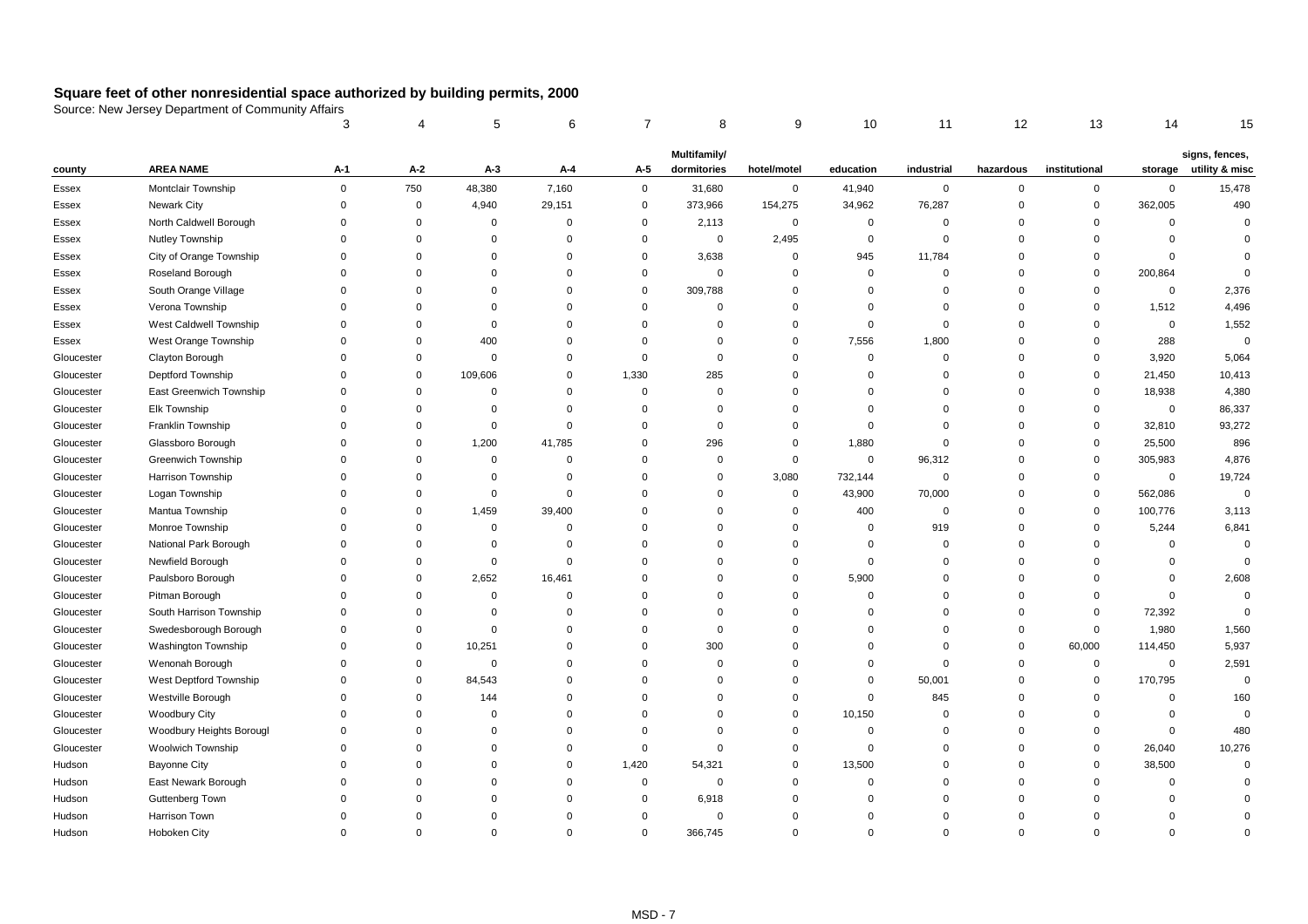|           |                           | 3           |             | 5              | 6           | 7           | 8            | 9              | 10          | 11          | 12          | 13            | 14          | 15             |
|-----------|---------------------------|-------------|-------------|----------------|-------------|-------------|--------------|----------------|-------------|-------------|-------------|---------------|-------------|----------------|
|           |                           |             |             |                |             |             | Multifamily/ |                |             |             |             |               |             | signs, fences, |
| county    | <b>AREA NAME</b>          | $A-1$       | A-2         | $A-3$          | A-4         | A-5         | dormitories  | hotel/motel    | education   | industrial  | hazardous   | institutional | storage     | utility & misc |
| Hudson    | Jersey City               | $\mathbf 0$ | $\mathbf 0$ | 14,591         | $\mathbf 0$ | $\mathbf 0$ | 124,955      | 313,488        | 72,830      | 0           | $\mathbf 0$ | 76,088        | 896,986     | $\mathbf 0$    |
| Hudson    | Kearny Town               | $\Omega$    | $\mathbf 0$ | $\mathbf 0$    | $\Omega$    | $\mathbf 0$ | $\mathsf 0$  | $\pmb{0}$      | $\mathbf 0$ | $\Omega$    | $\mathbf 0$ | $\mathbf 0$   | 124,254     | 3,354          |
| Hudson    | North Bergen Township     | 0           | $\Omega$    | 10,000         | $\mathbf 0$ | $\mathbf 0$ | 397,348      | $\mathbf 0$    | 1,781       | $\Omega$    | $\mathbf 0$ | $\mathbf 0$   | 234,026     | $\mathbf 0$    |
| Hudson    | Secaucus Town             | $\Omega$    | $\Omega$    | $\mathbf 0$    | 180         | $\mathbf 0$ | $\mathbf 0$  | 70,310         | $\mathbf 0$ | 24,001      | $\mathbf 0$ | $\mathbf 0$   | 637,640     | 1,153          |
| Hudson    | <b>Union City</b>         | $\Omega$    | $\Omega$    | $\mathbf 0$    | $\Omega$    | $\mathbf 0$ | 182,955      | $\mathbf 0$    | $\mathbf 0$ | $\Omega$    | $\mathbf 0$ | 56,240        | $\mathbf 0$ | $\mathbf 0$    |
| Hudson    | Weehawken Township        | $\Omega$    | $\Omega$    | $\mathbf 0$    | 0           | $\mathbf 0$ | $\mathbf 0$  | $\mathbf 0$    | $\mathbf 0$ | $\Omega$    | $\mathbf 0$ | $\mathbf 0$   | $\mathbf 0$ | $\mathbf 0$    |
| Hudson    | West New York Town        | $\Omega$    | $\Omega$    | $\mathbf 0$    | $\Omega$    | $\mathbf 0$ | 666,900      | $\overline{0}$ | 2,984       | $\Omega$    | $\mathbf 0$ | $\Omega$      | $\mathbf 0$ | 4,457          |
| Hunterdon | Alexandria Township       | $\Omega$    | $\Omega$    | $\Omega$       | $\Omega$    | $\mathbf 0$ | $\mathbf 0$  | $\overline{0}$ | $\mathbf 0$ | $\Omega$    | $\mathbf 0$ | $\Omega$      | $\mathbf 0$ | 57,188         |
| Hunterdon | Bethlehem Township        | $\Omega$    | $\Omega$    | $\mathbf 0$    | $\Omega$    | $\Omega$    | 0            | $\overline{0}$ | $\mathbf 0$ | $\Omega$    | $\mathbf 0$ | $\Omega$      | 750         | 1,301          |
| Hunterdon | <b>Bloomsbury Borough</b> | $\Omega$    | $\Omega$    | $\Omega$       | $\Omega$    | $\Omega$    | $\Omega$     | $\mathbf 0$    | $\Omega$    | $\Omega$    | $\Omega$    | $\Omega$      | 2,528       | 5,950          |
| Hunterdon | Califon Borough           | $\Omega$    | $\Omega$    | $\mathbf 0$    | $\Omega$    | $\mathbf 0$ | $\mathbf 0$  | $\overline{0}$ | $\Omega$    | $\Omega$    | $\mathbf 0$ | $\Omega$      | $\mathbf 0$ | 1,632          |
| Hunterdon | Clinton Town              | $\Omega$    | $\Omega$    | $\Omega$       | $\Omega$    | $\Omega$    | $\mathbf 0$  | $\overline{0}$ | $\Omega$    | $\Omega$    | $\mathbf 0$ | $\Omega$      | $\mathbf 0$ | $\mathbf 0$    |
| Hunterdon | Clinton Township          | $\Omega$    | $\Omega$    | 0              | $\mathbf 0$ | $\Omega$    | $\mathbf 0$  | $\mathbf 0$    | $\mathbf 0$ | $\Omega$    | 0           | $\Omega$      | $\mathbf 0$ | 3,509          |
| Hunterdon | Delaware Township         | $\Omega$    | $\Omega$    | $\Omega$       | 90          | $\Omega$    | $\Omega$     | $\mathbf 0$    | 16,773      | $\Omega$    | $\mathbf 0$ | $\Omega$      | 20,168      | 53,844         |
| Hunterdon | East Amwell Township      | $\Omega$    | $\Omega$    | $\Omega$       | $\Omega$    | $\Omega$    | $\Omega$     | $\overline{0}$ | $\mathbf 0$ | $\Omega$    | $\mathbf 0$ | $\Omega$      | $\mathbf 0$ | 32,475         |
| Hunterdon | Flemington Borough        | $\Omega$    | $\Omega$    | $\Omega$       | $\Omega$    | $\Omega$    | $\Omega$     | $\overline{0}$ | $\mathbf 0$ | 5,000       | $\mathbf 0$ | $\Omega$      | $\mathbf 0$ | $\Omega$       |
| Hunterdon | Franklin Township         | $\Omega$    | $\Omega$    | $\Omega$       | $\Omega$    | $\Omega$    | $\Omega$     | $\overline{0}$ | $\Omega$    | $\Omega$    | $\mathbf 0$ | $\Omega$      | 4,872       | 2,064          |
| Hunterdon | Frenchtown Borough        | O           | $\Omega$    | $\Omega$       | $\Omega$    | $\Omega$    | $\Omega$     | $\Omega$       | $\Omega$    | $\Omega$    | $\mathbf 0$ | $\Omega$      | $\mathbf 0$ | $\Omega$       |
| Hunterdon | Glen Gardner Borough      | $\Omega$    | $\Omega$    | $\Omega$       | $\Omega$    | $\Omega$    | $\Omega$     | $\Omega$       | $\Omega$    | $\Omega$    | $\mathbf 0$ | $\Omega$      | $\Omega$    | 681            |
| Hunterdon | Hampton Borough           | $\Omega$    | $\Omega$    | $\Omega$       | $\mathbf 0$ | $\Omega$    | $\Omega$     | $\overline{0}$ | $\mathbf 0$ | $\Omega$    | $\mathbf 0$ | $\Omega$      | $\mathbf 0$ | $\Omega$       |
| Hunterdon | High Bridge Borough       | $\mathbf 0$ | $\mathbf 0$ | $\mathbf 0$    | 400         | $\Omega$    | $\mathbf 0$  | $\overline{0}$ | $\mathbf 0$ | $\mathbf 0$ | $\mathbf 0$ | $\Omega$      | $\mathbf 0$ | 1,280          |
| Hunterdon | <b>Holland Township</b>   | $\Omega$    | $\Omega$    | $\mathbf 0$    | $\mathbf 0$ | $\Omega$    | $\mathbf 0$  | $\overline{0}$ | $\mathbf 0$ | 20,160      | $\mathbf 0$ | $\mathbf 0$   | 1,952       | 3,097          |
| Hunterdon | Kingwood Township         | $\Omega$    | $\Omega$    | $\Omega$       | $\mathbf 0$ | $\mathbf 0$ | $\mathbf 0$  | $\mathbf 0$    | $\Omega$    | $\mathbf 0$ | $\mathbf 0$ | $\Omega$      | $\mathbf 0$ | 51,052         |
| Hunterdon | Lambertville City         | $\Omega$    | $\Omega$    | $\Omega$       | $\Omega$    | $\mathbf 0$ | $\mathbf 0$  | 300            | $\Omega$    | $\Omega$    | 520         | $\Omega$      | $\mathbf 0$ | $\Omega$       |
| Hunterdon | Lebanon Borough           | $\Omega$    | $\Omega$    | $\mathbf 0$    | $\mathbf 0$ | $\mathbf 0$ | 8,046        | $\mathbf 0$    | $\Omega$    | $\Omega$    | $\mathbf 0$ | $\Omega$      | $\mathbf 0$ | 668            |
| Hunterdon | Lebanon Township          | $\Omega$    | $\Omega$    | $\Omega$       | 0           | $\Omega$    | $\mathbf 0$  | $\Omega$       | $\Omega$    | $\Omega$    | $\mathbf 0$ | $\Omega$      | $\mathbf 0$ | 23,212         |
| Hunterdon | Milford Borough           | $\Omega$    | $\Omega$    | $\mathbf 0$    | $\mathbf 0$ | $\Omega$    | $\Omega$     | $\overline{0}$ | $\Omega$    | $\mathbf 0$ | $\mathbf 0$ | $\Omega$      | $\mathbf 0$ | $\mathsf 0$    |
| Hunterdon | Raritan Township          | $\Omega$    | $\Omega$    | 104,109        | 11,315      | $\Omega$    | $\mathbf 0$  | 89,538         | $\Omega$    | $\Omega$    | $\mathbf 0$ | $\mathbf 0$   | 43,589      | 36,637         |
| Hunterdon | Readington Township       | $\Omega$    | $\mathbf 0$ | $\overline{1}$ | 4,939       |             | $\mathbf 0$  | $\mathbf 0$    | $\Omega$    | $\Omega$    | $\mathbf 0$ | $\mathbf 0$   | 12,193      | 17,405         |
| Hunterdon | Stockton Borough          | $\Omega$    | $\Omega$    | $\mathbf 0$    | $^{\circ}$  | $\Omega$    | $\mathbf 0$  | $\Omega$       | $\Omega$    | $\Omega$    | $\mathbf 0$ | $\Omega$      | $\mathbf 0$ | $\mathbf 0$    |
| Hunterdon | Tewksbury Township        | $\Omega$    | $\Omega$    | $\mathbf 0$    | $\mathbf 0$ | $\Omega$    | $\Omega$     | $\Omega$       | $\Omega$    | $\Omega$    | $\mathbf 0$ | $\Omega$      | $\Omega$    | 32,276         |
| Hunterdon | Union Township            | $\Omega$    | $\Omega$    | 5,490          | 2,900       | $\Omega$    | $\Omega$     | $\Omega$       | $\Omega$    | $\Omega$    | $\mathbf 0$ | $\Omega$      | $\mathbf 0$ | 17,100         |
| Hunterdon | West Amwell Township      | $\mathbf 0$ | $\mathbf 0$ | $\mathbf 0$    | $\mathbf 0$ | $\mathbf 0$ | $\mathbf 0$  | $\mathbf 0$    | $\mathbf 0$ | $\Omega$    | $\mathbf 0$ | 0             | $\mathbf 0$ | 45,424         |
| Mercer    | East Windsor Township     | $\mathbf 0$ | $\Omega$    | 46,198         | $\mathbf 0$ | $\mathbf 0$ | 884          | $\overline{0}$ | $\mathbf 0$ | $\Omega$    | $\mathbf 0$ | $\mathbf 0$   | 18,992      | 320            |
| Mercer    | Ewing Township            | $\Omega$    | $\mathbf 0$ | $\mathbf 0$    | 4,722       | $\mathbf 0$ | $\mathbf 0$  | $\overline{0}$ | 25,026      | $\mathbf 0$ | $\mathbf 0$ | $\mathbf 0$   | 5,148       | 2,095          |
| Mercer    | <b>Hamilton Township</b>  | $\Omega$    | $\Omega$    | 34,594         | $\mathbf 0$ | $\mathbf 0$ | 34,878       | $\overline{0}$ | 326         | 21,672      | $\mathbf 0$ | 84,808        | 67,847      | 12,354         |
| Mercer    | <b>Hightstown Borough</b> | $\mathbf 0$ | $\mathbf 0$ | $\mathbf 0$    | $\mathbf 0$ | $\mathbf 0$ | 25,944       | $\mathbf 0$    | $\mathbf 0$ | $\mathbf 0$ | $\mathbf 0$ | 6,396         | $\mathbf 0$ | 1,560          |
| Mercer    | Hopewell Borough          | $\Omega$    | $\Omega$    | $\mathbf 0$    | $\Omega$    | $\mathbf 0$ | $\mathbf 0$  | $\Omega$       | $\mathbf 0$ | $\Omega$    | $\mathbf 0$ | $\Omega$      | $\mathbf 0$ | 22,283         |
| Mercer    | <b>Hopewell Township</b>  | $\Omega$    | $\Omega$    | $\Omega$       | $\Omega$    | $\mathbf 0$ | $\mathbf 0$  | $\Omega$       | 3,043       | $\Omega$    | $\mathbf 0$ | $\mathbf 0$   | $\Omega$    | 48,428         |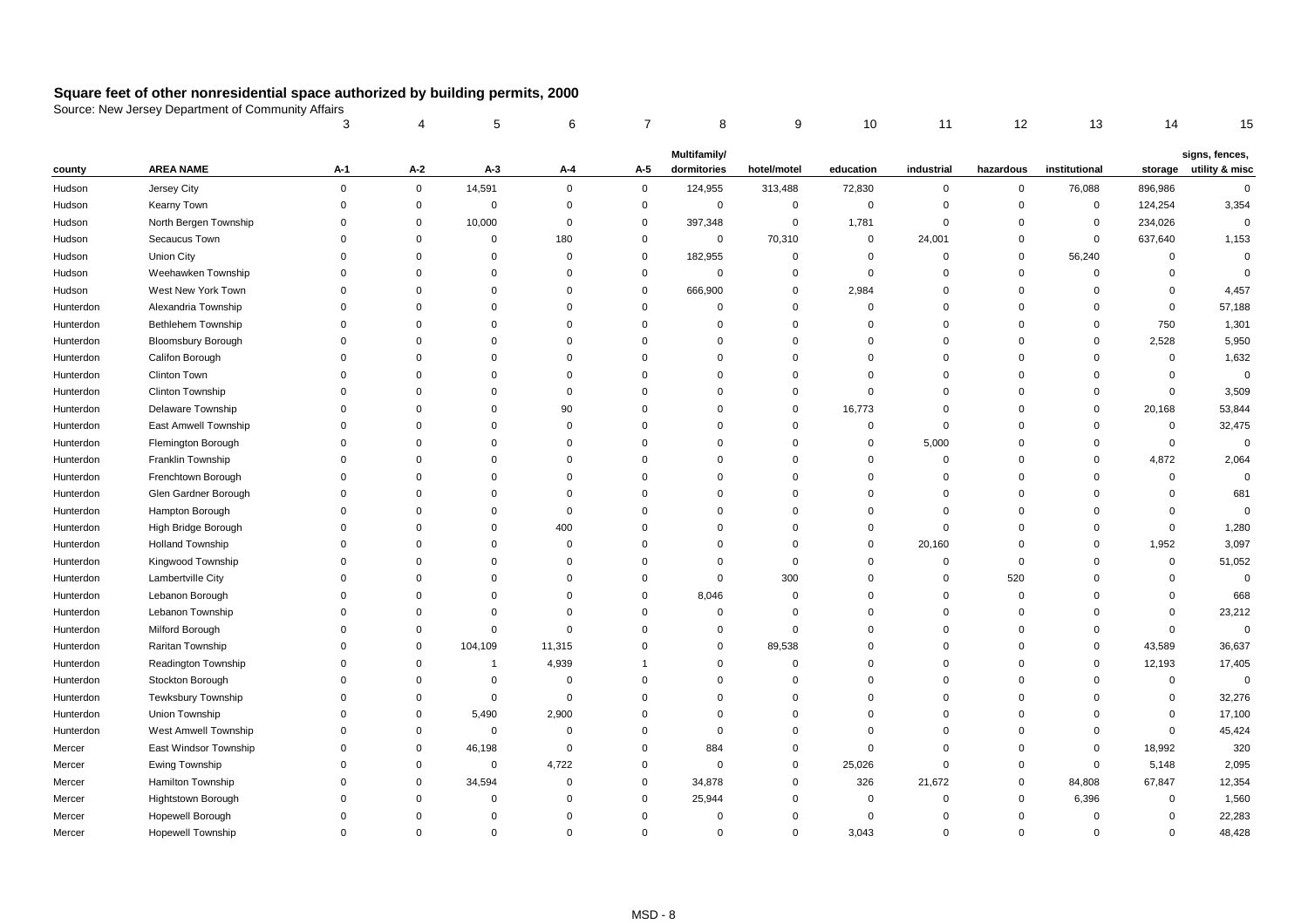|           |                              | 3              |             | 5           | 6              |              | 8              | 9              | 10          | 11          | 12          | 13            | 14          | 15                     |
|-----------|------------------------------|----------------|-------------|-------------|----------------|--------------|----------------|----------------|-------------|-------------|-------------|---------------|-------------|------------------------|
|           |                              |                |             |             |                |              | Multifamily/   |                |             |             |             |               |             | signs, fences,         |
| county    | <b>AREA NAME</b>             | A-1            | A-2         | $A-3$       | A-4            | A-5          | dormitories    | hotel/motel    | education   | industrial  | hazardous   | institutional |             | storage utility & misc |
| Mercer    | Lawrence Township            | $\mathbf 0$    | $\mathbf 0$ | 77          | $\mathbf 0$    | $\mathsf 0$  | $\overline{2}$ | $\pmb{0}$      | 0           | $\mathbf 0$ | $\mathbf 0$ | 0             | 382,612     | 8,966                  |
| Mercer    | Pennington Borough           | $\mathbf 0$    | $\mathbf 0$ | $\mathbf 0$ | $\mathbf 0$    | $\mathbf 0$  | 15,398         | $\mathbf 0$    | $\Omega$    | $\mathbf 0$ | $\mathbf 0$ | 0             | $\mathbf 0$ | $\mathbf 0$            |
| Mercer    | Princeton Borough            | $\mathbf 0$    | $\mathbf 0$ | $\mathsf 0$ | 5,200          | $\mathbf 0$  | $\mathbf 0$    | $\mathbf 0$    | $\Omega$    | $\mathbf 0$ | $\Omega$    | $\mathbf 0$   | 122         | $\mathbf 0$            |
| Mercer    | Princeton Township           | $\mathbf 0$    | $\mathbf 0$ | 24,660      | $\mathbf 0$    | $\mathbf 0$  | $\mathbf 0$    | $\mathbf 0$    | 4,700       | $\mathbf 0$ | $\mathbf 0$ | 0             | 536,050     | 7,461                  |
| Mercer    | <b>Trenton City</b>          | $\mathbf 0$    | $\Omega$    | $\mathsf 0$ | $\overline{0}$ | $\Omega$     | $\mathbf{1}$   | 146,510        | 2,044       | 29,000      | $\mathbf 0$ | 4,680         | 174,919     | $\mathbf 0$            |
| Mercer    | Washington Township          | $\mathbf 0$    | $\mathbf 0$ | 3,040       | $\mathbf 0$    | $\mathbf 0$  | $\mathsf 0$    | $\mathbf 0$    | $\mathbf 0$ | $\mathbf 0$ | $\mathbf 0$ | $\mathbf 0$   | 1,556,233   | 7,176                  |
| Mercer    | West Windsor Township        | $\overline{0}$ | $\mathbf 0$ | 20,321      | $\mathbf 0$    | $\mathbf 0$  | 70,068         | 44,107         | $\Omega$    | $\mathbf 0$ | $\mathbf 0$ | 76,459        | 0           | 2,392                  |
| Middlesex | Carteret Borough             | $\overline{0}$ | $\Omega$    | $\mathbf 0$ | $\mathbf 0$    | $\mathbf 0$  | 217,080        | $\pmb{0}$      | 17,991      | $\mathbf 0$ | $\mathbf 0$ | $\mathbf 0$   | 0           | 2,147                  |
| Middlesex | Cranbury Township            | $\mathbf 0$    | $\Omega$    | $\mathbf 0$ | $\overline{0}$ | $\Omega$     | $\mathbf 0$    | $\mathbf 0$    | $\Omega$    | $\mathbf 0$ | $\mathbf 0$ | $\mathbf 0$   | 1,849,894   | 1,324                  |
| Middlesex | Dunellen Borough             | $\mathbf 0$    | $\Omega$    | $\mathsf 0$ | $\mathbf 0$    | $\Omega$     | $\mathsf 0$    | $\mathbf 0$    | $\mathbf 0$ | $\mathbf 0$ | $\mathbf 0$ | $\mathbf 0$   | 0           | $\mathbf 0$            |
| Middlesex | East Brunswick Township      | 704            | $\Omega$    | 5,272       | $\pmb{0}$      | $\Omega$     | $\mathsf 0$    | $\pmb{0}$      | 472,528     | 292         | $\mathbf 0$ | 19,444        | $\mathbf 0$ | 576                    |
| Middlesex | <b>Edison Township</b>       | $\mathbf 0$    | $\Omega$    | 8,136       | $\mathbf 0$    | $\mathbf 0$  | 6,813          | 4,500          | 42,274      | $\mathbf 0$ | 1,002       | 28,552        | 355,630     | 12,468                 |
| Middlesex | Helmetta Borough             | $\mathbf 0$    | $\Omega$    | $\mathbf 0$ | $\overline{0}$ | $\Omega$     | $\mathsf 0$    | $\mathbf 0$    | $\Omega$    | $\mathbf 0$ | $\mathbf 0$ | $\mathbf 0$   | 0           | $\mathbf 0$            |
| Middlesex | Highland Park Borough        | $\Omega$       | $\Omega$    | $\Omega$    | $\Omega$       | $\Omega$     | 51,088         | $\mathbf 0$    | $\Omega$    | $\Omega$    | $\mathbf 0$ | $\Omega$      | $\Omega$    | $\mathbf 0$            |
| Middlesex | Jamesburg Borough            | $\Omega$       | $\Omega$    | $\Omega$    | $\Omega$       | $\mathbf 0$  | $\mathbf 0$    | $\overline{0}$ | $\Omega$    | $\mathbf 0$ | $\mathbf 0$ | $\Omega$      | 0           | 1,280                  |
| Middlesex | Old Bridge Township          | $\Omega$       | $\Omega$    | $\Omega$    | $\Omega$       | $\mathbf 0$  | 163,048        | $\Omega$       | $\Omega$    | 384         | 1,055       | $\Omega$      | 9,432       | 9,267                  |
| Middlesex | Metuchen Borough             | $\mathbf 0$    | $\Omega$    | $\Omega$    | $\overline{0}$ | 290          | $\mathbf 0$    | $\overline{0}$ | $\Omega$    | 20,000      | $\mathbf 0$ | $\Omega$      | 132,213     | 7,410                  |
| Middlesex | Middlesex Borough            | $\mathbf 0$    | $\Omega$    | $\Omega$    | $\mathbf 0$    | $\Omega$     | $\Omega$       | $\overline{0}$ | $\Omega$    | 204         | $\Omega$    | $\Omega$      | 12,480      | 1,843                  |
| Middlesex | Milltown Borough             | $\mathbf 0$    | $\Omega$    | $\mathbf 0$ | $\mathbf 0$    | $\Omega$     | $\mathbf 0$    | $\mathbf 0$    | $\Omega$    | $\mathbf 0$ | $\Omega$    | $\Omega$      | 0           | $\mathbf 0$            |
| Middlesex | Monroe Township              | $\mathbf 0$    | $\Omega$    | $\mathbf 0$ | 4,867          | $\Omega$     | $\mathbf 0$    | $\mathbf 0$    | 116,958     | $\Omega$    | $\Omega$    | $\Omega$      | 1,545,954   | 24,024                 |
| Middlesex | New Brunsick City            | $\mathbf 0$    | $\mathbf 0$ | 14,218      | $\mathbf 0$    | $\mathbf{0}$ | 6,300          | $\mathbf 0$    | $\Omega$    | 12,000      | $\mathbf 0$ | $\Omega$      | 172,875     | 400                    |
| Middlesex | North Brunswick Township     | $\mathbf 0$    | $\Omega$    | 14,305      | $\mathbf 0$    | $\Omega$     | 0              | 27,380         | 0           | 20,096      | $\Omega$    | $\Omega$      | 0           | 2,616                  |
| Middlesex | Perth Amboy City             | $\mathbf 0$    | $\mathbf 0$ | 0           | $\mathbf 0$    | $\mathbf 0$  | 0              | $\mathbf 0$    | $\Omega$    | $\mathbf 0$ | $\Omega$    | $\mathbf 0$   | 0           | 401                    |
| Middlesex | Piscataway Township          | $\mathbf 0$    | 2,208       | 7,244       | $\mathbf 0$    | $\mathbf 0$  | 12,250         | $\mathbf 0$    | 3,824       | $\Omega$    | $\Omega$    | 10,774        | 106,176     | $\overline{0}$         |
| Middlesex | Plainsboro Township          | $\mathbf 0$    | $\Omega$    | 0           | $\mathbf 0$    | $\Omega$     | 0              | $\mathbf 0$    | 0           | 0           | $\mathbf 0$ | $\mathbf 0$   | 0           | $\Omega$               |
| Middlesex | Sayreville Borough           | $\mathbf 0$    | $\Omega$    | $\Omega$    | $\mathbf 0$    | $\Omega$     | 68,100         | $\mathbf 0$    | $\Omega$    | $\Omega$    | $\mathbf 0$ | $\mathbf 0$   | 200,000     | 576                    |
| Middlesex | South Amboy City             | $\mathbf 0$    | $\Omega$    | 0           | $\mathbf 0$    | $\Omega$     | 0              | $\mathbf 0$    | $\Omega$    | $\Omega$    | $\mathbf 0$ | 0             | 11,500      | 482                    |
| Middlesex | South Brunswick Township     | $\Omega$       | $\Omega$    | 689         | 5,117          | $\Omega$     | $\mathbf 0$    | $\mathbf 0$    | 105,270     | $\mathbf 0$ | $\Omega$    | 38,405        | 15,844      | 14,902                 |
| Middlesex | South Plainfield Borough     | $\mathbf 0$    | $\Omega$    | 0           | $\overline{0}$ | $\Omega$     | 0              | $\mathbf 0$    | $\Omega$    | 0           | $\mathbf 0$ | $\mathbf 0$   | 2,200       | 5,126                  |
| Middlesex | South River Borough          | $\Omega$       | $\Omega$    | 0           | $\Omega$       | $\Omega$     | 0              | $\mathbf 0$    | 9,000       | $\mathbf 0$ | $\Omega$    | $\Omega$      | 0           | 2,904                  |
| Middlesex | Spotswood Borough            | $\Omega$       | $\mathbf 0$ | $\mathbf 0$ | $\mathbf 0$    | $\mathbf 0$  | $\mathbf 0$    | $\overline{0}$ | $\mathbf 0$ | 0           | $\Omega$    | 0             | 5,610       | 1,562                  |
| Middlesex | Woodbridge Township          | $\Omega$       | $\Omega$    | 8,504       | $\Omega$       | $\Omega$     | 349,058        | 23,357         | 4,216       | $\mathbf 0$ | $\Omega$    | $\Omega$      | 809,203     | 4,605                  |
| Monmouth  | Allenhurst Borough           | $\mathbf 0$    | $\Omega$    | 0           | $\mathbf 0$    | $\mathbf 0$  | 0              | $\overline{0}$ | $\Omega$    | 0           | $\Omega$    | $\Omega$      | 0           | $\Omega$               |
| Monmouth  | Allentown Borough            | $\Omega$       | $\Omega$    | $\mathbf 0$ | $\mathbf 0$    | $\Omega$     | 0              | $\Omega$       | $\Omega$    | $\Omega$    | $\Omega$    | $\Omega$      | 0           | $\Omega$               |
| Monmouth  | <b>Asbury Park City</b>      | $\Omega$       | $\Omega$    | 0           | 2,156          | $\Omega$     | 0              | $\mathbf 0$    | $\Omega$    | 0           | $\Omega$    | $\Omega$      | 0           |                        |
| Monmouth  | Atlantic Highlands Borough   | $\Omega$       | $\Omega$    | $\mathbf 0$ | $\overline{0}$ | $\Omega$     | $\mathbf 0$    | $\Omega$       | $\Omega$    | $\Omega$    | $\Omega$    | $\Omega$      | 0           |                        |
| Monmouth  | Avon-by-the-Sea Borough      | $\mathbf 0$    | $\Omega$    | $\mathbf 0$ | $\Omega$       | $\Omega$     | $\mathbf 0$    | $\Omega$       | $\Omega$    | $\Omega$    | $\Omega$    | $\Omega$      | 0           |                        |
| Monmouth  | Belmar Borough               | $\Omega$       | $\Omega$    | $\mathbf 0$ | $\Omega$       | $\Omega$     | $\mathbf 0$    | $\Omega$       |             | $\Omega$    | $\Omega$    |               | $\Omega$    | $\Omega$               |
| Monmouth  | <b>Bradley Beach Borough</b> | $\Omega$       | $\Omega$    | $\mathbf 0$ | $\overline{0}$ | $\Omega$     | 360            | $\Omega$       | $\Omega$    | $\mathbf 0$ | $\Omega$    | $\Omega$      | $\mathbf 0$ | 920                    |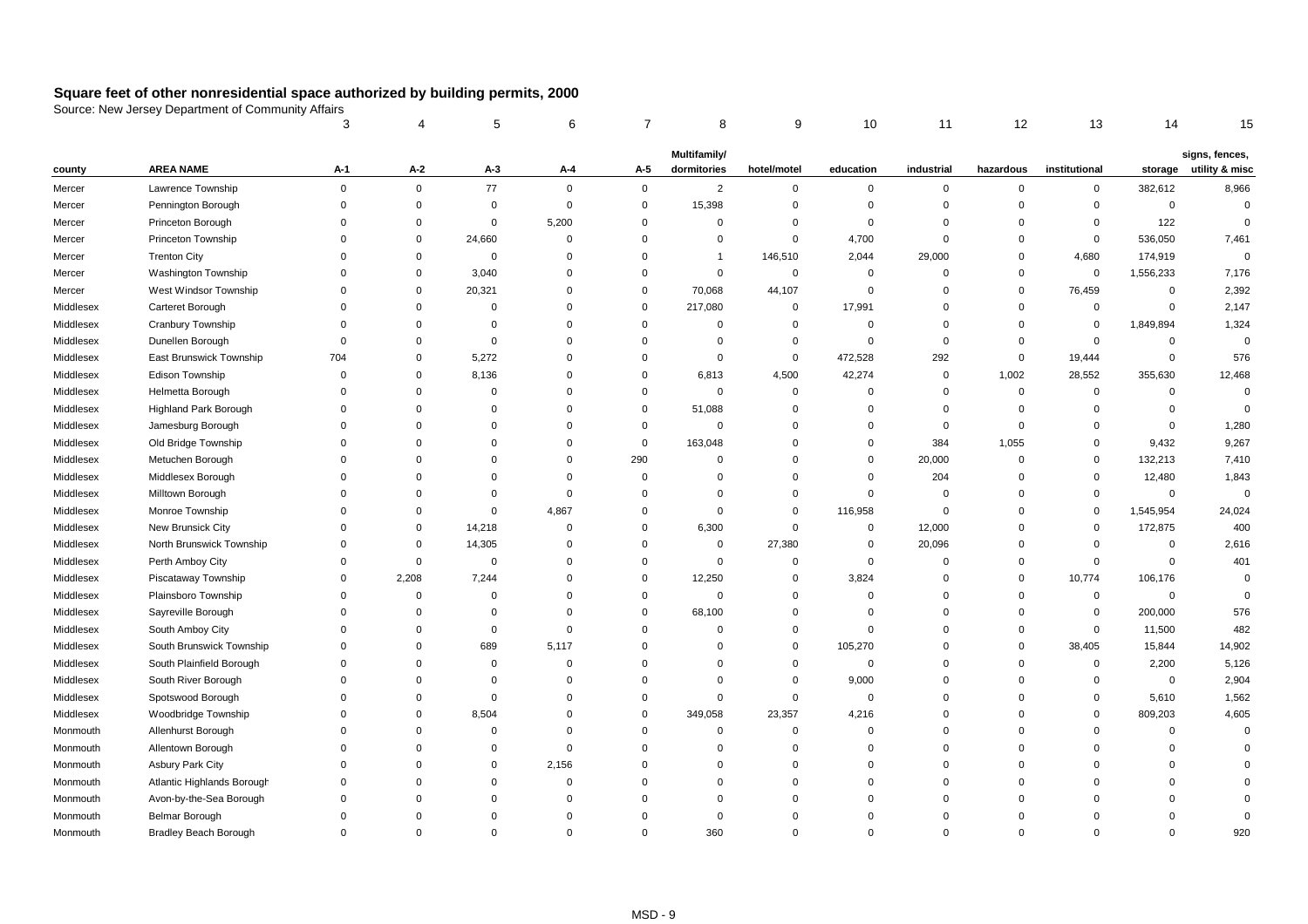|          |                             | 3              |             | 5           | 6           | 7           | 8            | 9           | 10          | 11          | 12          | 13            | 14          | 15             |
|----------|-----------------------------|----------------|-------------|-------------|-------------|-------------|--------------|-------------|-------------|-------------|-------------|---------------|-------------|----------------|
|          |                             |                |             |             |             |             | Multifamily/ |             |             |             |             |               |             | signs, fences, |
| county   | <b>AREA NAME</b>            | A-1            | A-2         | $A-3$       | A-4         | A-5         | dormitories  | hotel/motel | education   | industrial  | hazardous   | institutional | storage     | utility & misc |
| Monmouth | <b>Brielle Borough</b>      | $\mathsf 0$    | $\mathbf 0$ | 1,015       | $\mathbf 0$ | $\mathbf 0$ | 0            | $\pmb{0}$   | $\mathbf 0$ | $\pmb{0}$   | $\mathsf 0$ | $\mathbf 0$   | $\mathsf 0$ | 1,410          |
| Monmouth | <b>Colts Neck Township</b>  | $\mathbf 0$    | $\mathbf 0$ | $\mathbf 0$ | $\mathbf 0$ | $\mathsf 0$ | $\mathbf 0$  | $\mathbf 0$ | $\mathbf 0$ | $\mathbf 0$ | $\Omega$    | $\mathbf{0}$  | 2,394       | $\mathsf 0$    |
| Monmouth | Deal Borough                | $\mathbf 0$    | $\Omega$    | $\mathbf 0$ | 1,557       | $\Omega$    | $\Omega$     | $\mathbf 0$ | $\mathbf 0$ | $\Omega$    | $\Omega$    | $\mathbf 0$   | $\mathbf 0$ | $\mathbf 0$    |
| Monmouth | Eatontown Borough           | 140            | $\Omega$    | 9,945       | $\mathbf 0$ | $\Omega$    | $\Omega$     | $\mathbf 0$ | $\Omega$    | $\mathbf 0$ | $\Omega$    | $\Omega$      | $\mathbf 0$ | 1,804          |
| Monmouth | Englishtown Borough         | $\mathbf 0$    | $\Omega$    | $\mathbf 0$ | $\mathbf 0$ | $\Omega$    | $\Omega$     | $\mathbf 0$ | $\mathbf 0$ | $\mathbf 0$ | $\Omega$    | $\mathbf 0$   | 280         | $\overline{1}$ |
| Monmouth | Fair Haven Borough          | $\mathbf 0$    | $\Omega$    | $\Omega$    | $\Omega$    | $\Omega$    | $\Omega$     | $\mathbf 0$ | $\Omega$    | $\Omega$    | $\Omega$    | $\Omega$      | $\mathbf 0$ | 1,498          |
| Monmouth | Farmingdale Borough         | $\Omega$       | $\Omega$    | $\Omega$    | $\Omega$    | $\Omega$    | $\Omega$     | $\mathbf 0$ | $\Omega$    | $\Omega$    | $\Omega$    | $\mathbf 0$   | 896         | 1,072          |
| Monmouth | Freehold Borough            | $\Omega$       | $\Omega$    | $\Omega$    | $\Omega$    | $\Omega$    | $\Omega$     | $\mathbf 0$ | 1,900       | $\Omega$    | $\Omega$    | $\mathbf 0$   | 20,400      | 1,095          |
| Monmouth | Freehold Township           | $\mathbf 0$    | $\Omega$    | 3,630       | $\mathbf 0$ | $\mathbf 0$ | 349,640      | $\mathbf 0$ | $\mathbf 0$ | $\Omega$    | $\Omega$    | $\mathbf 0$   | 123,824     | 20,271         |
| Monmouth | <b>Highlands Borough</b>    | $\Omega$       | $\Omega$    | $\mathbf 0$ | $\Omega$    | $\mathbf 0$ | 2,500        | $\mathbf 0$ | $\Omega$    | $\Omega$    | $\Omega$    | $\mathbf 0$   | $\mathbf 0$ | 1,076          |
| Monmouth | Holmdel Township            | $\Omega$       | $\Omega$    | $\Omega$    | $\Omega$    | $\mathbf 0$ | 5,722        | $\mathbf 0$ | $\Omega$    | $\Omega$    | $\Omega$    | 30,903        | $\mathbf 0$ | 308            |
| Monmouth | Howell Township             | $\Omega$       | $\Omega$    | $\Omega$    | $\Omega$    | $\mathbf 0$ | $\Omega$     | $\mathbf 0$ | $\Omega$    | $\Omega$    | $\Omega$    | $\mathbf 0$   | $\mathbf 0$ | $\mathsf 0$    |
| Monmouth | Interlaken Borough          | $\mathbf 0$    | $\Omega$    | 0           | $\Omega$    | $\mathbf 0$ | $\Omega$     | $\mathbf 0$ | $\Omega$    | $\mathbf 0$ | $\Omega$    | $\Omega$      | $\mathbf 0$ | $\mathbf 0$    |
| Monmouth | Keansburg Borough           | $\mathbf 0$    | $\Omega$    | $\Omega$    | $\Omega$    | $\Omega$    | $\Omega$     | $\mathbf 0$ | $\Omega$    | $\Omega$    | $\Omega$    | $\mathbf 0$   | $\Omega$    | 1,276          |
| Monmouth | Keyport Borough             | $\mathbf 0$    | $\Omega$    | $\Omega$    | $\Omega$    | $\Omega$    | $\Omega$     | $\mathbf 0$ | 6,059       | $\Omega$    | $\Omega$    | $\Omega$      | $\Omega$    | 1,748          |
| Monmouth | Little Silver Borough       | $\Omega$       | $\Omega$    | $\Omega$    | $\Omega$    | $\Omega$    | $\Omega$     | $\mathbf 0$ | $\mathbf 0$ | $\Omega$    | $\Omega$    | $\Omega$      | $\Omega$    | 1,816          |
| Monmouth | Loch Arbour Village         | $\mathbf 0$    | $\Omega$    | $\mathbf 0$ | $\Omega$    | $\Omega$    | $\mathbf 0$  | $\mathbf 0$ | $\Omega$    | $\mathbf 0$ | $\Omega$    | $\Omega$      | $\mathbf 0$ | $\mathbf 0$    |
| Monmouth | Long Branch City            | $\mathbf 0$    | 117         | $\Omega$    | $\Omega$    | $\Omega$    | 1            | $\mathbf 0$ | $\Omega$    | $\Omega$    | $\Omega$    | $\mathbf 0$   | $\mathbf 0$ | 2,580          |
| Monmouth | Manalapan Township          | $\mathbf 0$    | 0           | 23,450      | $\Omega$    | $\mathbf 0$ | 300,344      | $\mathbf 0$ | $\Omega$    | 0           | $\Omega$    | 52,235        | 153,066     | 3,042          |
| Monmouth | Manasquan Borough           | $\Omega$       | $\Omega$    | $\mathbf 0$ | $\Omega$    | 0           | $\Omega$     | $\mathbf 0$ | $\Omega$    | $\Omega$    | $\Omega$    | 0             | $\mathbf 0$ | 384            |
| Monmouth | Marlboro Township           | $\mathbf 0$    | $\Omega$    | 0           | 12,227      | $\mathbf 0$ | 0            | $\mathbf 0$ | 3,108       | $\mathbf 0$ | $\mathbf 0$ | 8,506         | 164,075     | 3,929          |
| Monmouth | Matawan Borough             | $\Omega$       | $\Omega$    | $\mathbf 0$ | $\mathbf 0$ | $\Omega$    | $\mathbf 0$  | $\mathbf 0$ | 0           | $\mathbf 0$ | $\Omega$    | 0             | $\mathbf 0$ | 1,530          |
| Monmouth | Aberdeen Township           | $\Omega$       | $\Omega$    | 0           | $\mathbf 0$ | $\Omega$    | 2,656        | $\mathbf 0$ | 8,924       | $\Omega$    | $\Omega$    | 0             | $\mathbf 0$ | 1,065          |
| Monmouth | Middletown Township         | $\Omega$       | $\Omega$    | 2,900       | 1,084       | $\Omega$    | $\Omega$     | 48,660      | 50,155      | $\Omega$    | $\Omega$    | 0             | 164,476     | $\mathsf 0$    |
| Monmouth | Millstone Township          | $\mathbf 0$    | $\mathbf 0$ | 19,053      | $\mathbf 0$ | $\Omega$    | 0            | $\mathbf 0$ | $\mathbf 0$ | $\Omega$    | $\Omega$    | 0             | 16,000      | 63,878         |
| Monmouth | Monmouth Beach Borough      | $\Omega$       | $\Omega$    | 0           | $\Omega$    | $\Omega$    | $\Omega$     | $\mathbf 0$ | $\mathbf 0$ | $\Omega$    | $\Omega$    | $\mathbf 0$   | $\mathbf 0$ | 1,120          |
| Monmouth | Neptune Township            | $\Omega$       | $\Omega$    | 5,163       | $\mathbf 0$ | $\Omega$    | $\Omega$     | $\mathbf 0$ | $\Omega$    | $\Omega$    | $\Omega$    | $\Omega$      | $\mathbf 0$ | $\mathbf 0$    |
| Monmouth | Neptune City Borough        | $\Omega$       | $\Omega$    | $\mathbf 0$ | $\mathbf 0$ | $\Omega$    | $\Omega$     | $\mathbf 0$ | $\Omega$    | $\Omega$    | $\Omega$    | $\Omega$      | $\mathbf 0$ | $\mathbf 0$    |
| Monmouth | <b>Tinton Falls Borough</b> | $\overline{0}$ | $\Omega$    | 6,155       | $\mathbf 0$ | $\mathbf 0$ | 385,821      | $\mathbf 0$ | $\Omega$    | $\mathbf 0$ | $\mathbf 0$ | 235,193       | 3,150       | 8,821          |
| Monmouth | Ocean Township              | $\mathbf 0$    | $\Omega$    | $\mathbf 0$ | $\mathbf 0$ | 0           | $\Omega$     | $\mathbf 0$ | $\Omega$    | $\Omega$    | $\Omega$    | $\mathbf 0$   | $\mathbf 0$ | 7,459          |
| Monmouth | Oceanport Borough           | $\mathbf 0$    | $\Omega$    | $\mathbf 0$ | $\mathbf 0$ | $\Omega$    | $\Omega$     | $\mathbf 0$ | $\mathbf 0$ | $\Omega$    | $\Omega$    | $\mathbf 0$   | $\mathbf 0$ | $\mathbf 0$    |
| Monmouth | <b>Hazlet Township</b>      | $\Omega$       | $\Omega$    | 0           | $\mathbf 0$ | $\Omega$    | $\Omega$     | $\mathbf 0$ | 27,527      | $\Omega$    | $\Omega$    | $\Omega$      | $\mathbf 0$ | 6,992          |
| Monmouth | Red Bank Borough            | $\overline{0}$ | $\Omega$    | 188         | $\mathbf 0$ | $\Omega$    | $\Omega$     | $\mathbf 0$ | $\Omega$    | $\Omega$    | $\Omega$    | $\Omega$      | 696         | 659            |
| Monmouth | Roosevelt Borough           | $\mathbf 0$    | $\Omega$    | $\mathbf 0$ | $\mathbf 0$ | $\Omega$    | $\Omega$     | $\mathbf 0$ | $\Omega$    | $\Omega$    | $\Omega$    | $\Omega$      | $\mathbf 0$ | $\mathbf 0$    |
| Monmouth | Rumson Borough              | $\Omega$       | $\Omega$    | $\Omega$    | $\mathbf 0$ | $\Omega$    | $\Omega$     | $\mathbf 0$ | $\Omega$    | $\Omega$    | $\Omega$    | $\Omega$      | $\mathbf 0$ | 15,090         |
| Monmouth | Sea Bright Borough          | $\Omega$       | $\Omega$    | $\mathbf 0$ | $\mathbf 0$ | $\mathbf 0$ | 18,473       | $\mathbf 0$ | $\Omega$    | $\Omega$    | $\Omega$    | $\Omega$      | $\mathbf 0$ | $\mathbf 0$    |
| Monmouth | Sea Girt Borough            | $\Omega$       | $\Omega$    | $\mathbf 0$ | $\Omega$    | $\mathbf 0$ | $\Omega$     | $\mathbf 0$ | $\Omega$    | $\Omega$    | $\Omega$    | $\Omega$      | $\Omega$    | 882            |
| Monmouth | Shrewsbury Borough          | $\Omega$       | $\Omega$    | 6,624       | $\Omega$    | $\Omega$    | $\Omega$     | $\Omega$    | $\Omega$    | 4,966       | $\Omega$    | $\Omega$      | 0           | 268            |
| Monmouth | Shrewsbury Township         | $\Omega$       | $\Omega$    | $\mathbf 0$ | $\mathbf 0$ | $\Omega$    | $\Omega$     | $\mathbf 0$ | $\Omega$    | $\Omega$    | $\Omega$    | $\Omega$      | $\Omega$    | $\mathbf 0$    |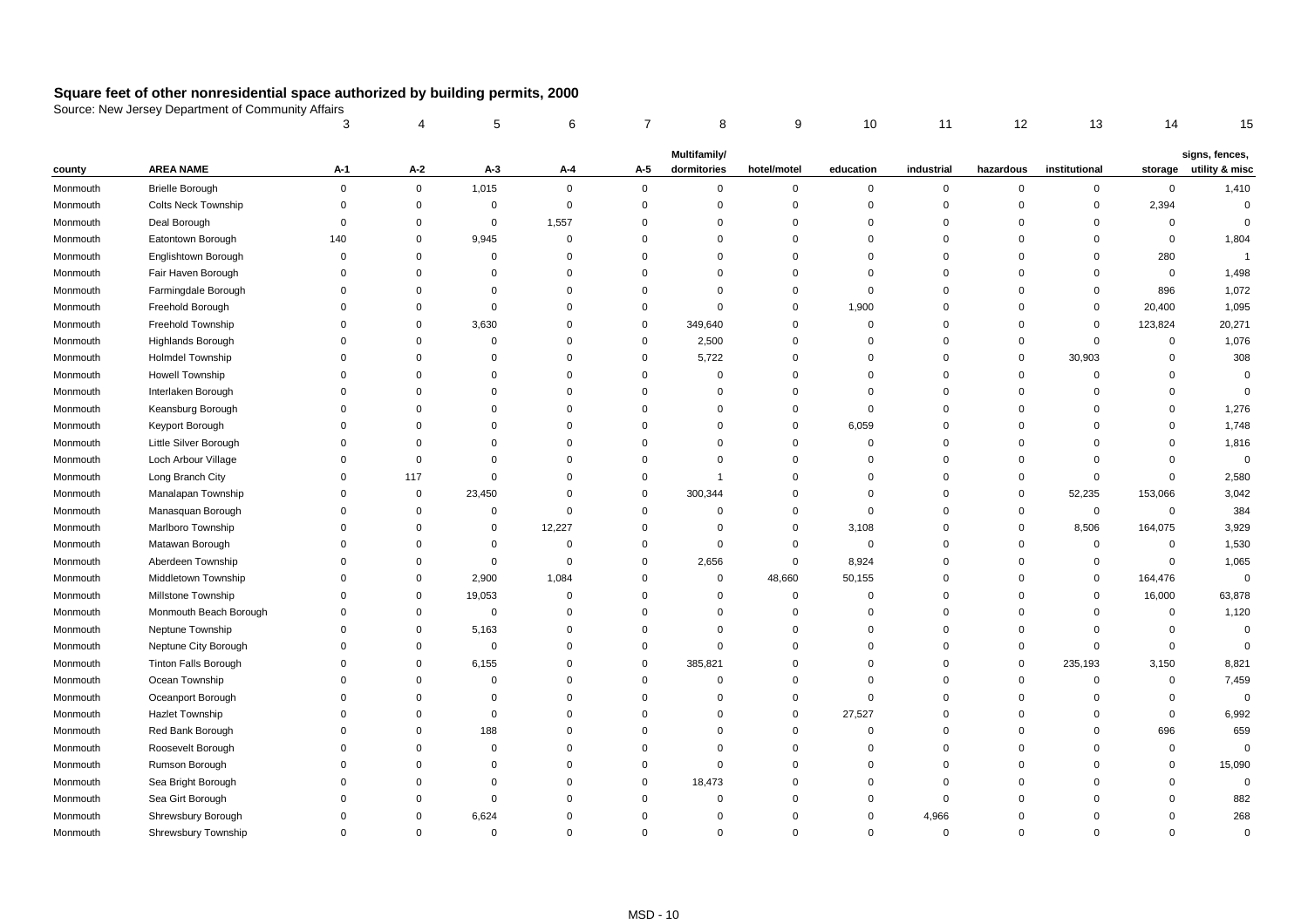|          |                           | 3              |             | 5              | 6           | 7           | 8              | 9           | 10          | 11             | 12          | 13            | 14          | 15             |
|----------|---------------------------|----------------|-------------|----------------|-------------|-------------|----------------|-------------|-------------|----------------|-------------|---------------|-------------|----------------|
|          |                           |                |             |                |             |             | Multifamily/   |             |             |                |             |               |             | signs, fences, |
| county   | <b>AREA NAME</b>          | A-1            | A-2         | $A-3$          | A-4         | A-5         | dormitories    | hotel/motel | education   | industrial     | hazardous   | institutional | storage     | utility & misc |
| Monmouth | South Belmar Borough      | $\mathbf 0$    | $\mathbf 0$ | 23,160         | $\mathbf 0$ | $\mathbf 0$ | $\mathbf{0}$   | $\mathbf 0$ | $\mathbf 0$ | $\mathbf 0$    | $\mathbf 0$ | $\mathbf 0$   | $\mathbf 0$ | $\mathbf 0$    |
| Monmouth | Spring Lake Borough       | $\Omega$       | $\mathbf 0$ | 216            | $\mathbf 0$ | $\mathbf 0$ | $\Omega$       | $\mathbf 0$ | 9,060       | $\Omega$       | $\Omega$    | $\mathbf 0$   | $\Omega$    | 612            |
| Monmouth | Spring Lake Heights Borou | $\overline{0}$ | $\Omega$    | 0              | $\mathbf 0$ | $\mathbf 0$ | $\Omega$       | $\mathbf 0$ | $\mathbf 0$ | $\Omega$       | $\Omega$    | 90,193        | $\Omega$    | $\mathbf 0$    |
| Monmouth | Union Beach Borough       | $\mathbf 0$    | $\Omega$    | $\mathbf 0$    | $\mathbf 0$ | $\mathbf 0$ | $\Omega$       | $\mathbf 0$ | $\Omega$    | $\Omega$       | $\Omega$    | $\mathbf 0$   | $\mathbf 0$ | $\mathbf 0$    |
| Monmouth | Upper Freehold Township   | $\Omega$       | $\Omega$    | $\mathbf 0$    | $\mathbf 0$ | $\Omega$    | $\Omega$       | $\mathbf 0$ | $\Omega$    | 1,225          | $\Omega$    | $\mathbf 0$   | 104,456     | 6,825          |
| Monmouth | Wall Township             | $\mathbf 0$    | $\Omega$    | 63,326         | 12,832      | 0           | 105,592        | $\mathbf 0$ | 3           | $\mathbf 0$    | $\Omega$    | 262,145       | 5,000       | 23,144         |
| Monmouth | West Long Branch Borougl  | $\mathbf 0$    | $\Omega$    | 8,722          | $\mathbf 0$ | $\mathbf 0$ | 0              | $\mathbf 0$ | $\mathbf 0$ | $\mathbf 0$    | $\Omega$    | $\mathbf 0$   | $\mathbf 0$ | $\mathbf 0$    |
| Morris   | <b>Boonton Town</b>       | $\Omega$       | $\Omega$    | $\mathbf 0$    | $\Omega$    | 0           | $\Omega$       | $\mathbf 0$ | $\Omega$    | $\Omega$       | $\Omega$    | $\mathbf 0$   | $\Omega$    | 7,635          |
| Morris   | Boonton Township          | $\mathbf 0$    | $\Omega$    | $\mathbf 0$    | $\mathbf 0$ | $\Omega$    | $\Omega$       | $\mathbf 0$ | 28,370      | $\Omega$       | $\Omega$    | $\Omega$      | $\mathbf 0$ | 2,650          |
| Morris   | <b>Butler Borough</b>     | $\mathbf 0$    | $\Omega$    | $\Omega$       | $\Omega$    | $\Omega$    | $\Omega$       | $\mathbf 0$ | $\mathbf 0$ | $\Omega$       | $\Omega$    | $\Omega$      | $\Omega$    | $\mathsf 0$    |
| Morris   | Chatham Borough           | $\Omega$       | $\Omega$    | $\Omega$       | $\Omega$    | $\Omega$    | 5,777          | $\mathbf 0$ | 7,000       | $\Omega$       | $\Omega$    | $\Omega$      | $\Omega$    | 1,803          |
| Morris   | Chatham Township          | $\Omega$       | $\Omega$    | 1,340          | $\Omega$    | $\mathbf 0$ | $\Omega$       | $\mathbf 0$ | 22,180      | $\Omega$       | $\Omega$    | $\Omega$      | $\Omega$    | 4,606          |
| Morris   | Chester Borough           | $\mathbf 0$    | $\Omega$    | $\mathbf 0$    | $\Omega$    | 0           | $\Omega$       | $\mathbf 0$ | $\mathbf 0$ | $\mathbf 0$    | $\Omega$    | $\Omega$      | $\mathbf 0$ | $\mathbf 0$    |
| Morris   | <b>Chester Township</b>   | $\Omega$       | $\Omega$    | $\Omega$       | $\Omega$    | $\mathbf 0$ | $\Omega$       | $\mathbf 0$ | $\Omega$    | 988            | $\Omega$    | $\Omega$      | $\mathbf 0$ | 18,504         |
| Morris   | Denville Township         | $\Omega$       | $\Omega$    | $\mathbf 0$    | $\mathbf 0$ | 1,340       | $\Omega$       | $\mathbf 0$ | $\Omega$    | $\overline{0}$ | $\Omega$    | $\Omega$      | 26,400      | 5,590          |
| Morris   | Dover Town                | $\Omega$       | $\Omega$    | $\Omega$       | $\mathbf 0$ | $\mathbf 0$ | $\Omega$       | $\mathbf 0$ | $\mathbf 0$ | 3,160          | $\Omega$    | $\Omega$      | $\mathbf 0$ | 576            |
| Morris   | East Hanover Township     | $\Omega$       | $\Omega$    | 8,594          | 1,577       | $\mathbf 0$ | $\Omega$       | $\mathbf 0$ | 0           | 65,940         | 41,800      | 0             | 1,260       | $\mathbf 0$    |
| Morris   | Florham Park Borough      | $\Omega$       | $\Omega$    | 144            | $\mathbf 0$ | $\mathbf 0$ | 1,386,484      | $\mathbf 0$ | 3,000       | $\mathbf 0$    | $\Omega$    | 154,200       | 729         | 16,428         |
| Morris   | Hanover Township          | $\Omega$       | $\Omega$    | $\Omega$       | $\Omega$    | $\Omega$    | $\Omega$       | $\mathbf 0$ | 0           | 768            | $\Omega$    | $\mathbf 0$   | 104,976     | 347            |
| Morris   | Harding Township          | $\Omega$       | $\Omega$    | $\Omega$       | $\Omega$    | 0           | $\Omega$       | $\mathbf 0$ | 18,200      | $\mathbf 0$    | $\Omega$    | $\mathbf 0$   | $\mathbf 0$ | 9,994          |
| Morris   | Jefferson Township        | $\mathbf 0$    | $\Omega$    | $\overline{2}$ | $\mathbf 0$ | $\mathbf 0$ | 0              | $\mathbf 0$ | $\mathbf 0$ | $\mathbf 0$    | $\mathbf 0$ | $\mathbf 0$   | 82,800      | 14,698         |
| Morris   | Kinnelon Borough          | $\Omega$       | $\Omega$    | $\Omega$       | $\Omega$    | $\Omega$    | $\Omega$       | $\mathbf 0$ | $\Omega$    | $\Omega$       | $\Omega$    | $\mathbf 0$   | $\mathbf 0$ | 1,484          |
| Morris   | Lincoln Park Borough      | $\mathbf 0$    | $\Omega$    | $\mathbf 0$    | $\Omega$    | $\mathbf 0$ | $\Omega$       | $\mathbf 0$ | $\Omega$    | $\mathbf 0$    | $\Omega$    | $\mathbf 0$   | $\mathbf 0$ | $\mathbf 0$    |
| Morris   | Madison Borough           | $\Omega$       | $\Omega$    | $\mathbf 0$    | $\mathbf 0$ | $\mathbf 0$ | $\Omega$       | $\mathbf 0$ | $\Omega$    | $\Omega$       | $\Omega$    | $\Omega$      | 36,000      | 5,260          |
| Morris   | Mendham Borough           | $\mathbf 0$    | $\Omega$    | $\mathbf 0$    | 85          | 0           | $\Omega$       | $\mathbf 0$ | $\Omega$    | $\mathbf 0$    | $\Omega$    | $\Omega$      | $\mathbf 0$ | 7,922          |
| Morris   | Mendham Township          | $\Omega$       | $\Omega$    | $\Omega$       | $\Omega$    | $\Omega$    | $\Omega$       | $\mathbf 0$ | $\Omega$    | $\Omega$       | $\Omega$    | $\Omega$      | $\mathbf 0$ | 7,707          |
| Morris   | Mine Hill Township        | $\Omega$       | $\Omega$    | 0              | $\Omega$    | 0           | $\Omega$       | $\mathbf 0$ | $\Omega$    | $\Omega$       | $\Omega$    | $\Omega$      | $\mathbf 0$ | $\mathbf 0$    |
| Morris   | Montville Township        | $\Omega$       | $\Omega$    | $\Omega$       | $\Omega$    | 8,400       | $\Omega$       | $\mathbf 0$ | 6,991       | $\Omega$       | $\Omega$    | $\Omega$      | 114,296     | 1,232          |
| Morris   | Morris Township           | $\Omega$       | $\Omega$    | 0              | $\mathbf 0$ | 2,618       | 0              | $\mathbf 0$ | 24,894      | $\Omega$       | $\Omega$    | 0             | 1,215       | 6,734          |
| Morris   | Morris Plains Borough     | $\Omega$       | $\Omega$    | $\Omega$       | $\Omega$    | $\mathbf 0$ | $\Omega$       | $\mathbf 0$ | $\Omega$    | $\Omega$       | $\Omega$    | $\mathbf 0$   | $\mathbf 0$ | $\mathbf 0$    |
| Morris   | Morristown Town           | $\Omega$       | $\Omega$    | 0              | $\Omega$    | 0           | 172,516        | $\mathbf 0$ | $\Omega$    | $\Omega$       | $\mathbf 0$ | 171,918       | 43,000      | $\mathbf 0$    |
| Morris   | Mountain Lakes Borough    | $\Omega$       | $\Omega$    | $\Omega$       | $\Omega$    | 0           | $\Omega$       | $\Omega$    | $\Omega$    | $\Omega$       | $\Omega$    | 0             | $\mathbf 0$ | $\mathbf 0$    |
| Morris   | Mount Arlington Borough   | $\mathbf 0$    | $\Omega$    | 1              | $\mathbf 0$ | 0           | $\overline{2}$ | $\mathbf 0$ | 0           | $\mathbf 0$    | $\mathbf 0$ | 67,849        | $\mathbf 0$ | 540            |
| Morris   | Mount Olive Township      | $\mathbf 0$    | $\Omega$    | $\mathbf 0$    | $\Omega$    | $\Omega$    | $\mathbf 0$    | 30,622      | 0           | 86,800         | $\mathbf 0$ | $\mathbf 0$   | 101,315     | 7,148          |
| Morris   | Netcong Borough           | $\mathbf 0$    | $\Omega$    | 0              | $\Omega$    | $\mathbf 0$ | $\mathbf 0$    | $\mathbf 0$ | $\Omega$    | $\mathbf 0$    | $\mathbf 0$ | $\mathbf 0$   | $\mathbf 0$ | 270            |
| Morris   | Parsippany-Troy Hills Twp | $\Omega$       | $\Omega$    | 6,193          | $\mathbf 0$ | $\mathbf 0$ | 9,785          | $\mathbf 0$ | $\Omega$    | $\Omega$       | $\Omega$    | 33,400        | 455,034     | 1,040          |
| Morris   | Long Hill Township        | $\mathbf 0$    | $\mathbf 0$ | 213,154        | $\mathbf 0$ | $\Omega$    | $\mathbf 0$    | $\mathbf 0$ | $\Omega$    | $\mathbf 0$    | $\Omega$    | $\mathbf 0$   | $\mathbf 0$ | 5,096          |
| Morris   | Pequannock Township       | $\Omega$       | $\mathbf 0$ | 48,789         | 16,538      | $\Omega$    | $\Omega$       | $\Omega$    | $\Omega$    | $\Omega$       | $\Omega$    | $\mathbf 0$   | $\mathbf 0$ | 192,457        |
| Morris   | Randolph Township         | $\Omega$       | $\mathbf 0$ | 0              | 23,041      | $\Omega$    | 46,598         | $\mathbf 0$ | $\mathbf 0$ | 39,427         | $\Omega$    | 7,500         | $\Omega$    | 3,476          |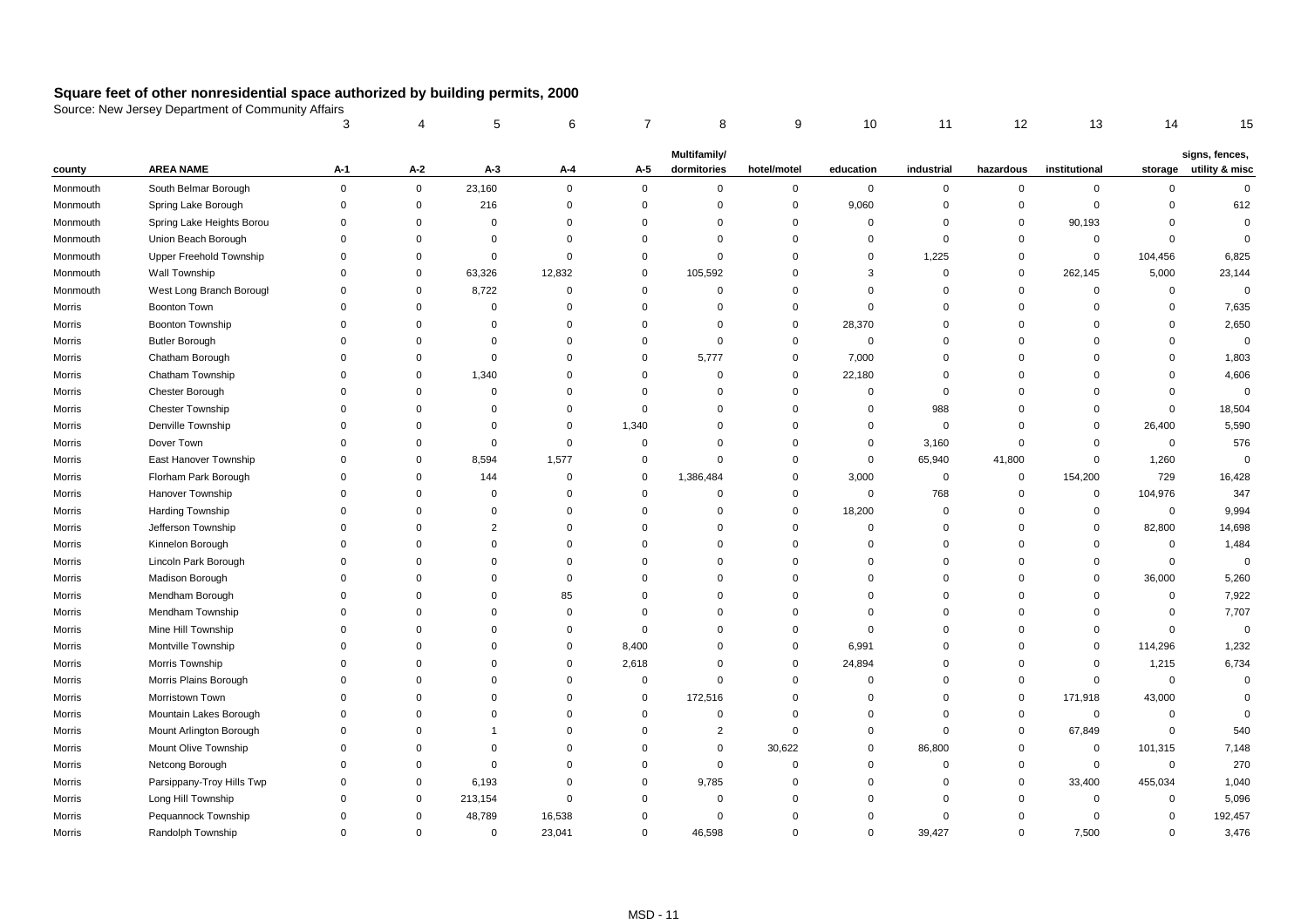|        |                            | 3              |             | 5           | 6           |             | 8            | 9           | 10          | 11             | 12          | 13            | 14          | 15             |
|--------|----------------------------|----------------|-------------|-------------|-------------|-------------|--------------|-------------|-------------|----------------|-------------|---------------|-------------|----------------|
|        |                            |                |             |             |             |             | Multifamily/ |             |             |                |             |               |             | signs, fences, |
| county | <b>AREA NAME</b>           | A-1            | A-2         | $A-3$       | A-4         | A-5         | dormitories  | hotel/motel | education   | industrial     | hazardous   | institutional | storage     | utility & misc |
| Morris | Riverdale Borough          | $\mathbf 0$    | $\mathsf 0$ | 0           | $\mathbf 0$ | $\mathbf 0$ | $\mathbf 0$  | $\mathbf 0$ | $\mathbf 0$ | $\mathbf 0$    | $\mathbf 0$ | $\mathbf 0$   | $\mathsf 0$ | 492            |
| Morris | Rockaway Borough           | $\mathbf 0$    | $\mathbf 0$ | $\mathbf 0$ | $\mathbf 0$ | $\mathbf 0$ | $\mathbf 0$  | $\mathbf 0$ | $\mathbf 0$ | 0              | $\mathbf 0$ | $\Omega$      | $\mathbf 0$ | $\mathbf 0$    |
| Morris | Rockaway Township          | $\Omega$       | $\mathbf 0$ | 924         | $\mathbf 0$ | $\mathbf 0$ | 535,227      | 93,848      | 0           | $\Omega$       | $\mathbf 0$ | $\mathbf 0$   | $\mathbf 0$ | 8,891          |
| Morris | Roxbury Township           | $\mathbf 0$    | $\mathbf 0$ | 11,045      | $\mathbf 0$ | 0           | 0            | 91,294      | 0           | 11,000         | $\mathbf 0$ | $\mathbf 0$   | 18,000      | 13,600         |
| Morris | Victory Gardens Borough    | $\mathbf 0$    | $\mathbf 0$ | $\mathbf 0$ | $\mathbf 0$ | $\Omega$    | $\mathbf 0$  | $\mathbf 0$ | 0           | $\mathbf 0$    | $\Omega$    | $\mathbf 0$   | $\mathbf 0$ | $\mathbf 0$    |
| Morris | Washington Township        | $\mathbf 0$    | $\mathbf 0$ | 30,744      | $\mathbf 0$ | $\mathbf 0$ | $\mathbf 0$  | 8,460       | $\mathbf 0$ | 9,720          | $\mathbf 0$ | $\mathbf 0$   | 23,000      | 11,450         |
| Morris | Wharton Borough            | $\Omega$       | $\mathbf 0$ | $\mathbf 0$ | $\mathbf 0$ | $\mathbf 0$ | 67,056       | $\mathbf 0$ | 0           | $\overline{0}$ | $\Omega$    | $\mathbf 0$   | $\mathbf 0$ | 1,264          |
| Ocean  | Barnegat Light Borough     | $\mathbf 0$    | $\mathbf 0$ | $\mathbf 0$ | $\mathbf 0$ | 0           | $\mathbf 0$  | $\Omega$    | $\mathbf 0$ | $\mathbf 0$    | $\mathbf 0$ | $\mathbf 0$   | $\mathbf 0$ | $\mathbf 0$    |
| Ocean  | Bay Head Borough           | $\mathbf 0$    | 0           | 2,078       | $\mathbf 0$ | $\Omega$    | $\mathbf 0$  | $\mathbf 0$ | $\mathbf 0$ | $\mathbf 0$    | $\mathbf 0$ | $\mathbf 0$   | $\mathbf 0$ | $\mathbf 0$    |
| Ocean  | Beach Haven Borough        | $\mathbf 0$    | 0           | 13,891      | $\mathbf 0$ | $\mathbf 0$ | $\mathbf 0$  | $\mathbf 0$ | $\mathbf 0$ | 200            | $\mathbf 0$ | $\mathbf 0$   | $\mathbf 0$ | $\mathbf 0$    |
| Ocean  | Beachwood Borough          | $\Omega$       | $\Omega$    | $\Omega$    | $\mathbf 0$ | $\Omega$    | $\Omega$     | $\mathbf 0$ | $\mathbf 0$ | $\Omega$       | $\Omega$    | $\Omega$      | $\mathbf 0$ | $\mathbf 0$    |
| Ocean  | <b>Berkeley Township</b>   | $\mathbf 0$    | $\Omega$    | 1,960       | $\mathbf 0$ | $\mathbf 0$ | 201,960      | $\mathbf 0$ | 1,536       | 6,820          | $\mathbf 0$ | $\mathbf 0$   | 1,792       | 5,192          |
| Ocean  | <b>Brick Township</b>      | $\Omega$       | $\mathbf 0$ | 12,012      | $\mathbf 0$ | $\mathbf 0$ | 96,980       | $\mathbf 0$ | 144         | 23,553         | $\Omega$    | $\mathbf 0$   | 234,816     | 14,322         |
| Ocean  | Dover Township             | $\Omega$       | $\mathbf 0$ | 63,830      | $\mathbf 0$ | $\mathbf 0$ | 336,581      | $\Omega$    | 1,400       | $\Omega$       | $\Omega$    | 78,165        | 145,449     | 14,695         |
| Ocean  | Eagleswood Township        | $\Omega$       | -1          | $\Omega$    | $\mathbf 0$ | $\mathbf 0$ | $\Omega$     | $\Omega$    | $\mathbf 0$ | $\Omega$       | $\Omega$    | $\mathbf 0$   | $\mathbf 0$ | 1,728          |
| Ocean  | Harvey Cedars Borough      | $\Omega$       | $\mathbf 0$ | $\Omega$    | $\mathbf 0$ | $\mathbf 0$ | $\Omega$     | $\mathbf 0$ | $\Omega$    | $\Omega$       | $\Omega$    | $\mathbf 0$   | $\mathbf 0$ | $\mathbf 0$    |
| Ocean  | Island Heights Borough     | $\Omega$       | $\Omega$    | $\Omega$    | $\mathbf 0$ | $\mathbf 0$ | $\Omega$     | $\mathbf 0$ | $\mathbf 0$ | $\Omega$       | $\Omega$    | $\mathbf 0$   | 1,920       | 764            |
| Ocean  | Jackson Township           | $\overline{0}$ | $\Omega$    | 32,925      | $\mathbf 0$ | 10,034      | 160,539      | $\mathbf 0$ | 105,516     | 7,136          | $\Omega$    | 149,774       | 20,242      | 210,790        |
| Ocean  | Lacey Township             | $\mathbf 0$    | $\mathbf 0$ | $\Omega$    | 8,794       | $\mathbf 0$ | $\Omega$     | $\mathbf 0$ | $\mathbf 0$ | $\Omega$       | $\Omega$    | $\mathbf 0$   | 14,400      | 3,500          |
| Ocean  | Lakehurst Borough          | 996            | $\mathbf 0$ | $\Omega$    | $\mathbf 0$ | $\mathbf 0$ | 480          | $\mathbf 0$ | $\Omega$    | $\Omega$       | $\Omega$    | $\mathbf 0$   | $\mathbf 0$ | 576            |
| Ocean  | Lakewood Township          | $\mathbf 0$    | 7,600       | $\Omega$    | 109,282     | 110,121     | 326,370      | $\mathbf 0$ | 106,939     | 49,877         | $\Omega$    | $\Omega$      | 232,737     | 521            |
| Ocean  | Lavallette Borough         | $\Omega$       | $\mathbf 0$ | $\Omega$    | 2,976       | $\mathbf 0$ | $\Omega$     | $\mathbf 0$ | 0           | 2,940          | $\Omega$    | $\Omega$      | $\mathbf 0$ | $\mathbf 0$    |
| Ocean  | Little Egg Harbor Township | $\Omega$       | 0           | 35,883      | $\mathbf 0$ | 400         | $\mathbf 0$  | $\mathbf 0$ | $\Omega$    | $\Omega$       | $\Omega$    | $\Omega$      | $\mathbf 0$ | 6,241          |
| Ocean  | Long Beach Township        | $\mathbf 0$    | 0           | $\Omega$    | $\mathbf 0$ | 0           | $\Omega$     | $\mathbf 0$ | $\Omega$    | $\Omega$       | $\Omega$    | $\Omega$      | $\Omega$    | $\mathbf 0$    |
| Ocean  | Manchester Township        | 1,613          | 0           | 2,072       | $\mathbf 0$ | 0           | 10,370       | $\Omega$    | $\Omega$    | $\Omega$       | $\Omega$    | $\Omega$      | 14,560      | $\mathbf 0$    |
| Ocean  | Mantoloking Borough        | $\Omega$       | $\Omega$    | $\Omega$    | $\mathbf 0$ | $\Omega$    | $\Omega$     | $\Omega$    | $\Omega$    | $\Omega$       | $\Omega$    | $\Omega$      | $\mathbf 0$ | 2,875          |
| Ocean  | Ocean Township             | $\Omega$       | $\Omega$    | $\Omega$    | $\mathbf 0$ | $\Omega$    | 0            | $\Omega$    | $\Omega$    | $\Omega$       | $\Omega$    | $\Omega$      | $\mathbf 0$ | 5,880          |
| Ocean  | Ocean Gate Borough         | $\Omega$       | $\Omega$    | $\Omega$    | $\mathbf 0$ | $\Omega$    | $\Omega$     | $\mathbf 0$ | $\Omega$    | $\Omega$       | $\Omega$    | $\Omega$      | $\mathbf 0$ | 996            |
| Ocean  | Pine Beach Borough         | $\Omega$       | $\Omega$    | $\Omega$    | $\mathbf 0$ | $\Omega$    | 3,729        | $\mathbf 0$ | 0           | $\Omega$       | $\Omega$    | $\Omega$      | $\mathbf 0$ | $\mathbf 0$    |
| Ocean  | <b>Plumsted Township</b>   | $\Omega$       | $\Omega$    | $\Omega$    | $\mathbf 0$ | $\Omega$    | $\Omega$     | $\Omega$    | 0           | 15,000         | $\Omega$    | $\Omega$      | 56,202      | 22,566         |
| Ocean  | Point Pleasant Borough     | $\Omega$       | $\mathbf 0$ | 8,556       | 66          | $\Omega$    | $\Omega$     | $\mathbf 0$ | 118         | $\Omega$       | $\Omega$    | $\Omega$      | 1,320       | 4,053          |
| Ocean  | Point Pleasant Beach Boro  | $\Omega$       | $\mathbf 0$ | 3,094       | $\mathbf 0$ | $\Omega$    | $\Omega$     | $\mathbf 0$ | $\mathbf 0$ | $\Omega$       | $\Omega$    | $\Omega$      | $\mathbf 0$ | $\mathbf 0$    |
| Ocean  | Seaside Heights Borough    | $\Omega$       | $\mathbf 0$ | 2,300       | $\mathbf 0$ | $\Omega$    | $\Omega$     | $\mathbf 0$ | $\mathbf 0$ | $\Omega$       | $\Omega$    | $\Omega$      | $\mathbf 0$ | $\mathbf 0$    |
| Ocean  | Seaside Park Borough       | $\Omega$       | $\Omega$    | $\Omega$    | $\mathbf 0$ | $\Omega$    | $\Omega$     | $\Omega$    | $\Omega$    | $\Omega$       | $\Omega$    | $\Omega$      | $\Omega$    | 330            |
| Ocean  | Ship Bottom Borough        | $\Omega$       | $\Omega$    | $\mathbf 0$ | $\mathbf 0$ | $\Omega$    | $\Omega$     | $\Omega$    | $\Omega$    | $\Omega$       | $\Omega$    | $\Omega$      | $\Omega$    | 660            |
| Ocean  | South Toms River Borough   | $\Omega$       | $\Omega$    | $\Omega$    | $\mathbf 0$ | $\Omega$    | $\Omega$     | $\Omega$    | $\Omega$    | $\Omega$       | $\Omega$    | $\Omega$      | $\Omega$    | $\mathbf 0$    |
| Ocean  | Stafford Township          | $\mathbf 0$    | $\mathbf 0$ | 11,717      | $\mathbf 0$ | $\Omega$    | $\Omega$     | $\mathbf 0$ | -1          | $\mathbf 0$    | $\mathbf 0$ | 7,782         | $\mathbf 0$ | 23,293         |
| Ocean  | Surf City Borough          | $\Omega$       | $\Omega$    | $\mathbf 0$ | $\mathbf 0$ | $\Omega$    | $\Omega$     | $\Omega$    | $\Omega$    | $\Omega$       | $\Omega$    | $\Omega$      | $\mathbf 0$ | $\mathbf 0$    |
| Ocean  | <b>Tuckerton Borough</b>   | $\mathbf 0$    | $\Omega$    | 565         | $\mathbf 0$ | $\Omega$    | $\Omega$     | $\mathbf 0$ | 13,440      | $\Omega$       | $\Omega$    | $\Omega$      | $\Omega$    | 155,129        |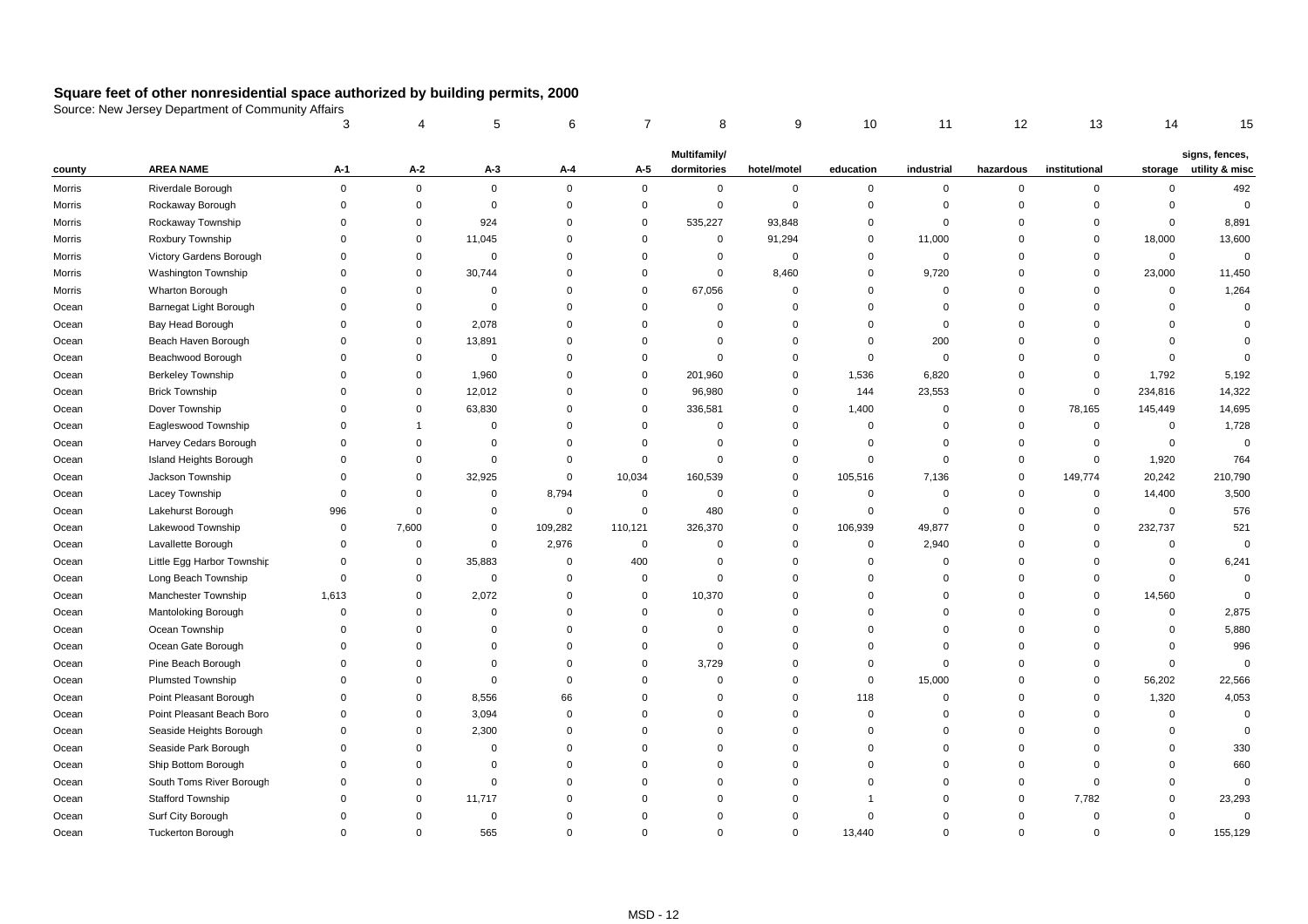|          |                             | 3              |             | 5           | 6              |             | 8            | 9              | 10          | 11          | 12          | 13            | 14          | 15                     |
|----------|-----------------------------|----------------|-------------|-------------|----------------|-------------|--------------|----------------|-------------|-------------|-------------|---------------|-------------|------------------------|
|          |                             |                |             |             |                |             | Multifamily/ |                |             |             |             |               |             | signs, fences,         |
| county   | <b>AREA NAME</b>            | $A-1$          | A-2         | $A-3$       | A-4            | A-5         | dormitories  | hotel/motel    | education   | industrial  | hazardous   | institutional |             | storage utility & misc |
| Ocean    | Barnegat Township           | $\mathbf 0$    | $\mathbf 0$ | $\mathsf 0$ | $\mathbf 0$    | $\mathbf 0$ | $\mathsf 0$  | $\pmb{0}$      | 57,001      | 0           | $\mathbf 0$ | 0             | 920         | 454                    |
| Passaic  | Bloomingdale Borough        | $\mathbf 0$    | $\mathbf 0$ | $\mathsf 0$ | $\mathbf 0$    | $\mathbf 0$ | $\mathsf 0$  | $\mathbf 0$    | $\mathbf 0$ | $\mathbf 0$ | $\mathbf 0$ | 0             | 0           | $\mathbf 0$            |
| Passaic  | <b>Clifton City</b>         | $\overline{0}$ | $\mathbf 0$ | 2,000       | $\mathbf 0$    | $\mathbf 0$ | 1,111        | $\mathbf 0$    | $\mathbf 0$ | $\mathbf 0$ | $\mathbf 0$ | 0             | 357,669     | 4,214                  |
| Passaic  | Haledon Borough             | $\mathbf 0$    | $\mathbf 0$ | $\mathbf 0$ | $\mathbf 0$    | $\mathbf 0$ | 31           | $\mathbf 0$    | 13,000      | $\mathbf 0$ | $\mathbf 0$ | $\mathbf 0$   | 0           | $\Omega$               |
| Passaic  | Hawthorne Borough           | $\mathbf 0$    | $\mathbf 0$ | 18,768      | $\overline{0}$ | $\Omega$    | 25           | $\mathbf 0$    | 7,128       | $\mathbf 0$ | $\mathbf 0$ | $\Omega$      | 0           | 2,720                  |
| Passaic  | Little Falls Township       | $\overline{0}$ | $\mathbf 0$ | $\mathsf 0$ | $\mathbf 0$    | $\mathbf 0$ | $\mathsf 0$  | $\mathbf 0$    | $\mathbf 0$ | $\mathbf 0$ | $\mathbf 0$ | $\Omega$      | 0           | 2,126                  |
| Passaic  | North Haledon Borough       | $\overline{0}$ | $\mathbf 0$ | 1,420       | $\mathbf 0$    | $\mathbf 0$ | $\mathsf 0$  | $\mathbf 0$    | $\Omega$    | $\mathbf 0$ | $\mathbf 0$ | $\Omega$      | 0           | 576                    |
| Passaic  | Passaic City                | $\overline{0}$ | $\mathbf 0$ | 10,534      | 4,956          | $\mathbf 0$ | 4,604        | $\mathbf 0$    | $\Omega$    | $\mathbf 0$ | $\mathbf 0$ | $\Omega$      | 8,714       | 1,396                  |
| Passaic  | Paterson City               | $\overline{0}$ | $\mathbf 0$ | $\mathbf 0$ | $\mathbf 0$    | $\Omega$    | 4,629        | $\mathbf 0$    | 502         | $\mathbf 0$ | $\mathbf 0$ | 2,326         | 0           | 529                    |
| Passaic  | Pompton Lakes Borough       | $\overline{0}$ | $\mathbf 0$ | $\mathsf 0$ | $\mathbf 0$    | $\mathbf 0$ | 25,376       | $\mathbf 0$    | $\Omega$    | $\mathbf 0$ | $\mathbf 0$ | $\mathbf 0$   | 0           | 650                    |
| Passaic  | Prospect Park Borough       | $\overline{0}$ | $\Omega$    | $\mathsf 0$ | $\mathbf 0$    | $\Omega$    | $\mathbf 0$  | $\mathbf 0$    | $\Omega$    | $\mathbf 0$ | $\mathbf 0$ | $\Omega$      | 0           | $\mathbf 0$            |
| Passaic  | Ringwood Borough            | $\mathbf 0$    | $\mathbf 0$ | 1,250       | $\mathbf 0$    | $\mathbf 0$ | $\mathsf 0$  | $\mathbf 0$    | $\Omega$    | $\mathbf 0$ | $\mathbf 0$ | $\mathbf 0$   | 17,352      | 1,472                  |
| Passaic  | <b>Totowa Borough</b>       | $\mathbf 0$    | $\Omega$    | $\mathbf 0$ | $\mathbf 0$    | $\Omega$    | $\mathbf 0$  | $\mathbf 0$    | $\Omega$    | 7,200       | $\mathbf 0$ | $\mathbf 0$   | 13,164      | $\mathbf 0$            |
| Passaic  | Wanaque Borough             | $\Omega$       | $\Omega$    | $\mathbf 0$ | 2,690          | $\Omega$    | $\mathbf 0$  | $\mathbf 0$    | $\Omega$    | $\Omega$    | $\Omega$    | $\Omega$      | $\mathbf 0$ | 35,145                 |
| Passaic  | Wayne Township              | $\Omega$       | $\Omega$    | $\mathbf 0$ | $\mathbf 0$    | $\mathbf 0$ | 46,324       | 5,390          | 4,723       | $\mathbf 0$ | $\Omega$    | $\mathbf 0$   | 72,748      | 5,979                  |
| Passaic  | West Milford Township       | $\Omega$       | $\Omega$    | $\mathbf 0$ | $\mathbf 0$    | 5,250       | 87,320       | $\mathbf 0$    | $\mathbf 0$ | $\Omega$    | $\mathbf 0$ | $\mathbf 0$   | 13,424      | 32,743                 |
| Passaic  | West Paterson Borough       | $\mathbf 0$    | $\Omega$    | $\Omega$    | $\mathbf 0$    | $\mathbf 0$ | $\mathbf 0$  | $\mathbf 0$    | $\mathbf 0$ | 7,560       | $\mathbf 0$ | $\Omega$      | $\mathbf 0$ | $\mathbf 0$            |
| Salem    | Alloway Township            | $\Omega$       | $\Omega$    | $\Omega$    | 3,288          | $\Omega$    | $\Omega$     | $\mathbf 0$    | 1,320       | $\mathbf 0$ | $\Omega$    | $\Omega$      | $\mathbf 0$ | 18,054                 |
| Salem    | Elmer Borough               | $\Omega$       | $\Omega$    | $\mathbf 0$ | $\mathbf 0$    | $\Omega$    | $\mathbf 0$  | $\mathbf 0$    | $\Omega$    | $\Omega$    | $\mathbf 0$ | 1,500         | 2,922       | $\mathbf 0$            |
| Salem    | Elsinboro Township          | $\Omega$       | $\Omega$    | $\mathbf 0$ | $\overline{0}$ | $\Omega$    | $\mathbf 0$  | $\mathbf 0$    | $\Omega$    | $\Omega$    | $\Omega$    | $\mathbf 0$   | 0           | 3,100                  |
| Salem    | Lower Alloways Creek Twr    | $\mathbf 0$    | $\Omega$    | 0           | $\mathbf 0$    | $\Omega$    | 600          | $\mathbf 0$    | $\Omega$    | 0           | $\mathbf 0$ | $\Omega$      | 0           | 8,844                  |
| Salem    | <b>Mannington Township</b>  | $\mathbf 0$    | $\Omega$    | $\Omega$    | $\mathbf 0$    | $\Omega$    | 0            | $\mathbf 0$    | $\Omega$    | $\mathbf 0$ | $\Omega$    | $\Omega$      | 0           | 19,316                 |
| Salem    | Oldmans Township            | $\Omega$       | $\Omega$    | $\Omega$    | $\mathbf 0$    | $\Omega$    | 0            | $\mathbf 0$    | $\Omega$    | 6,485       | $\Omega$    | $\mathbf 0$   | 1,500       | 2,384                  |
| Salem    | Penns Grove Borough         | $\Omega$       | $\Omega$    | $\mathbf 0$ | $\Omega$       | $\Omega$    | $\mathbf 0$  | $\mathbf 0$    | 12,240      | $\mathbf 0$ | $\Omega$    | $\Omega$      | $\mathbf 0$ | 1,848                  |
| Salem    | Pennsville Township         | $\mathbf 0$    | $\Omega$    | 0           | $\mathbf 0$    | $\Omega$    | 0            | 0              | $\Omega$    | 586         | $\mathbf 0$ | $\mathbf 0$   | 1,974       | 16,275                 |
| Salem    | Pilesgrove Township         | $\mathbf 0$    | $\Omega$    | 3,517       | $\mathbf 0$    | $\Omega$    | $\Omega$     | $\mathbf 0$    | $\Omega$    | $\mathbf 0$ | $\Omega$    | $\Omega$      | 1,440       | 34,072                 |
| Salem    | Pittsgrove Township         | $\mathbf 0$    | $\mathbf 0$ | 25,316      | 12,776         | $\Omega$    | $\Omega$     | $\mathbf 0$    | $\Omega$    | $\mathbf 0$ | $\Omega$    | $\mathbf 0$   | 18,947      | 26,705                 |
| Salem    | Quinton Township            | $\Omega$       | $\mathbf 0$ | 0           | $\mathbf 0$    | $\Omega$    | $\mathbf 0$  | $\mathbf 0$    | 14,690      | $\mathbf 0$ | $\Omega$    | $\Omega$      | 0           | 10,890                 |
| Salem    | Salem City                  | $\mathbf 0$    | $\mathbf 0$ | 0           | $\overline{0}$ | $\Omega$    | 0            | $\overline{0}$ | $\mathbf 0$ | 4,800       | $\mathbf 0$ | $\Omega$      | $\mathbf 0$ | 2,064                  |
| Salem    | Carneys Point Township      | $\Omega$       | $\mathbf 0$ | 150         | $\overline{0}$ | $\Omega$    | $\mathbf 0$  | $\overline{0}$ | 44,087      | $\mathbf 0$ | $\Omega$    | 0             | 3,300       | 9,881                  |
| Salem    | Upper Pittsgrove Township   | $\mathbf 0$    | $\mathbf 0$ | 4,244       | 437            | $\Omega$    | 0            | $\mathbf 0$    | $\mathbf 0$ | 0           | $\mathbf 0$ | 0             | 35,910      | 4,320                  |
| Salem    | Woodstown Borough           | $\mathbf 0$    | $\Omega$    | $\mathbf 0$ | $\overline{0}$ | $\Omega$    | $\mathbf 0$  | $\overline{0}$ | $\Omega$    | $\mathbf 0$ | $\Omega$    | 0             | 0           | $\mathbf 0$            |
| Somerset | <b>Bedminster Township</b>  | 12,438         | $\mathbf 0$ | $\mathbf 0$ | $\mathbf 0$    | $\Omega$    | 0            | $\mathbf 0$    | 305         | 0           | $\mathbf 0$ | 0             | 27,632      | 3,880                  |
| Somerset | <b>Bernards Township</b>    | $\mathbf 0$    | $\Omega$    | 1,018       | $\mathbf 0$    | $\Omega$    | $\mathbf 0$  | 127,405        | 1,528       | $\Omega$    | $\mathbf 0$ | 24,000        | $\mathbf 0$ | 14,460                 |
| Somerset | Bernardsville Borough       | $\Omega$       | $\Omega$    | $\mathbf 0$ | $\overline{0}$ | $\Omega$    | $\mathbf 0$  | $\mathbf 0$    | 39,400      | $\mathbf 0$ | $\mathbf 0$ | $\mathbf 0$   | 148,650     | 10,618                 |
| Somerset | Bound Brook Borough         | $\Omega$       | $\Omega$    | $\mathbf 0$ | $\overline{0}$ | $\Omega$    | $\mathbf 0$  | $\overline{0}$ | 0           | $\mathbf 0$ | $\mathbf 0$ | $\mathbf 0$   | 0           | $\mathbf 0$            |
| Somerset | <b>Branchburg Township</b>  | $\Omega$       | $\mathbf 0$ | $\mathbf 0$ | $\mathbf 0$    | $\mathbf 0$ | $\mathbf 0$  | $\mathbf 0$    | 0           | 133,048     | $\mathbf 0$ | 10,564        | 29,296      | 14,314                 |
| Somerset | <b>Bridgewater Township</b> | $\Omega$       | $\Omega$    | 2,577       | 3,838          | $\Omega$    | 1,582        | 299,450        | $\Omega$    | 1,030       | $\mathbf 0$ | $\Omega$      | 300,505     | 19,929                 |
| Somerset | Far Hills Borough           | $\overline{0}$ | $\Omega$    | $\mathbf 0$ | $\overline{0}$ | $\mathbf 0$ | $\mathbf 0$  | $\overline{0}$ | $\mathbf 0$ | $\mathbf 0$ | $\mathbf 0$ | $\mathbf 0$   | 0           | 4,521                  |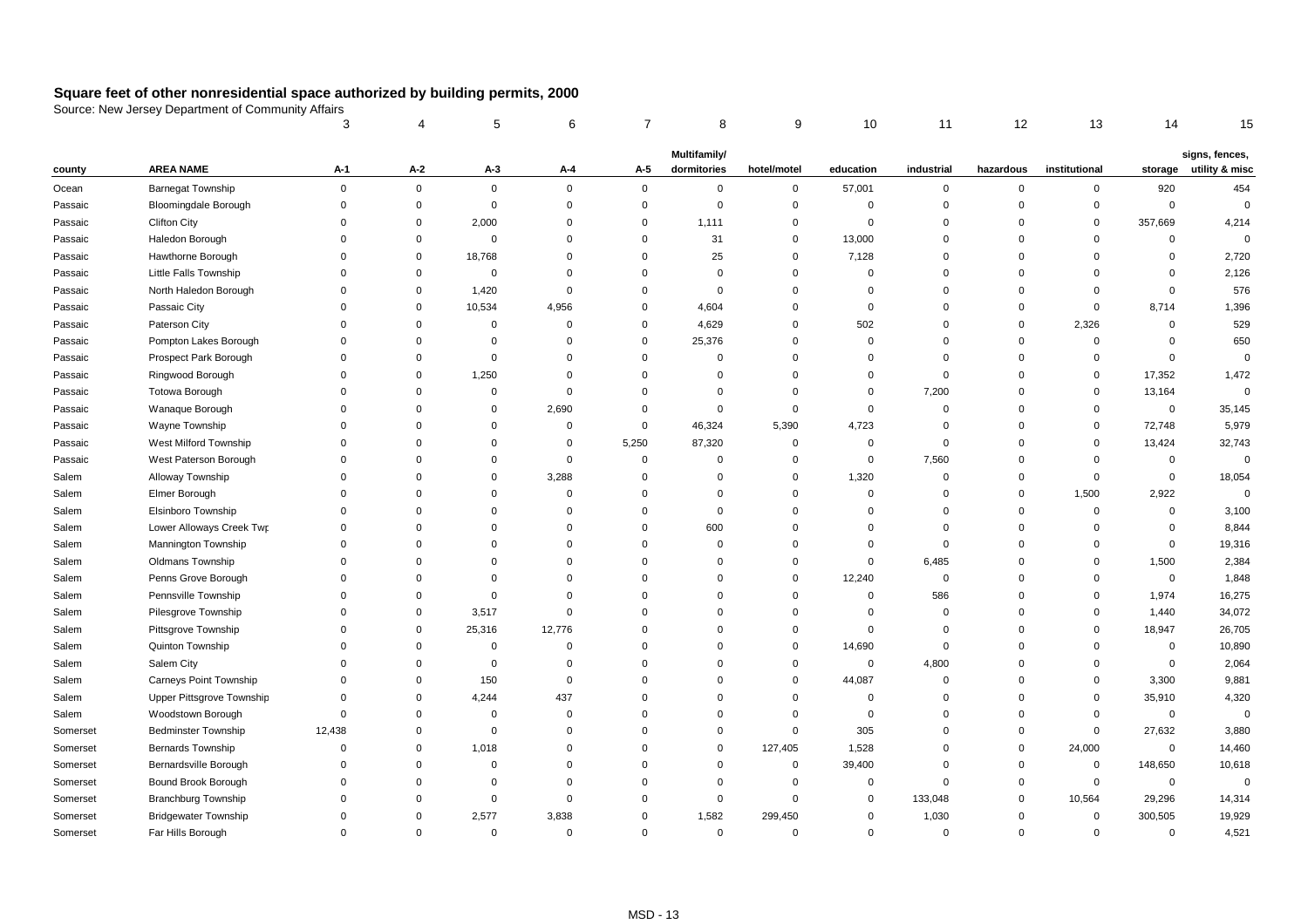|          |                            | 3              |             | 5           | 6              |             | 8            | 9            | 10          | 11             | 12          | 13            | 14          | 15                     |
|----------|----------------------------|----------------|-------------|-------------|----------------|-------------|--------------|--------------|-------------|----------------|-------------|---------------|-------------|------------------------|
|          |                            |                |             |             |                |             | Multifamily/ |              |             |                |             |               |             | signs, fences,         |
| county   | <b>AREA NAME</b>           | A-1            | $A-2$       | $A-3$       | A-4            | $A-5$       | dormitories  | hotel/motel  | education   | industrial     | hazardous   | institutional |             | storage utility & misc |
| Somerset | Franklin Township          | $\mathbf 0$    | $\mathsf 0$ | 9,225       | $\overline{1}$ | $\mathsf 0$ | 919,222      | $\mathbf{1}$ | 88,895      | $\mathbf 0$    | $\mathbf 0$ | $\mathbf 0$   | 2,523       | 17,120                 |
| Somerset | Green Brook Township       | $\mathbf 0$    | $\mathbf 0$ | $\mathbf 0$ | $\mathbf 0$    | $\mathbf 0$ | 170,616      | $\mathbf 0$  | $\mathbf 0$ | $\overline{0}$ | $\mathbf 0$ | $\mathbf 0$   | $\mathbf 0$ | 641                    |
| Somerset | Hillsborough Township      | $\mathbf 0$    | $\mathbf 0$ | 1,500       | $\mathbf 0$    | $\mathbf 0$ | $\mathbf 0$  | $\mathbf 0$  | 0           | 76,950         | $\mathbf 0$ | $\mathbf 0$   | 13,710      | 33,101                 |
| Somerset | Manville Borough           | $\mathbf 0$    | 8,000       | $\mathbf 0$ | 8,000          | $\mathbf 0$ | $\mathbf 0$  | $\mathbf 0$  | $\mathbf 0$ | $\mathbf 0$    | $\mathbf 0$ | $\mathbf 0$   | 2,109       | $\mathbf 0$            |
| Somerset | Millstone Borough          | $\mathbf 0$    | $\mathbf 0$ | $\Omega$    | $\mathbf 0$    | $\Omega$    | $\mathbf 0$  | $\Omega$     | $\mathbf 0$ | $\mathbf 0$    | $\Omega$    | $\mathbf 0$   | $\mathbf 0$ | $\mathbf 0$            |
| Somerset | Montgomery Township        | $\overline{0}$ | $\mathbf 0$ | $\Omega$    | $\mathbf 0$    | $\Omega$    | $\Omega$     | $\Omega$     | $\mathbf 0$ | 2,000          | $\Omega$    | $\mathbf 0$   | $\mathbf 0$ | 24,297                 |
| Somerset | North Plainfield Borough   | $\Omega$       | $\Omega$    | $\Omega$    | $\mathbf 0$    | $\Omega$    | $\Omega$     | $\Omega$     | $\mathbf 0$ | $\mathbf 0$    | $\Omega$    | $\Omega$      | $\mathbf 0$ | $\mathbf 0$            |
| Somerset | Peapack-Gladstone Boroug   | $\overline{0}$ | $\Omega$    | $\Omega$    | $\mathbf 0$    | $\Omega$    | $\Omega$     | $\Omega$     | $\mathbf 0$ | $\mathbf 0$    | $\Omega$    | $\Omega$      | $\mathbf 0$ | 3,228                  |
| Somerset | Raritan Borough            | $\overline{0}$ | $\Omega$    | $\Omega$    | $\mathbf 0$    | $\Omega$    | $\Omega$     | $\mathbf 0$  | $\mathbf 0$ | 0              | $\Omega$    | $\Omega$      | $\mathbf 0$ | $\mathbf 0$            |
| Somerset | Rocky Hill Borough         | $\overline{0}$ | $\Omega$    | $\Omega$    | $\mathbf 0$    | $\Omega$    | $\mathbf 0$  | $\mathbf 0$  | $\mathbf 0$ | $\Omega$       | $\Omega$    | $\Omega$      | $\mathbf 0$ | $\mathbf 0$            |
| Somerset | Somerville Borough         | $\Omega$       | $\mathbf 0$ | 12,340      | $\mathbf 0$    | $\Omega$    | 4,632        | $\mathbf 0$  | 36,903      | $\Omega$       | $\Omega$    | $\Omega$      | $\Omega$    | 417                    |
| Somerset | South Bound Brook Boroug   | $\overline{0}$ | $\mathbf 0$ | $\mathbf 0$ | $\mathbf 0$    | $\mathbf 0$ | $\mathbf 0$  | $\mathbf 0$  | 47,000      | $\mathbf 0$    | $\Omega$    | $\mathbf 0$   | $\mathbf 0$ | 1,928                  |
| Somerset | Warren Township            | $\Omega$       | 0           | 3,500       | $\mathbf 0$    | $\Omega$    | $\Omega$     | $\mathbf 0$  | 80,354      | $\Omega$       | $\Omega$    | $\Omega$      | $\mathbf 0$ | 16,378                 |
| Somerset | Watchung Borough           | $\Omega$       | $\mathbf 0$ | 14,411      | $\mathbf 0$    | $\Omega$    | $\Omega$     | $\Omega$     | $\mathbf 0$ | $\Omega$       | $\Omega$    | $\Omega$      | $\Omega$    | 1,794                  |
| Sussex   | Andover Borough            | $\Omega$       | $\mathbf 0$ | $\Omega$    | $\mathbf 0$    | $\Omega$    | $\Omega$     | $\mathbf 0$  | $\mathbf 0$ | $\Omega$       | $\Omega$    | $\Omega$      | $\mathbf 0$ | 3,200                  |
| Sussex   | Andover Township           | $\Omega$       | $\Omega$    | $\Omega$    | $\mathbf 0$    | $\Omega$    | $\Omega$     | $\Omega$     | $\Omega$    | $\Omega$       | $\Omega$    | $\Omega$      | 5,282       | 3,837                  |
| Sussex   | Branchville Borough        | $\Omega$       | $\Omega$    | $\Omega$    | $\mathbf 0$    | $\Omega$    | $\Omega$     | $\Omega$     | $\Omega$    | $\Omega$       | $\Omega$    | $\Omega$      | $\mathbf 0$ | $\mathsf 0$            |
| Sussex   | Byram Township             | $\Omega$       | $\Omega$    | $\Omega$    | $\mathbf 0$    | $\Omega$    | $\Omega$     | $\Omega$     | $\Omega$    | $\Omega$       | $\Omega$    | $\Omega$      | $\mathbf 0$ | 17,156                 |
| Sussex   | Frankford Township         | $\Omega$       | $\Omega$    | $\Omega$    | $\mathbf 0$    | $\Omega$    | $\Omega$     | $\Omega$     | $\Omega$    | $\Omega$       | $\Omega$    | $\Omega$      | 14,920      | 14,918                 |
| Sussex   | Franklin Borough           | $\Omega$       | $\Omega$    | $\Omega$    | $\mathbf 0$    | $\Omega$    | $\Omega$     | $\Omega$     | $\Omega$    | 8,760          | $\Omega$    | $\Omega$      | $\mathbf 0$ | 500                    |
| Sussex   | Fredon Township            | $\Omega$       | $\Omega$    | $\Omega$    | $\mathbf 0$    | $\Omega$    | 0            | $\Omega$     | 0           | 0              | $\Omega$    | $\mathbf 0$   | 1,953       | 8,116                  |
| Sussex   | Green Township             | $\Omega$       | $\Omega$    | $\Omega$    | $\mathbf 0$    | $\Omega$    | $\mathbf 0$  | $\Omega$     | $\Omega$    | $\Omega$       | $\Omega$    | $\Omega$      | $\mathbf 0$ | $\mathbf 0$            |
| Sussex   | Hamburg Borough            | $\Omega$       | $\Omega$    | $\Omega$    | $\mathbf 0$    | 0           | 5,159        | $\mathbf 0$  | $\mathbf 0$ | $\Omega$       | $\Omega$    | $\Omega$      | $\mathbf 0$ | 576                    |
| Sussex   | Hampton Township           | $\Omega$       | $\Omega$    | $\Omega$    | $\mathbf 0$    | 0           | $\mathbf 0$  | $\mathbf 0$  | 53,042      | $\Omega$       | $\Omega$    | $\Omega$      | $\Omega$    | 20,950                 |
| Sussex   | Hardyston Township         | $\Omega$       | $\mathbf 0$ | 98,833      | $\mathbf 0$    | 6,000       | 139,390      | $\mathbf 0$  | 0           | 12,000         | $\Omega$    | $\Omega$      | 2           | 5,484                  |
| Sussex   | Hopatcong Borough          | $\Omega$       | $\Omega$    | $\Omega$    | $\mathbf 0$    | 0           | 0            | $\Omega$     | 0           | $\Omega$       | $\Omega$    | $\mathbf 0$   | 18,000      | 4,800                  |
| Sussex   | Lafayette Township         | $\Omega$       | $\Omega$    | $\Omega$    | $\mathbf 0$    | 0           | 0            | $\Omega$     | $\mathbf 0$ | $\mathbf 0$    | $\Omega$    | $\Omega$      | 10,200      | 15,573                 |
| Sussex   | Montague Township          | $\Omega$       | $\Omega$    | $\Omega$    | $\mathbf 0$    | $\Omega$    | $\Omega$     | $\Omega$     | 0           | 11,472         | $\Omega$    | $\Omega$      | $\mathbf 0$ | $\mathbf 0$            |
| Sussex   | Newton Town                | $\Omega$       | $\Omega$    | $\Omega$    | $\mathbf 0$    | $\Omega$    | 0            | $\Omega$     | 0           | 2,400          | 0           | 99,140        | $\mathbf 0$ | 2,078                  |
| Sussex   | Ogdensburg Borough         | $\Omega$       | $\Omega$    | $\Omega$    | $\mathbf 0$    | $\Omega$    | $\Omega$     | $\Omega$     | $\mathbf 0$ | $\Omega$       | $\Omega$    | $\mathbf 0$   | $\mathbf 0$ | $\mathbf 0$            |
| Sussex   | Sandyston Township         | $\Omega$       | $\Omega$    | $\mathbf 0$ | $\mathbf 0$    | $\Omega$    | $\Omega$     | $\Omega$     | $\mathbf 0$ | $\Omega$       | $\mathbf 0$ | $\mathbf 0$   | $\mathbf 0$ | $\mathbf 0$            |
| Sussex   | Sparta Township            | $\Omega$       | $\Omega$    | 5,928       | $\mathbf 0$    | $\Omega$    | $\Omega$     | $\Omega$     | 0           | 12,340         | $\Omega$    | 0             | 18,650      | 52                     |
| Sussex   | Stanhope Borough           | $\Omega$       | $\Omega$    | $\mathbf 0$ | $\mathbf 0$    | $\Omega$    | 0            | $\mathbf 0$  | $\mathbf 0$ | 645            | $\Omega$    | $\mathbf 0$   | 8,000       | $\mathbf 0$            |
| Sussex   | <b>Stillwater Township</b> | $\Omega$       | $\Omega$    | $\Omega$    | $\mathbf 0$    | $\Omega$    | $\Omega$     | $\Omega$     | $\mathbf 0$ | $\Omega$       | $\Omega$    | $\Omega$      | $\mathbf 0$ | 10,322                 |
| Sussex   | Sussex Borough             | $\Omega$       | $\Omega$    | $\Omega$    | $\mathbf 0$    | $\Omega$    | 0            | $\mathbf 0$  | $\Omega$    | $\Omega$       | $\Omega$    | $\Omega$      | $\mathbf 0$ | $\mathbf 0$            |
| Sussex   | Vernon Township            | $\Omega$       | $\Omega$    | $\Omega$    | $\mathbf 0$    | $\mathbf 0$ | 2,556        | 120          | $\Omega$    | $\Omega$       | $\Omega$    | $\Omega$      | 18,794      | 18,210                 |
| Sussex   | <b>Walpack Township</b>    | $\Omega$       | $\Omega$    | $\Omega$    | $\mathbf 0$    | $\mathbf 0$ | $\mathbf 0$  | $\Omega$     | $\Omega$    | 0              | $\Omega$    | $\Omega$      | $\mathbf 0$ | $\mathbf 0$            |
| Sussex   | Wantage Township           | $\Omega$       | $\Omega$    | $\Omega$    | $\Omega$       | $\Omega$    | $\Omega$     | $\Omega$     | $\Omega$    | 0              | $\Omega$    | $\Omega$      | $\mathbf 0$ | 32,420                 |
| Union    | Berkeley Heights Township  | $\Omega$       | $\Omega$    | $\mathbf 0$ | $\mathbf 0$    | $\Omega$    | $\Omega$     | $\Omega$     | $\Omega$    | 1              | $\Omega$    | $\Omega$      | 5,768       | 19,577                 |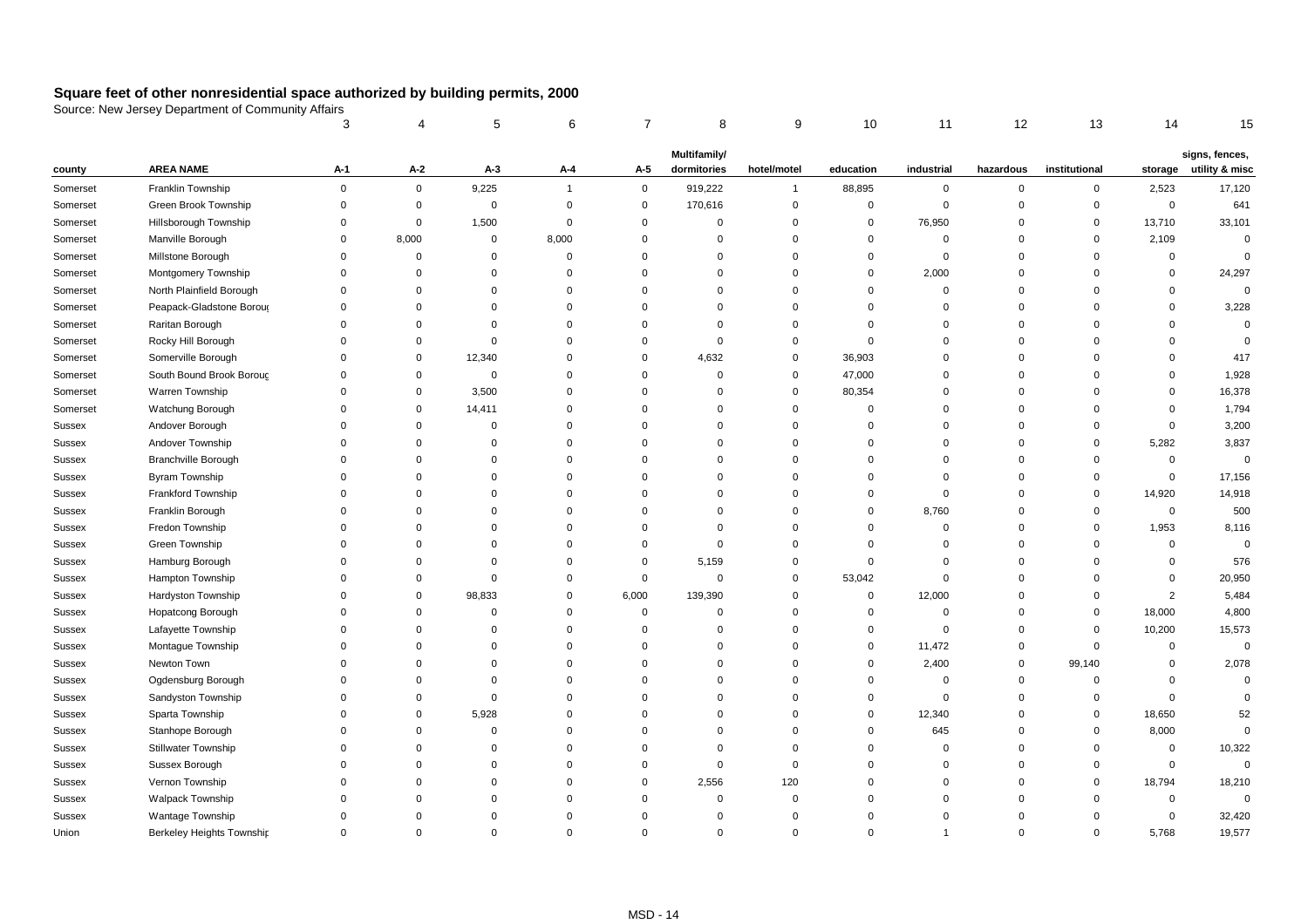|        |                            | 3                 |             | 5           | 6              | 7                                                                                         | 8            | 9           | 10                                                    | 11             | 12          | 13                                                                     | 14          | 15             |
|--------|----------------------------|-------------------|-------------|-------------|----------------|-------------------------------------------------------------------------------------------|--------------|-------------|-------------------------------------------------------|----------------|-------------|------------------------------------------------------------------------|-------------|----------------|
|        |                            |                   |             |             |                |                                                                                           | Multifamily/ |             |                                                       |                |             |                                                                        |             | signs, fences, |
| county | <b>AREA NAME</b>           | A-1               | A-2         | $A-3$       | A-4            | A-5                                                                                       | dormitories  | hotel/motel | education                                             | industrial     | hazardous   | institutional                                                          | storage     | utility & misc |
| Union  | <b>Clark Township</b>      | $\mathbf{0}$      | $\mathbf 0$ | $\mathbf 0$ | $\mathbf 0$    | $\mathbf 0$                                                                               | $\mathbf 0$  | $\mathbf 0$ | $\mathbf 0$                                           | $\mathbf 0$    | $\mathbf 0$ | $\mathbf 0$                                                            | $\mathbf 0$ | $\mathbf 0$    |
| Union  | <b>Cranford Township</b>   | $\mathbf 0$       | $\mathbf 0$ | 162         | 3,954          | 832                                                                                       | $\mathbf 0$  | $\mathbf 0$ | $\mathbf 0$                                           | $\overline{0}$ | $\Omega$    | $\mathbf 0$                                                            | $\mathbf 0$ | 576            |
| Union  | <b>Elizabeth City</b>      | $\Omega$          | $\mathbf 0$ | $\mathbf 0$ | $\mathbf 0$    | $\mathbf 0$                                                                               | 28,132       | $\mathbf 0$ | 3,700                                                 | 140            | $\Omega$    | $\mathbf 0$                                                            | 47,778      | 13,415         |
| Union  | Fanwood Borough            | $\mathbf 0$       | $\mathbf 0$ | $\mathbf 0$ | $\mathbf 0$    | $\mathbf 0$                                                                               | $\mathbf 0$  | 6,266       | $\mathbf 0$                                           | $\overline{0}$ | $\Omega$    | 0                                                                      | $\mathbf 0$ | 1,325          |
| Union  | Garwood Borough            | $\Omega$          | $\Omega$    | $\mathbf 0$ | $\mathbf 0$    | $\Omega$                                                                                  | $\mathbf 0$  | $\mathbf 0$ | $\mathbf 0$                                           | $\Omega$       | $\Omega$    | $\mathbf 0$                                                            | 937         | $\mathbf 0$    |
| Union  | Hillside Township          | $\Omega$          | $\Omega$    | $\mathbf 0$ | $\overline{0}$ | $\Omega$                                                                                  | $\Omega$     | $\mathbf 0$ | 31,561                                                | $\Omega$       | $\Omega$    | $\mathbf 0$                                                            | $\mathbf 0$ | 625            |
| Union  | Kenilworth Borough         | $\Omega$          | $\mathbf 0$ | $\mathbf 0$ | $\overline{0}$ | $\Omega$                                                                                  | $\mathbf 0$  | $\mathbf 0$ | 1,026                                                 | $\mathbf 0$    | $\mathbf 0$ | 10,401                                                                 | $\mathbf 0$ | $\mathbf 0$    |
| Union  | <b>Linden City</b>         | $\Omega$          | $\mathbf 0$ | 3,080       | $\overline{0}$ | $\Omega$                                                                                  | $\Omega$     | $\mathbf 0$ | 0                                                     | 127,048        | 11,435      | 0                                                                      | 62,834      | 30,987         |
| Union  | Mountainside Borough       | $\Omega$          | $\mathbf 0$ | $\mathbf 0$ | $\mathbf 0$    | $\Omega$                                                                                  | $\mathbf 0$  | $\mathbf 0$ | $\mathbf 0$                                           | 11,500         | $\mathbf 0$ | 0                                                                      | 1,575       | 150            |
| Union  | New Providence Borough     | $\mathbf 0$       | $\mathbf 0$ | $\mathbf 0$ | $\mathbf 0$    | $\Omega$                                                                                  | $\mathbf 0$  | $\mathbf 0$ | 21,798                                                | $\overline{0}$ | $\Omega$    | $\mathbf 0$                                                            | $\mathbf 0$ | $\mathbf 0$    |
| Union  | <b>Plainfield City</b>     | $\Omega$          | $\mathbf 0$ | $\mathbf 0$ | $\mathbf 0$    | $\Omega$                                                                                  | $\Omega$     | 3,544       | $\mathbf 0$                                           | $\Omega$       | $\Omega$    | $\mathbf 0$                                                            | $\mathbf 0$ | $\mathbf 0$    |
| Union  | <b>Rahway City</b>         | $\Omega$          | $\mathbf 0$ | 1,110       | 20,950         | $\Omega$                                                                                  | $\mathbf 0$  | $\mathbf 0$ | $\mathbf 0$                                           | 52,884         | $\Omega$    | $\mathbf 0$                                                            | 6,320       | 200            |
| Union  | Roselle Borough            | $\Omega$          | $\Omega$    | 0           | $\mathbf 0$    | $\Omega$                                                                                  | $\Omega$     | $\mathbf 0$ | $\Omega$                                              | $\Omega$       | $\Omega$    | $\mathbf 0$                                                            | $\mathbf 0$ | 1,229          |
| Union  | Roselle Park Borough       | $\Omega$          | $\Omega$    | $\mathbf 0$ | $\mathbf 0$    | $\Omega$                                                                                  | $\Omega$     | $\mathbf 0$ | $\Omega$                                              | $\Omega$       | $\Omega$    | $\Omega$                                                               | $\Omega$    | 836            |
| Union  | Scotch Plains Township     | $\Omega$          | $\Omega$    | $\mathbf 0$ | 241            | $\Omega$                                                                                  | $\Omega$     | $\mathbf 0$ | $\Omega$                                              | $\Omega$       | $\Omega$    | $\Omega$                                                               | $\Omega$    | $\mathbf 0$    |
| Union  | Springfield Township       | $\mathbf 0$       | $\mathbf 0$ | $\mathbf 0$ | $\mathbf 0$    | $\Omega$                                                                                  | $\mathbf 0$  | $\mathbf 0$ | $\mathbf 0$                                           | $\overline{0}$ | $\Omega$    | $\mathbf 0$                                                            | $\mathbf 0$ | 260            |
| Union  | Summit City                | $\Omega$          | $\Omega$    | $\mathbf 0$ | $\mathbf 0$    | $\Omega$                                                                                  | $\mathbf 0$  | $\mathbf 0$ | 360,296                                               | $\Omega$       | $\Omega$    | $\mathbf 0$                                                            | $\mathbf 0$ | 8,088          |
| Union  | Union Township             | $\Omega$          | $\mathbf 0$ | $\mathbf 0$ | $\mathbf 0$    | 0                                                                                         | 37,363       | $\mathbf 0$ | $\mathbf 0$                                           | $\Omega$       | $\Omega$    | $\mathbf 0$                                                            | $\mathbf 0$ | $\mathbf 0$    |
| Union  | Westfield Town             | $\Omega$          | $\Omega$    | $\mathbf 0$ | $\Omega$       | $\Omega$                                                                                  | $\mathbf 0$  | $\mathbf 0$ | 16,849                                                | $\Omega$       | $\Omega$    | $\mathbf 0$                                                            | 7,800       | 5,116          |
| Union  | Winfield Township          | $\Omega$          | $\mathbf 0$ | 0           | $\Omega$       | $\Omega$                                                                                  | 192          | $\mathbf 0$ | $\Omega$                                              | $\Omega$       | $\Omega$    | $\mathbf 0$                                                            | $\mathbf 0$ | $\mathbf 0$    |
| Warren | Allamuchy Township         | $\Omega$          | $\Omega$    | $\mathbf 0$ | $\Omega$       | $\Omega$                                                                                  | $\Omega$     | $\mathbf 0$ | $\Omega$                                              | $\Omega$       | $\Omega$    | $\Omega$                                                               | $\mathbf 0$ | 168            |
| Warren | Alpha Borough              | $\Omega$          | $\Omega$    | $\mathbf 0$ | $\Omega$       | $\Omega$                                                                                  | $\Omega$     | $\mathbf 0$ | $\Omega$                                              | $\Omega$       | $\Omega$    | $\Omega$                                                               | $\Omega$    | 1,920          |
| Warren | <b>Belvidere Town</b>      | $\Omega$          | $\mathbf 0$ | 810         | $\overline{0}$ | $\Omega$                                                                                  | $\mathbf 0$  | $\mathbf 0$ | $\mathbf 0$                                           | $\Omega$       | $\Omega$    | 0                                                                      | $\mathbf 0$ | $\mathbf 0$    |
| Warren | <b>Blairstown Township</b> | $\mathbf 0$       | 0           | $\mathbf 0$ | $\overline{0}$ | $\Omega$                                                                                  | $\mathbf 0$  | $\mathbf 0$ | 1,800                                                 | $\overline{0}$ | $\mathbf 0$ | $\mathbf 0$                                                            | 14,880      | 26,814         |
| Warren | Franklin Township          | $\Omega$          | $\Omega$    | $\mathbf 0$ | $\Omega$       | $\Omega$                                                                                  | $\Omega$     | $\mathbf 0$ | $\Omega$                                              | $\Omega$       | $\Omega$    | $\mathbf 0$                                                            | 3,086       | $\mathbf 0$    |
| Warren | Frelinghuysen Township     | $\Omega$          | $\Omega$    | $\mathbf 0$ | $\Omega$       | $\Omega$                                                                                  | $\Omega$     | $\mathbf 0$ | $\Omega$                                              | $\Omega$       | $\Omega$    | 51,692                                                                 | 9,000       | 10,410         |
| Warren | <b>Greenwich Township</b>  | $\Omega$          | $\Omega$    | $\mathbf 0$ | $\Omega$       | $\Omega$                                                                                  | $\Omega$     | $\mathbf 0$ | $\Omega$                                              | $\Omega$       | $\Omega$    | 0                                                                      | $\mathbf 0$ | 1,488          |
| Warren | Hackettstown Town          | $\Omega$          | $\mathbf 0$ | $\mathbf 0$ | $\Omega$       | 0                                                                                         | 72,904       | $\mathbf 0$ | $\Omega$                                              | $\Omega$       | $\Omega$    | $\Omega$                                                               | $\mathbf 0$ | 840            |
| Warren | <b>Hardwick Township</b>   | $\Omega$          | $\Omega$    | $\mathbf 0$ | $\Omega$       | $\Omega$                                                                                  | $\Omega$     | $\mathbf 0$ | $\Omega$                                              | $\Omega$       | $\Omega$    | $\Omega$                                                               | $\mathbf 0$ | $\mathbf 0$    |
| Warren | Harmony Township           | $\Omega$          | $\Omega$    | $\mathbf 0$ | $\overline{0}$ | $\mathbf 0$                                                                               | $\mathbf 0$  | $\mathbf 0$ | $\mathbf 0$                                           | $\mathbf 0$    | $\Omega$    | $\mathbf 0$                                                            | 3,496       | $\mathbf 0$    |
| Warren | Hope Township              | $\Omega$          | $\mathbf 0$ | $\mathbf 0$ | $\overline{0}$ | $\Omega$                                                                                  | $\mathbf 0$  | $\mathbf 0$ | $\Omega$                                              | $\Omega$       | $\Omega$    | $\mathbf 0$                                                            | $\mathbf 0$ | 64,444         |
| Warren | Independence Township      | $\mathbf 0$       | 0           | $\mathbf 0$ | $\mathbf 0$    | 0                                                                                         | 6,178        | $\mathbf 0$ | $\Omega$                                              | $\overline{0}$ | $\Omega$    | $\mathbf 0$                                                            | $\mathbf 0$ | 5,252          |
| Warren | Knowlton Township          | $\Omega$          | $\mathbf 0$ | 9,316       | $\Omega$       | $\Omega$                                                                                  | $\mathbf 0$  | $\mathbf 0$ | $\Omega$                                              | $\Omega$       | $\Omega$    | $\mathbf 0$                                                            | 7,200       | 13,357         |
| Warren | <b>Liberty Township</b>    | $\Omega$          | $\Omega$    | 0           | $\mathbf{0}$   | $\Omega$                                                                                  | $\mathbf 0$  | 256         | $\mathbf 0$                                           | $\Omega$       | $\Omega$    | $\Omega$                                                               | $\mathbf 0$ | 1,378          |
| Warren | Lopatcong Township         | $\Omega$          | $\Omega$    | $\mathbf 0$ | $\overline{0}$ | $\mathbf 0$                                                                               | 993,261      | $\mathbf 0$ | 1,584                                                 | $\Omega$       | $\Omega$    | $\mathbf 0$                                                            | $\mathbf 0$ | 7,137          |
| Warren | Mansfield Township         | $\Omega$          | $\Omega$    | $\mathbf 0$ | 6,576          | $\Omega$                                                                                  | $\mathbf 0$  | $\mathbf 0$ | $\mathbf 0$                                           | $\Omega$       | $\Omega$    | $\Omega$                                                               | 4,992       | 9,009          |
| Warren | Oxford Township            | $\Omega$          | $\mathbf 0$ | $\mathbf 0$ | $\mathbf 0$    | $\Omega$                                                                                  | $\mathbf 0$  | $\mathbf 0$ | $\mathbf 0$                                           | $\Omega$       | $\Omega$    | $\Omega$                                                               | $\mathbf 0$ | $\mathbf 0$    |
| Warren | Pahaquarry Township        | See Hardwick Twp. |             |             |                | See Hardwick Twp. See Hardwick Twp. See Hardwick Twp. See Hardwick Twp. See Hardwick Twp. |              |             | See Hardwick Twp. See Hardwick Twp. See Hardwick Twp. |                |             | See Hardwick Twp. See Hardwick Twp. See Hardwick Twp. See Hardwick Twp |             |                |
| Warren | Phillipsburg Town          | $\mathbf 0$       | $\mathbf 0$ | 39,557      | $\mathbf 0$    | $\mathbf 0$                                                                               | $\mathbf 0$  | $\mathbf 0$ | $\mathbf 0$                                           | $\mathbf 0$    | $\mathbf 0$ | 3,267                                                                  | 7,100       | 4,582          |